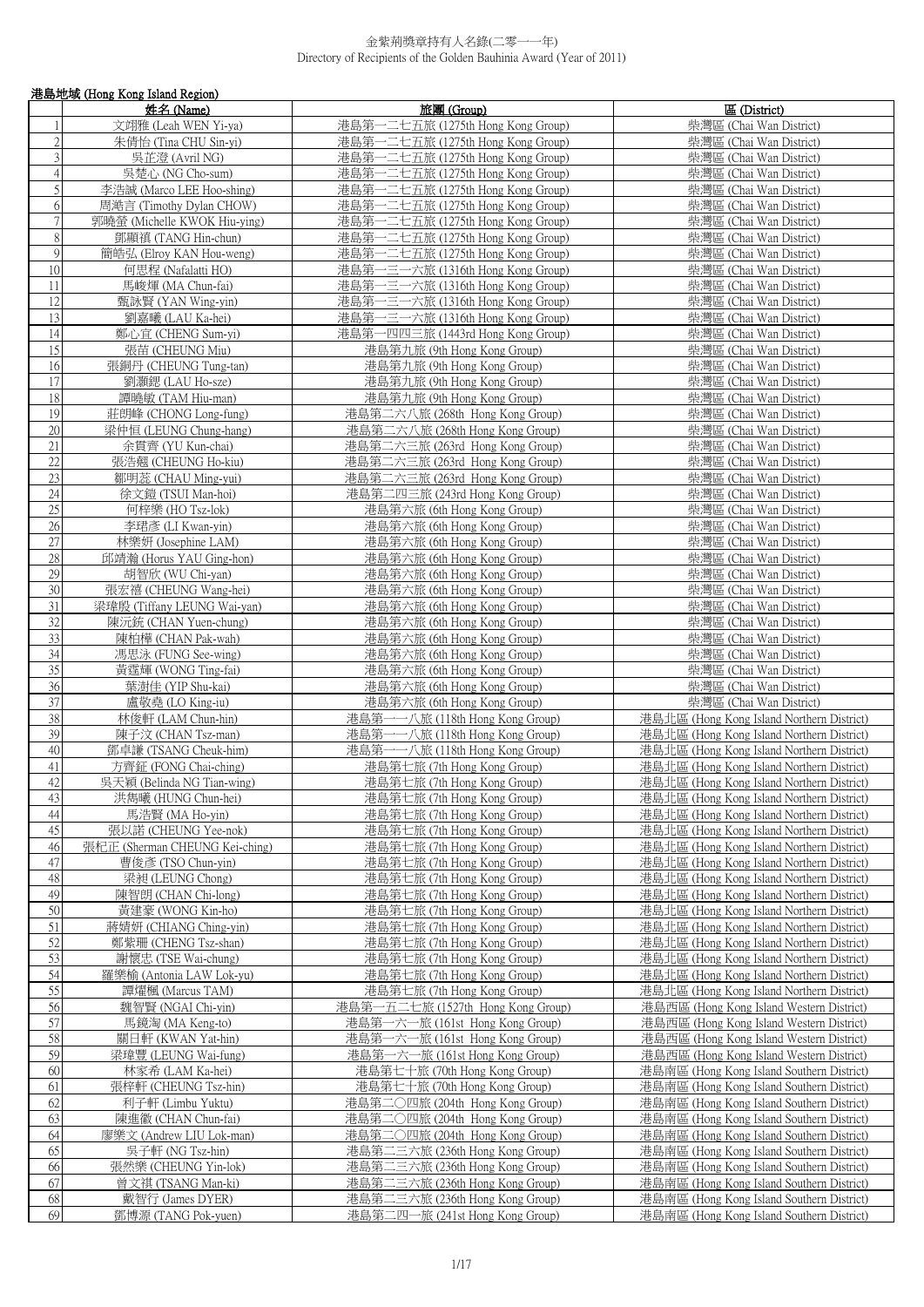|                 | 姓名 (Name)                                        | 旅團 (Group)                                                                   | 區 (District)                                                 |
|-----------------|--------------------------------------------------|------------------------------------------------------------------------------|--------------------------------------------------------------|
| $70\,$          | 鄧皓仁 (TANG Ho-yan)                                | 港島第二四一旅 (241st Hong Kong Group)                                              | 港島南區 (Hong Kong Island Southern District)                    |
| $71\,$          | 楊樂愉 (YEUNG Lok-yue)                              | 港島第一五三九旅 (1539th Hong Kong Group)                                            | 筲箕灣區 (Shau Kei Wan District)                                 |
| 72              | 鄒誼凱 (CHAU Yi-hoi)                                | 港島第一五三九旅 (1539th Hong Kong Group)                                            | 筲箕灣區 (Shau Kei Wan District)                                 |
| 73              | 尹家俊 (Jeffrey WAN Ka-chun)                        | 港島第二四二旅 (242nd Hong Kong Group)                                              | 筲箕灣區 (Shau Kei Wan District)                                 |
| 74              | 尹家樂 (Kenneth WAN Ka-lok)                         | 港島第二四二旅 (242nd Hong Kong Group)                                              | 筲箕灣區 (Shau Kei Wan District)                                 |
| 75              | 李仲翹 (LEE Chung-kiu)                              | 港島第二四二旅 (242nd Hong Kong Group)                                              | 筲箕灣區 (Shau Kei Wan District)                                 |
| 76              | 李康汭 (LI Hong-yui)                                | 港島第二四二旅 (242nd Hong Kong Group)                                              | 筲箕灣區 (Shau Kei Wan District)                                 |
| $\overline{77}$ | 李雋皓 (LI Chun-ho)                                 | 港島第二四二旅 (242nd Hong Kong Group)                                              | 筲箕灣區 (Shau Kei Wan District)                                 |
| 78              | 馬珞堯 (Shenise MA Lok-yiu)                         | 港島第二四二旅 (242nd Hong Kong Group)                                              | 筲箕灣區 (Shau Kei Wan District)                                 |
| 79              | 張映熙 (CHEUNG Ying-hei)                            | 港島第二四二旅 (242nd Hong Kong Group)                                              | 筲箕灣區 (Shau Kei Wan District)                                 |
| 80              | 陳嘉棋 (CHAN Ka-kei)                                | 港島第二四二旅 (242nd Hong Kong Group)                                              | 筲箕灣區 (Shau Kei Wan District)                                 |
| 81              | 陳嘉樺 (Ian CHAN Ka-wah)                            | 港島第二四二旅 (242nd Hong Kong Group)                                              | 筲箕灣區 (Shau Kei Wan District)                                 |
| 82              | 楊卓謙 (YEUNG Cheuk-him)                            | 港島第二四二旅 (242nd Hong Kong Group)                                              | 筲箕灣區 (Shau Kei Wan District)                                 |
| 83              | 蔡承羲 (CHOI Shing-hei)                             | 港島第二四二旅 (242nd Hong Kong Group)                                              | 筲箕灣區 (Shau Kei Wan District)                                 |
| 84              | 鄧曉姍 (TANG Hiu-shan)                              | 港島第二四二旅 (242nd Hong Kong Group)                                              | 筲箕灣區 (Shau Kei Wan District)                                 |
| 85              | 鄧鎮生 (TANG Chun-san)                              | 港島第二四二旅 (242nd Hong Kong Group)                                              | 筲箕灣區 (Shau Kei Wan District)                                 |
| 86<br>87        | 黎晉寧 (LAI Jun-ning)                               | 港島第二四二旅 (242nd Hong Kong Group)                                              | 筲箕灣區 (Shau Kei Wan District)                                 |
| 88              | 譚天樂 (TAM Tin-lok)                                | 港島第二四二旅 (242nd Hong Kong Group)                                              | 筲箕灣區 (Shau Kei Wan District)                                 |
| 89              | 周天悅 (CHAU Tin-yuet)<br>容汶鏗 (Brian YUNG Man-hang) | 港島第八十二旅 (82nd Hong Kong Group)<br>港島第八十二旅 (82nd Hong Kong Group)             | 筲箕灣區 (Shau Kei Wan District)<br>筲箕灣區 (Shau Kei Wan District) |
| 90              |                                                  | 港島第八十二旅 (82nd Hong Kong Group)                                               |                                                              |
| 91              | 楊添逸 (YEUNG Tim-yat)<br>譚哲明 (TAM Chit-ming)       | 港島第八十二旅 (82nd Hong Kong Group)                                               | 筲箕灣區 (Shau Kei Wan District)<br>筲箕灣區 (Shau Kei Wan District) |
| 92              | 甘偉柏 (KAM Wai-pak)                                | 港島第八十六旅 (86th Hong Kong Group)                                               | 筲箕灣區 (Shau Kei Wan District)                                 |
| 93              | 林佐蓉 (Joan LAM Cho-yung)                          | 港島第八十六旅 (86th Hong Kong Group)                                               | 筲箕灣區 (Shau Kei Wan District)                                 |
| 94              | 梁苑恒 (LEUNG Yuen-hang)                            | 港島第八十六旅 (86th Hong Kong Group)                                               | 筲箕灣區 (Shau Kei Wan District)                                 |
| 95              | 梁銘軒 (LEUNG Ming-hin)                             | 港島第八十六旅 (86th Hong Kong Group)                                               | 筲箕灣區 (Shau Kei Wan District)                                 |
| 96              | 馮思睿 (FUNG Sze-yui)                               | 港島第八十六旅 (86th Hong Kong Group)                                               | 筲箕灣區 (Shau Kei Wan District)                                 |
| 97              | 黎文樂 (LAI Man-lok)                                | 港島第八十六旅 (86th Hong Kong Group)                                               | 筲箕灣區 (Shau Kei Wan District)                                 |
| 98              | 蘇衍橋 (SO Hin-kiu)                                 | 港島第八十六旅 (86th Hong Kong Group)                                               | 筲箕灣區 (Shau Kei Wan District)                                 |
| 99              | 林卓儒 (LIN Zhuo-ru)                                | 港島第一一七六旅 (1176th Hong Kong Group)                                            | 維多利亞城區 (Victoria District)                                   |
| 100             | 任煒橦 (Kelly YAM Wai-tung)                         | 港島第一<br>一五五旅 (1155th Hong Kong Group)                                        | 維多利亞城區 (Victoria District)                                   |
| 101             | 任煒櫻 (YAM Wai-ying)                               | 港島第-<br>一五五旅 (1155th Hong Kong Group)                                        | 維多利亞城區 (Victoria District)                                   |
| 102             | 何卓星 (HO Cheuk-sing)                              | 港島第-<br>-五五旅 (1155th Hong Kong Group)                                        | 維多利亞城區 (Victoria District)                                   |
| 103             | 阮霈鈃 (YUEN Pei-xing)                              | 港島第一<br>一五五旅 (1155th Hong Kong Group)                                        | 維多利亞城區 (Victoria District)                                   |
| 104             | 林朗晴 (Shalom LAM Long-ching)                      | 港島第-<br>-五五旅 (1155th Hong Kong Group)                                        | 維多利亞城區 (Victoria District)                                   |
| 105             | 張俊安 (CHEUNG Chun-on)                             | 港島第<br>-五五旅 (1155th Hong Kong Group)<br>港島第<br>一五五旅 (1155th Hong Kong Group) | 維多利亞城區 (Victoria District)                                   |
| 106<br>107      | 曹紫愉 (TSO Tsz-yu)<br>陳梓榆 (CHAN Tsz-yu)            | 港島第-<br>-五五旅 (1155th Hong Kong Group)                                        | 維多利亞城區 (Victoria District)<br>維多利亞城區 (Victoria District)     |
| 108             | 麥可欣 (MAK Ho-yan)                                 | 港島第<br>-五五旅 (1155th Hong Kong Group)                                         | 維多利亞城區 (Victoria District)                                   |
| 109             | 曾梓軒 (TSANG Tze-hin)                              | 港島第<br>-五五旅 (1155th Hong Kong Group)                                         | 維多利亞城區 (Victoria District)                                   |
| 110             | 楊雯蕙 (YEUNG Man-wai)                              | 港島第-<br>-五五旅 (1155th Hong Kong Group)                                        | 維多利亞城區 (Victoria District)                                   |
| 111             | 劉敏行 (LAU Man-hang)                               | 港島第一一五五旅 (1155th Hong Kong Group)                                            | 維多利亞城區 (Victoria District)                                   |
| 112             | 蔡高鏵 (Wesley CHOI Ko-wah)                         | 港島第<br>一五五旅 (1155th Hong Kong Group)                                         | 維多利亞城區 (Victoria District)                                   |
| 113             | 鄭仲凱 (CHENG Chung-hoi)                            | 港島第一<br>一五五旅 (1155th Hong Kong Group)                                        | 維多利亞城區 (Victoria District)                                   |
| 114             | 黎靖雯 (LAI Ching-man)                              | 港島第-<br>-五五旅 (1155th Hong Kong Group)                                        | 維多利亞城區 (Victoria District)                                   |
| 115             | 戴鎧聰 (Jethro TAI Hoi-chung)                       | 港島第一<br>-五五旅 (1155th Hong Kong Group)                                        | 維多利亞城區 (Victoria District)                                   |
| 116             | 鄺芷瑩 (KWONG Zhi-ying)                             | 港島第-<br>一五五旅 (1155th Hong Kong Group)                                        | 維多利亞城區 (Victoria District)                                   |
| 117             | 黃柏斯 (WONG Pak-sze)                               | 港島第一二五旅 (125th Hong Kong Group)                                              | 維多利亞城區 (Victoria District)                                   |
| 118             | 葉嘉煒 (YIP Ka-wai)                                 | 港島第一二五旅 (125th Hong Kong Group)                                              | 維多利亞城區 (Victoria District)                                   |
| 119             | 李文鋒 (Kelvin LEE Man-fung)                        | 港島第一四六二旅 (1462nd Hong Kong Group)                                            | 維多利亞城區 (Victoria District)                                   |
| 120             | 區凱婷 (AU Hoi-ting)                                | 港島第一四六二旅 (1462nd Hong Kong Group)                                            | 維多利亞城區 (Victoria District)                                   |
| 121             | 曹尚文 (CHO Sheung-man)                             | 港島第一四六二旅 (1462nd Hong Kong Group)                                            | 維多利亞城區 (Victoria District)                                   |
| 122             | 梁雅思 (LEUNG Nga-sze)                              | 港島第一四六二旅 (1462nd Hong Kong Group)                                            | 維多利亞城區 (Victoria District)                                   |
| 123             | 王以諾 (Enoch WONG Yee-nok)                         | 港島第一旅 (1st Hong Kong Group)                                                  | 維多利亞城區 (Victoria District)<br>維多利亞城區 (Victoria District)     |
| 124<br>125      | 王雋昆 (ONG Chun-kwan)<br>余懷恩 (Ryan YU Wai-yan)     | 港島第一旅 (1st Hong Kong Group)<br>港島第一旅 (1st Hong Kong Group)                   | 維多利亞城區 (Victoria District)                                   |
| 126             | 吳松泰 (NG Chung-tai)                               | 港島第一旅 (1st Hong Kong Group)                                                  |                                                              |
| 127             | 李健庭 (LI Kin-ting)                                | 港島第一旅 (1st Hong Kong Group)                                                  | 維多利亞城區 (Victoria District)<br>維多利亞城區 (Victoria District)     |
| 128             | 李啟賢 (Gavin LI Kai-yin)                           | 港島第一旅 (1st Hong Kong Group)                                                  | 維多利亞城區 (Victoria District)                                   |
| 129             | 周衍正 (CHOW Hin-ching)                             | 港島第一旅 (1st Hong Kong Group)                                                  | 維多利亞城區 (Victoria District)                                   |
| 130             | 林彥瀚 (Colin LAM Yin-hon)                          | 港島第一旅 (1st Hong Kong Group)                                                  | 維多利亞城區 (Victoria District)                                   |
| 131             | 徐銘澤 (Timothy Mitchell CHUE)                      | 港島第一旅 (1st Hong Kong Group)                                                  | 維多利亞城區 (Victoria District)                                   |
| 132             | 袁家輝 (YUEN Ka-fai)                                | 港島第一旅 (1st Hong Kong Group)                                                  | 維多利亞城區 (Victoria District)                                   |
| 133             | 梁永明 (Keith LEUNG Wing-ming)                      | 港島第一旅 (1st Hong Kong Group)                                                  | 維多利亞城區 (Victoria District)                                   |
| 134             | 陳朗晴 (CHAN Long-ching)                            | 港島第一旅 (1st Hong Kong Group)                                                  | 維多利亞城區 (Victoria District)                                   |
| 135             | 陳嘉皓 (CHAN Ka-hou)                                | 港島第一旅 (1st Hong Kong Group)                                                  | 維多利亞城區 (Victoria District)                                   |
| 136             | 黃亭熙 (Matthew WONG Ting-hei)                      | 港島第一旅 (1st Hong Kong Group)                                                  | 維多利亞城區 (Victoria District)                                   |
| 137             | 黃浩彥 (Arnold WONG Ho-yin)                         | 港島第一旅 (1st Hong Kong Group)                                                  | 維多利亞城區 (Victoria District)                                   |
| 138             | 黃章漢 (WONG Cheung-hon)                            | 港島第一旅 (1st Hong Kong Group)                                                  | 維多利亞城區 (Victoria District)                                   |
| 139             | 黃靖鈞 (Eugene WONG Ching-kwan)                     | 港島第一旅 (1st Hong Kong Group)                                                  | 維多利亞城區 (Victoria District)                                   |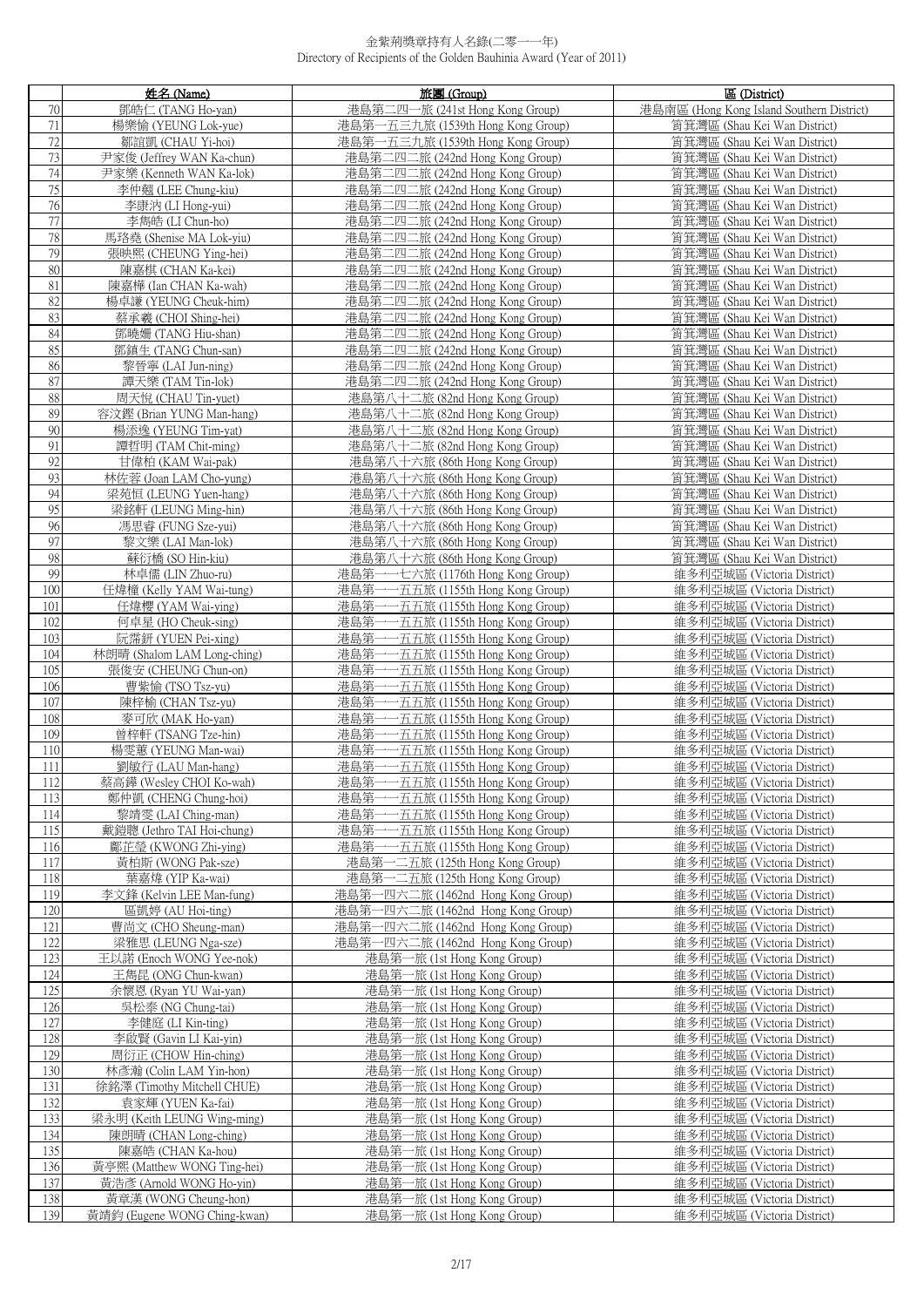|            | 姓名 (Name)                                  | 旅團 (Group)                                                         | 區 (District)                                       |
|------------|--------------------------------------------|--------------------------------------------------------------------|----------------------------------------------------|
| 140        | 黃澤聰 (WONG Chak-chung)                      | 港島第一旅 (1st Hong Kong Group)                                        | 維多利亞城區 (Victoria District)                         |
| 141        | 劉俊樂 (LAU Chun-lok)                         | 港島第一旅 (1st Hong Kong Group)                                        | 維多利亞城區 (Victoria District)                         |
| 142        | 蔡旻諺 (Klement CHOI Man-ian)                 | 港島第一旅 (1st Hong Kong Group)                                        | 維多利亞城區 (Victoria District)                         |
| 143        | 鄭欽鴻 (Fredrick CHENG Yum-hung)              | 港島第一旅 (1st Hong Kong Group)                                        | 維多利亞城區 (Victoria District)                         |
| 144        | 賴晴峯 (LAI Ching-fung)                       | 港島第一旅 (1st Hong Kong Group)                                        | 維多利亞城區 (Victoria District)                         |
| 145        | 何晉熙 (HO Chun-hei)                          | 港島第九十九旅 (99th Hong Kong Group)                                     | 維多利亞城區 (Victoria District)                         |
| 146        | 陳浩罡 (CHAN Ho-kong)                         | 港島第九十九旅 (99th Hong Kong Group)                                     | 維多利亞城區 (Victoria District)                         |
| 147        | 馮衍璋 (FUNG Hin-cheung)                      | 港島第九十九旅 (99th Hong Kong Group)                                     | 維多利亞城區 (Victoria District)                         |
| 148        | 劉梓樂 (Marcus LAU Tze-lok)                   | 港島第九十九旅 (99th Hong Kong Group)                                     | 維多利亞城區 (Victoria District)                         |
| 149        | 鍾敏勤 (Clement CHUNG Man-kan)                | 港島第九十九旅 (99th Hong Kong Group)                                     | 維多利亞城區 (Victoria District)                         |
| 150        | 鄺梓豐 (KWONG Tsz-fung)                       | 港島第九十九旅 (99th Hong Kong Group)                                     | 維多利亞城區 (Victoria District)                         |
| 151        | 李穎姍 (LEE Wing-shan)                        | 港島第六十六旅 (66th Hong Kong Group)                                     | 維多利亞城區 (Victoria District)                         |
| 152        | 莊竣皓 (CHANG Chun-ho)                        | 港島第六十六旅 (66th Hong Kong Group)                                     | 維多利亞城區 (Victoria District)                         |
| 153        | 麥錦滔 (MAK Kam-to)                           | 港島第六十六旅 (66th Hong Kong Group)                                     | 維多利亞城區 (Victoria District)                         |
| 154        | 鄧熹雯 (TANG Hei-man)                         | 港島第一一六旅 (116th Hong Kong Group)                                    | 灣仔區 (Wan Chai District)                            |
| 155        | 馬希悅 (MA Hei-yuet)                          | 港島第一八六旅 (186th Hong Kong Group)                                    | 灣仔區 (Wan Chai District)                            |
| 156        | 梁加敏 (Carmen LEUNG)                         | 港島第一八六旅 (186th Hong Kong Group)                                    | 灣仔區 (Wan Chai District)                            |
| 157        | 梁可暘 (LEUNG Ho-yeung)                       | 港島第一八六旅 (186th Hong Kong Group)                                    | 灣仔區 (Wan Chai District)                            |
| 158        | 莫穎然 (MOK Wing-yin)                         | 港島第一八六旅 (186th Hong Kong Group)                                    | 灣仔區 (Wan Chai District)                            |
| 159        | 許詠然 (HUI Wing-yin)                         | 港島第一八六旅 (186th Hong Kong Group)                                    | 灣仔區 (Wan Chai District)                            |
| 160        | 郭旻軒 (KWOK Man-hin)                         | 港島第一八六旅 (186th Hong Kong Group)                                    | 灣仔區 (Wan Chai District)                            |
| 161        | 廖緯蕎 (LIU Ingrid-eugenia)                   | 港島第一八六旅 (186th Hong Kong Group)                                    | 灣仔區 (Wan Chai District)                            |
| 162        | 潘美汶 (Vanessa PUN)                          | 港島第一八六旅 (186th Hong Kong Group)                                    | 灣仔區 (Wan Chai District)                            |
| 163        | 盧穎欣 (LO Wing-yan)<br>鍾卓南 (CHUNG Cheuk-nam) | 港島第一八六旅 (186th Hong Kong Group)                                    | 灣仔區 (Wan Chai District)                            |
| 164        | 鍾納淇 (Nicole CHUNG Nap-kei)                 | 港島第一八六旅 (186th Hong Kong Group)<br>港島第一八六旅 (186th Hong Kong Group) | 灣仔區 (Wan Chai District)                            |
| 165<br>166 |                                            | 港島第二〇八旅 (208th Hong Kong Group)                                    | 灣仔區 (Wan Chai District)                            |
| 167        | 何尚儒 (HO Sheung-yu)<br>吳子森 (NG Tsz-sum)     | 港島第二〇八旅 (208th Hong Kong Group)                                    | 灣仔區 (Wan Chai District)<br>灣仔區 (Wan Chai District) |
| 168        | 宋恪言 (SOONG Kok-yin)                        | 港島第二〇八旅 (208th Hong Kong Group)                                    | 灣仔區 (Wan Chai District)                            |
| 169        | 辛展朗 (SUN Chin-long)                        | 港島第二〇八旅 (208th Hong Kong Group)                                    | 灣仔區 (Wan Chai District)                            |
| 170        | 林學喬 (LAM Hok-kiu)                          | 港島第二〇八旅 (208th Hong Kong Group)                                    | 灣仔區 (Wan Chai District)                            |
| 171        | 麥子聰 (MAK Tsz-chung)                        | 港島第二〇八旅 (208th Hong Kong Group)                                    | 灣仔區 (Wan Chai District)                            |
| 172        | 焦展豪 (CHIU Chin-ho)                         | 港島第二〇八旅 (208th Hong Kong Group)                                    | 灣仔區 (Wan Chai District)                            |
| 173        | 黃煒晴 (WONG Wai-ching)                       | 港島第二〇八旅 (208th Hong Kong Group)                                    | 灣仔區 (Wan Chai District)                            |
| 174        | 黃嘉浩 (WONG Ka-ho)                           | 港島第二〇八旅 (208th Hong Kong Group)                                    | 灣仔區 (Wan Chai District)                            |
| 175        | 廖偉全 (LIU Wai-chuen)                        | 港島第二〇八旅 (208th Hong Kong Group)                                    | 灣仔區 (Wan Chai District)                            |
| 176        | 盧日朗 (LO Yat-long)                          | 港島第二〇八旅 (208th Hong Kong Group)                                    | 灣仔區 (Wan Chai District)                            |
| 177        | 蕭卓文 (SIU Cheuk-man)                        | 港島第二〇八旅 (208th Hong Kong Group)                                    | 灣仔區 (Wan Chai District)                            |
| 178        | 魏可均 (WEI Ke-jun)                           | 港島第二〇八旅 (208th Hong Kong Group)                                    | 灣仔區 (Wan Chai District)                            |
| 179        | 蘇煒軒 (SO Wai-hin)                           | 港島第二〇八旅 (208th Hong Kong Group)                                    | 灣仔區 (Wan Chai District)                            |
| 180        | 文智達 (MAN Chi-tat)                          | 港島第二二九旅 (229th Hong Kong Group)                                    | 灣仔區 (Wan Chai District)                            |
| 181        | 何燕妮 (HO Yin-ni)                            | 港島第二二九旅 (229th Hong Kong Group)                                    | 灣仔區 (Wan Chai District)                            |
| 182        | 陳奕廷 (CHAN Yik-ting)                        | 港島第二二九旅 (229th Hong Kong Group)                                    | 灣仔區 (Wan Chai District)                            |
| 183        | 陳思沛 (Serena CHAN Si-pui)                   | 港島第二二九旅 (229th Hong Kong Group)                                    | 灣仔區 (Wan Chai District)                            |
| 184        | 葉子雋 (Ignatius IP Tsz-tsun)                 | 港島第二二九旅 (229th Hong Kong Group)                                    | 灣仔區 (Wan Chai District)                            |
| 185        | 廖旨翹 (LIU Tsz-kiu)                          | 港島第二二九旅 (229th Hong Kong Group)                                    | 灣仔區 (Wan Chai District)                            |
| 186        | 鍾皓茵 (Amy CHUNG Ho-yan)                     | 港島第二二九旅 (229th Hong Kong Group)                                    | 灣仔區 (Wan Chai District)                            |
| 187        | 張娜 (CHEUNG Na)                             | 港島第二六九旅 (269th Hong Kong Group)                                    | 灣仔區 (Wan Chai District)                            |
| 188        | 莊詩茵 (CHONG Sze-yan)                        | 港島第二六九旅 (269th Hong Kong Group)                                    | 灣仔區 (Wan Chai District)                            |
| 189        | 吳卓楠 (Kanan NG Cheuk-nam)                   | 港島第十八旅 (18th Hong Kong Group)                                      | 灣仔區 (Wan Chai District)                            |
| 190        | 李彥蔚 (Kristy LI Yin-wai)                    | 港島第十八旅 (18th Hong Kong Group)                                      | 灣仔區 (Wan Chai District)                            |
| 191        | 林芷瑩 (LAM Tsz-ying)                         | 港島第十八旅 (18th Hong Kong Group)                                      | 灣仔區 (Wan Chai District)                            |
| 192        | 陳鍶茵 (CHAN Si-yan)                          | 港島第十八旅 (18th Hong Kong Group)                                      | 灣仔區 (Wan Chai District)                            |
| 193        | 譚承豐 (TAM Shing-fung)                       | 港島第十八旅 (18th Hong Kong Group)                                      | 灣仔區 (Wan Chai District)                            |
| 194        | 梁明軒 (LEUNG Ming-hin)                       | 港島第十五旅 (15th Hong Kong Group)                                      | 灣仔區 (Wan Chai District)                            |
| 195        | 黃子峰 (Basil WONG)                           | 港島第十五旅 (15th Hong Kong Group)                                      | 灣仔區 (Wan Chai District)                            |
| 196        | 黃芯慈 (WONG Sum-chee)                        | 港島第五海童軍旅 (5th Hong Kong Sea Scout Group)                           | 灣仔區 (Wan Chai District)                            |
| 197        | 王麗淇 (Nicola WONG Lai-kei)                  | 港島第六十一旅 (61st Hong Kong Group)                                     | 灣仔區 (Wan Chai District)                            |

# 九龍地域 (Kowloon Region)

|     | 姓名 (Name)                      | 旅團 (Group)                    | 區 (District)                 |
|-----|--------------------------------|-------------------------------|------------------------------|
| 198 | 范俊軒 (FAN Chun-hin)             | 九龍第一六一旅 (161st Kowloon Group) | 九龍城區 (Kowloon City District) |
| 199 | 張嘉荍 (CHEUNG Ka-kiu)            | 九龍第一六一旅 (161st Kowloon Group) | 九龍城區 (Kowloon City District) |
| 200 | 張戩晉 (CHEUNG Chin-chun Matthew) | 九龍第一六一旅 (161st Kowloon Group) | 九龍城區 (Kowloon City District) |
| 201 | 陳嘉文 (CHAN Ka-man)              | 九龍第一六一旅 (161st Kowloon Group) | 九龍城區 (Kowloon City District) |
| 202 | 曾華健 (TSANG Wah-kin)            | 九龍第一六一旅 (161st Kowloon Group) | 九龍城區 (Kowloon City District) |
| 203 | 劉絲衡 (LAU Sze-hang)             | 九龍第一六一旅 (161st Kowloon Group) | 九龍城區 (Kowloon City District) |
| 204 | 歐頌年 (AU Chung-lin)             | 九龍第一六一旅 (161st Kowloon Group) | 九龍城區 (Kowloon City District) |
| 205 | 鄧詠軒 (TANG Wing-hin)            | 九龍第一六一旅 (161st Kowloon Group) | 九龍城區 (Kowloon City District) |
| 206 | 羅浚謙 (LO Tsun-him)              | 九龍第一六一旅 (161st Kowloon Group) | 九龍城區 (Kowloon City District) |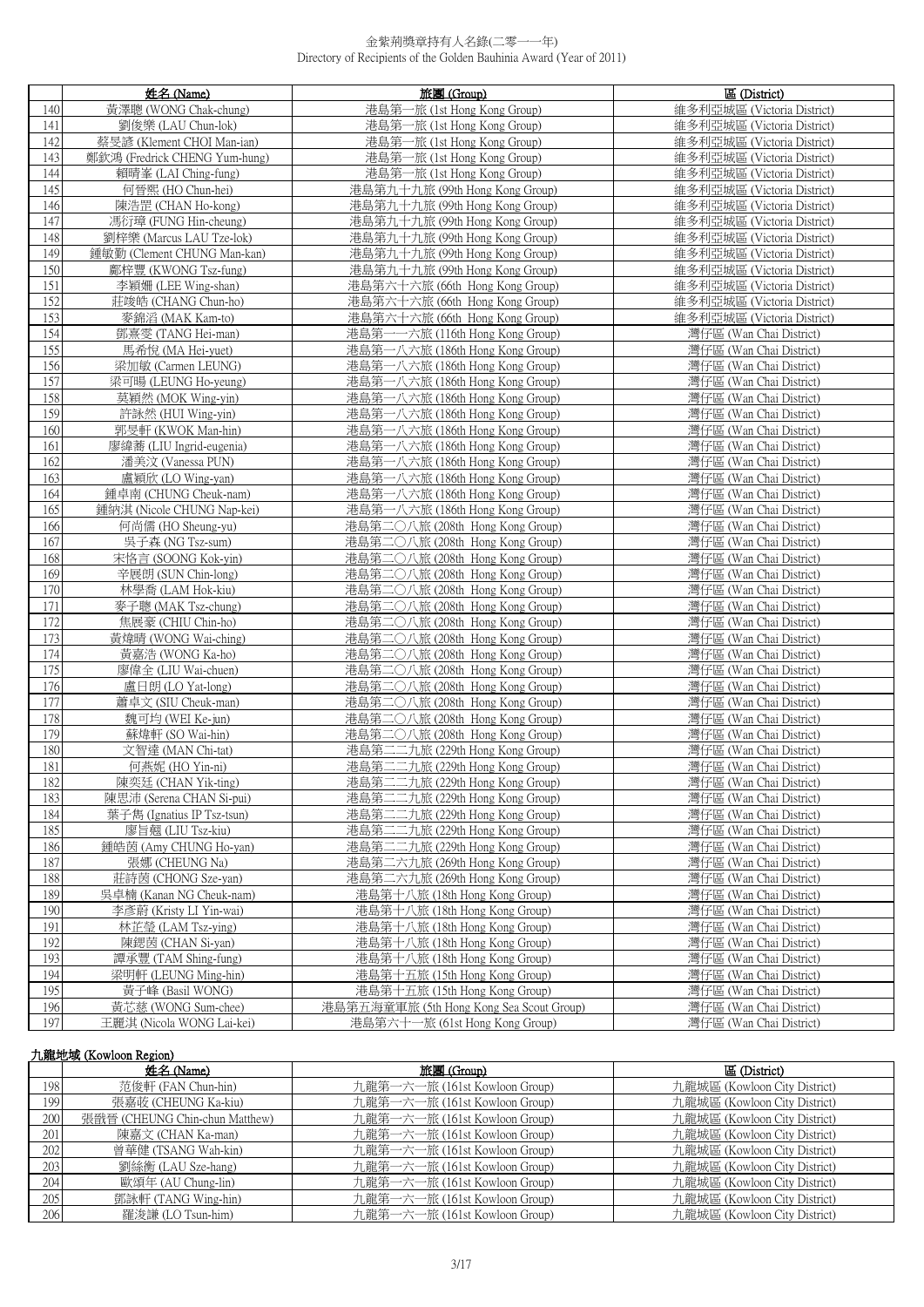|            | 姓名 (Name)                                                | 旅團 (Group)                                                   | 區 (District)                                                   |
|------------|----------------------------------------------------------|--------------------------------------------------------------|----------------------------------------------------------------|
| 207        | 關素芬 (KWAN So-fan Eva)                                    | 九龍第一六一旅 (161st Kowloon Group)                                | 九龍城區 (Kowloon City District)                                   |
| 208        | 梁栢穎 (LEUNG Pak-wing)                                     | 九龍第一六六一旅 (1661st Kowloon group)                              | 九龍城區 (Kowloon City District)                                   |
| 209        | 魏峻文 (NGAI Tsun-man)                                      | 九龍第一六六一旅 (1661st Kowloon group)                              | 九龍城區 (Kowloon City District)                                   |
| 210        | 魏庭禧 (NGAI Ting-hei Ivan)                                 | 九龍第一六六一旅 (1661st Kowloon group)                              | 九龍城區 (Kowloon City District)                                   |
| 211        | 梁珈愷 (LEUNG Ka-hoi Jacky)                                 | 九龍第一四〇旅 (140th Kowloon Group)                                | 九龍城區 (Kowloon City District)                                   |
| 212        | 陳欣鈴 (CHAN Yan-chuen)                                     | 九龍第一四〇旅 (140th Kowloon Group)                                | 九龍城區 (Kowloon City District)                                   |
| 213        | 劉啟豐 (LAU Kai-fung)                                       | 一四〇旅 (140th Kowloon Group)<br>九龍第                            | 九龍城區 (Kowloon City District)                                   |
| 214        | 劉榮 (LAU Wing)                                            | 九龍第一四〇旅 (140th Kowloon Group)                                | 九龍城區 (Kowloon City District)                                   |
| 215        | 潘澤添 (POON Chak-tim)                                      | 九龍第一四〇旅 (140th Kowloon Group)                                | 九龍城區 (Kowloon City District)                                   |
| 216        | 鄭煒立 (CHENG Wai-lap)                                      | 九龍第一四〇旅 (140th Kowloon Group)                                | 九龍城區 (Kowloon City District)                                   |
| 217        | 顏招成 (NGAN Chiu-shing)                                    | 九龍第一四〇旅 (140th Kowloon Group)                                | 九龍城區 (Kowloon City District)                                   |
| 218        | 顏嘉澍 (NGAN Ka-shue)                                       | 九龍第一四〇旅 (140th Kowloon Group)                                | 九龍城區 (Kowloon City District)                                   |
| 219        | 譚子樂 (TAM Tsz-lok)                                        | 九龍第一四〇旅 (140th Kowloon Group)                                | 九龍城區 (Kowloon City District)                                   |
| 220        | 嚴世宏 (YIM Sai-wang)                                       | 九龍第一四〇旅 (140th Kowloon Group)                                | 九龍城區 (Kowloon City District)                                   |
| 221        | 胡誦然 (WU Collins Benson)                                  | 九龍第十七旅 (17th Kowloon Group)                                  | 九龍城區 (Kowloon City District)                                   |
| 222        | 張兆安 (CHEUNG Siu-on)                                      | 九龍第十七旅 (17th Kowloon Group)                                  | 九龍城區 (Kowloon City District)                                   |
| 223        | 陳明駿 (CHAN Meng-chon)                                     | 九龍第十七旅 (17th Kowloon Group)                                  | 九龍城區 (Kowloon City District)                                   |
| 224        | 陳俊賢 (CHAN Chun-yin)                                      | 九龍第十七旅 (17th Kowloon Group)                                  | 九龍城區 (Kowloon City District)                                   |
| 225        | 陳信達 (CHAN Shun-tat)                                      | 九龍第十七旅 (17th Kowloon Group)                                  | 九龍城區 (Kowloon City District)                                   |
| 226        | 陳奕熙 (CHAN Yik-hei)                                       | 九龍第十七旅 (17th Kowloon Group)                                  | 九龍城區 (Kowloon City District)                                   |
| 227        | 陳曦寧 (CHAN Justin)                                        | 九龍第十七旅 (17th Kowloon Group)                                  | 九龍城區 (Kowloon City District)                                   |
| 228        | 黃子臻 (WONG Tsz-jun)                                       | 九龍第十七旅 (17th Kowloon Group)                                  | 九龍城區 (Kowloon City District)                                   |
| 229<br>230 | 蒙奕希 (MONG Yik-hei Gabriel)<br>鄭鈞耀 (CHENG Kwan-yiu)       | 九龍第十七旅 (17th Kowloon Group)<br>九龍第十七旅 (17th Kowloon Group)   | 九龍城區 (Kowloon City District)<br>九龍城區 (Kowloon City District)   |
| 231        | 薛偉禧 (SIT Wai-hei)                                        | 九龍第十七旅 (17th Kowloon Group)                                  | 九龍城區 (Kowloon City District)                                   |
| 232        | 嚴雋 (YIM Chun)                                            | 九龍第十七旅 (17th Kowloon Group)                                  | 九龍城區 (Kowloon City District)                                   |
| 233        | 楊子龍 (YEUNG Tsz-lung)                                     | 九龍第五十一旅 (51st Kowloon Group)                                 | 九龍城區 (Kowloon City District)                                   |
| 234        | 利栢朗 (LEE Pak-long)                                       | 九龍第五十三旅 (53rd Kowloon Group)                                 | 九龍城區 (Kowloon City District)                                   |
| 235        | 吳力泓 (NG Lik-wang)                                        | 九龍第五十三旅 (53rd Kowloon Group)                                 | 九龍城區 (Kowloon City District)                                   |
| 236        | 梁皓揚 (LEUNG Ho-yeung)                                     | 九龍第五十三旅 (53rd Kowloon Group)                                 | 九龍城區 (Kowloon City District)                                   |
| 237        | 梁肇麟 (LEUNG Shiu-lun)                                     | 九龍第五十三旅 (53rd Kowloon Group)                                 | 九龍城區 (Kowloon City District)                                   |
| 238        | 黃梓灝 (WONG Tsz-ho Anson)                                  | 九龍第五十三旅 (53rd Kowloon Group)                                 | 九龍城區 (Kowloon City District)                                   |
| 239        | 彭澤林 (PANG Chak-lam)                                      | 九龍第五十三旅 (53rd Kowloon Group)                                 | 九龍城區 (Kowloon City District)                                   |
| 240        | 黃彥博 (WONG Yin-pok)                                       | 九龍第五十三旅 (53rd Kowloon Group)                                 | 九龍城區 (Kowloon City District)                                   |
| 241        | 雷潤鏗 (LUI Yun-hang)                                       | 九龍第五十三旅 (53rd Kowloon Group)                                 | 九龍城區 (Kowloon City District)                                   |
| 242        | 劉翹銘 (LAU Kiu-ming Jeff)                                  | 九龍第五十三旅 (53rd Kowloon Group)                                 | 九龍城區 (Kowloon City District)                                   |
| 243        | 鍾晞宇 (CHUNG Hei-yu)                                       | 九龍第五十三旅 (53rd Kowloon Group)                                 | 九龍城區 (Kowloon City District)                                   |
| 244        | 李時銘 (LI Sze-ming)                                        | 九龍第四十一旅 (41st Kowloon Group)                                 | 九龍城區 (Kowloon City District)                                   |
| 245        | 張頌然 (CHEUNG Chung-yin)                                   | 九龍第四十一旅 (41st Kowloon Group)                                 | 九龍城區 (Kowloon City District)                                   |
| 246        | 梁嘉誠 (LEUNG Ka-shing)                                     | 九龍第四十一旅 (41st Kowloon Group)                                 | 九龍城區 (Kowloon City District)                                   |
| 247        | 陳建豐 (CHAN Kin-fung)                                      | 九龍第四十一旅 (41st Kowloon Group)                                 | 九龍城區 (Kowloon City District)                                   |
| 248        | 鄭灝朗 (CHENG Ho-long)                                      | 九龍第四十一旅 (41st Kowloon Group)                                 | 九龍城區 (Kowloon City District)                                   |
| 249        | 梁雋軒 (LEUNG Chun-hin Justin)                              | 九龍第七十三旅 (73rd Kowloon Group)                                 | 九龍塘區 (Kowloong Tong District)                                  |
| 250        | 丘兆溱 (YAU Siu-chun)                                       | 九龍第十一海童軍旅 (11th Kowloon Sea Scout Group)                     | 九龍塘區 (Kowloong Tong District)                                  |
| 251        | 梁嵐熹 (LEUNG Laam-hei)                                     | -海童軍旅 (11th Kowloon Sea Scout Group)<br>九龍第十                 | 九龍塘區 (Kowloong Tong District)                                  |
| 252        | 陳維康 (CHAN Wai-hong Wallace)                              | 九龍第十一海童軍旅 (11th Kowloon Sea Scout Group)                     | 九龍塘區 (Kowloong Tong District)                                  |
| 253        | 黃俊文 (WONG Chun-man)                                      | 一海童軍旅 (11th Kowloon Sea Scout Group)<br>九龍第十                 | 九龍塘區 (Kowloong Tong District)                                  |
| 254        | 蔡嘉祺 (CHOY Ka-ki Miffy)                                   | 九龍第十一海童軍旅 (11th Kowloon Sea Scout Group)                     | 九龍塘區 (Kowloong Tong District)                                  |
| 255        | 戴銘延 (TAI Ming-yin)                                       | 九龍第十一海童軍旅 (11th Kowloon Sea Scout Group)                     | 九龍塘區 (Kowloong Tong District)                                  |
| 256<br>257 | 吳昕橋 (NG Eunice)                                          | 九龍第五十七旅 (57th Kowloon Group)<br>九龍第五十七旅 (57th Kowloon Group) | 九龍塘區 (Kowloong Tong District)                                  |
|            | 林勺寧 (LAM Cheuk-ning)                                     |                                                              | 九龍塘區 (Kowloong Tong District)                                  |
| 258<br>259 | 陳正晞 (CHAN Ching-hei Justin)<br>陳立熙 (CHAN Lap-hei Hilary) | 九龍第五十七旅 (57th Kowloon Group)<br>九龍第五十七旅 (57th Kowloon Group) | 九龍塘區 (Kowloong Tong District)<br>九龍塘區 (Kowloong Tong District) |
| 260        | 陳延行 (CHAN Yin-hang)                                      | 九龍第五十七旅 (57th Kowloon Group)                                 | 九龍塘區 (Kowloong Tong District)                                  |
| 261        | 黃澤鏗 (Wong Chak-hang)                                     | 九龍第五十七旅 (57th Kowloon Group)                                 | 九龍塘區 (Kowloong Tong District)                                  |
| 262        | 杭振宇 (HONG Chun-yu)                                       | -七旅 (117th Kowloon Group)<br>九龍第−                            | 何文田區 (Ho Man Tin District)                                     |
| 263        | 林元藝 (LAM Yuen-ngai Aaron)                                | 七旅 (117th Kowloon Group)<br>九龍第                              | 何文田區 (Ho Man Tin District)                                     |
| 264        | 林國浩 (LAM Kwok-ho)                                        | 九龍第一<br>--七旅 (117th Kowloon Group)                           | 何文田區 (Ho Man Tin District)                                     |
| 265        | 黎彥廷 (LAI Yin-ting)                                       | 九龍第一一七旅 (117th Kowloon Group)                                | 何文田區 (Ho Man Tin District)                                     |
| 266        | 鄺國傑 (KWONG Kwok-kit)                                     | ---七旅 (117th Kowloon Group)<br>九龍第一                          | 何文田區 (Ho Man Tin District)                                     |
| 267        | 馬學政 (MA Hok-ching)                                       | 九龍第一六三五旅 (1635th Kowloon Group)                              | 何文田區 (Ho Man Tin District)                                     |
| 268        | 陳柏愷 (CHAN Herbert)                                       | 九龍第一六三五旅 (1635th Kowloon Group)                              | 何文田區 (Ho Man Tin District)                                     |
| 269        | 盧安喬 (LO On-kiu Elke)                                     | 九龍第一六三五旅 (1635th Kowloon Group)                              | 何文田區 (Ho Man Tin District)                                     |
| 270        | 朱熹瑜 (CHU Hei-yu)                                         | 九龍第七十九旅 (79th Kowloon Group)                                 | 何文田區 (Ho Man Tin District)                                     |
| 271        | 吳廷軒 (NG Ting-hin Max)                                    | 九龍第七十九旅 (79th Kowloon Group)                                 | 何文田區 (Ho Man Tin District)                                     |
| 272        | 李聶熹 (LEE Lip-hei)                                        | 九龍第七十九旅 (79th Kowloon Group)                                 | 何文田區 (Ho Man Tin District)                                     |
| 273        | 杜至人 (TU Chi-yan)                                         | 九龍第七十九旅 (79th Kowloon Group)                                 | 何文田區 (Ho Man Tin District)                                     |
| 274        | 袁貝汶 (YUEN Pui-man Megan)                                 | 九龍第七十九旅 (79th Kowloon Group)                                 | 何文田區 (Ho Man Tin District)                                     |
| 275        | 黃靖朗 (WONG Ching-long)                                    | 九龍第七十九旅 (79th Kowloon Group)                                 | 何文田區 (Ho Man Tin District)                                     |
| 276        | 劉浩賢 (LAU Hou-yin)                                        | 九龍第七十九旅 (79th Kowloon Group)                                 | 何文田區 (Ho Man Tin District)                                     |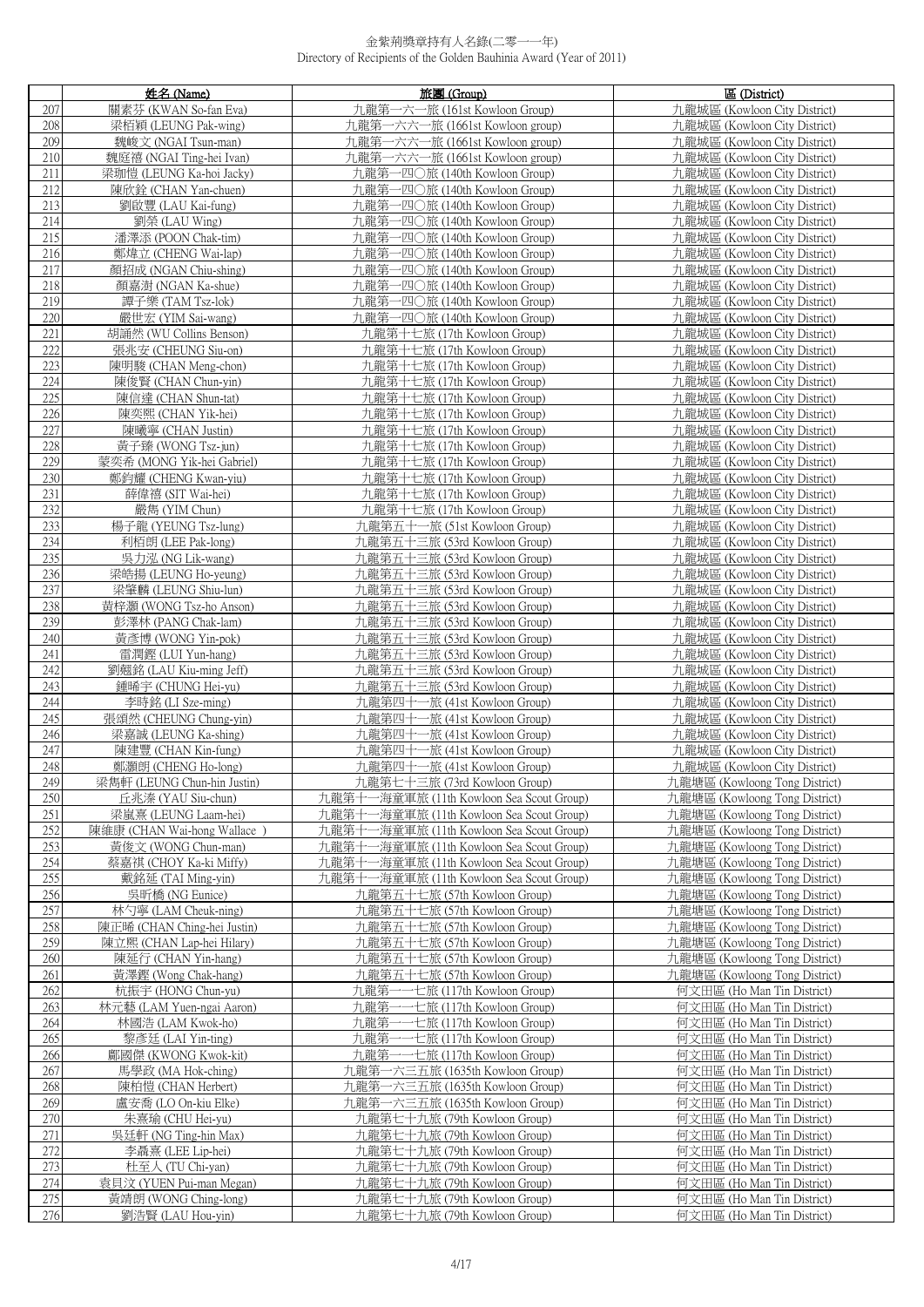|            | 姓名 (Name)                                   | 旅團 (Group)                                               | 區 (District)                                       |
|------------|---------------------------------------------|----------------------------------------------------------|----------------------------------------------------|
| 277        | 謝顯澄 (TSE Hin-ching)                         | 九龍第七十九旅 (79th Kowloon Group)                             | 何文田區 (Ho Man Tin District)                         |
| 278        | 白民揚 (PAK Man-yeung)                         | 九龍第七十八旅 (78th Kowloon Group)                             | 何文田區 (Ho Man Tin District)                         |
| 279        | 江梓欣 (KONG Tsz-yan)                          | 九龍第七十八旅 (78th Kowloon Group)                             | 何文田區 (Ho Man Tin District)                         |
| 280        | 周錦賢 (CHOW Kam-yin)                          | 九龍第七十八旅 (78th Kowloon Group)                             | 何文田區 (Ho Man Tin District)                         |
| 281        | 袁禧輊 (YUEN Hei-chi)                          | 九龍第七十八旅 (78th Kowloon Group)                             | 何文田區 (Ho Man Tin District)                         |
| 282        | 張希瑜 (CHEUNG Hei-yu)                         | 九龍第七十八旅 (78th Kowloon Group)                             | 何文田區 (Ho Man Tin District)                         |
| 283        | 許海霖 (HUI Hoi-lam)                           | 九龍第七十八旅 (78th Kowloon Group)                             | 何文田區 (Ho Man Tin District)                         |
| 284        | 陳櫻婷 (CHAN Ying-ting)                        | 九龍第七十八旅 (78th Kowloon Group)                             | 何文田區 (Ho Man Tin District)                         |
| 285        | 熊漢威 (HUNG Hon-wei)                          | 九龍第七十八旅 (78th Kowloon Group)                             | 何文田區 (Ho Man Tin District)                         |
| 286        | 顏珮淇 (NGAN Pui-ki)                           | 九龍第七十八旅 (78th Kowloon Group)                             | 何文田區 (Ho Man Tin District)                         |
| 287        | 譚慧敏 (TAM Wai-man)                           | 九龍第七十八旅 (78th Kowloon Group)                             | 何文田區 (Ho Man Tin District)                         |
| 288        | 吳煒權 (NG Wai-kuen)                           | 九龍第二〇五旅 (205th Kowloon Group)                            | 何文田區 (Ho Man Tin District)                         |
| 289        | 許達豐 (HUI Tai-fung)                          | 九龍第二〇五旅 (205th Kowloon Group)                            | 何文田區 (Ho Man Tin District)                         |
| 290        | 彭浩賢 (PANG Ho-yin)                           | 九龍第二〇五旅 (205th Kowloon Group)                            | 何文田區 (Ho Man Tin District)                         |
| 291        | 黃姵盈 (WONG Pui-ying)                         | 九龍第二〇五旅 (205th Kowloon Group)                            | 何文田區 (Ho Man Tin District)                         |
| 292        | 范蕬濼 (FAN Zoe)                               | 九龍第一〇〇旅 (100th Kowloon Group)                            | 旺角區 (Mong Kok District)                            |
| 293        | 張卓昕 (CHANG Cheuk-yan)                       | 九龍第一〇〇旅 (100th Kowloon Group)                            | 旺角區 (Mong Kok District)                            |
| 294        | 陳卓深 (CHAN Cheuk-sum Brian)                  | 九龍第一〇〇旅 (100th Kowloon Group)                            | 旺角區 (Mong Kok District)                            |
| 295        | 陳俊彥 (CHAN Chun-yin Hugo)                    | 九龍第一〇〇旅 (100th Kowloon Group)                            | 旺角區 (Mong Kok District)                            |
| 296        | 陳潁桐 (CHAN Wing-tung)                        | 九龍第一〇〇旅 (100th Kowloon Group)                            | 旺角區 (Mong Kok District)                            |
| 297        | 蔡敏熹 (CHOI Man-hei)                          | 九龍第一〇〇旅 (100th Kowloon Group)                            | 旺角區 (Mong Kok District)                            |
| 298        | 戴文熙 (DAI Man-hei)                           | 九龍第一〇〇旅 (100th Kowloon Group)                            | 旺角區 (Mong Kok District)                            |
| 299        | 譚浚希 (TAM Ian-luk)                           | 九龍第一〇〇旅 (100th Kowloon Group)                            | 旺角區 (Mong Kok District)                            |
| 300        | 王兆峯 (WONG Siu-fung)                         | 九龍第一三六旅 (136th Kowloon Group)                            | 旺角區 (Mong Kok District)                            |
| 301        | 伍聲賢 (NG Hing-yin)                           | 九龍第一三六旅 (136th Kowloon Group)                            | 旺角區 (Mong Kok District)                            |
| 302        | 許子穎 (HUI Tsz-wing)                          | 九龍第一三六旅 (136th Kowloon Group)                            | 旺角區 (Mong Kok District)                            |
| 303        | 郭俊賢 (KWOK Chun-yin)                         | 九龍第一三六旅 (136th Kowloon Group)                            | 旺角區 (Mong Kok District)                            |
| 304        | 楊紫琪 (YEUNG Tsz-ki)                          | 九龍第一三六旅 (136th Kowloon Group)                            | 旺角區 (Mong Kok District)                            |
| 305        | 朱湋麟 (CHU Wai-lun)                           | 九龍第十旅 (10th Kowloon Group)                               | 旺角區 (Mong Kok District)                            |
| 306        | 周盈慧 (CHOW Ying-wai)                         | 九龍第十旅 (10th Kowloon Group)                               | 旺角區 (Mong Kok District)                            |
| 307        | 林音彤 (LAM Yam-tung)                          | 九龍第十旅 (10th Kowloon Group)                               | 旺角區 (Mong Kok District)                            |
| 308        | 孫逸汶 (SUEN Yat-man Brian)                    | 九龍第十旅 (10th Kowloon Group)                               | 旺角區 (Mong Kok District)                            |
| 309        | 張晉朗 (CHEUNG Chun-long Nicholas)             | 九龍第十旅 (10th Kowloon Group)                               | 旺角區 (Mong Kok District)                            |
| 310        | 郭旭斌 (KWOK Yuk-pan)                          | 九龍第十旅 (10th Kowloon Group)                               | 旺角區 (Mong Kok District)                            |
| 311<br>312 | 陳佑銘 (CHAN Yau-ming Anson)                   | 九龍第十旅 (10th Kowloon Group)                               | 旺角區 (Mong Kok District)                            |
| 313        | 曾薺漫 (TSANG Tsai-man)<br>黃思穎 (WONG Sze-wing) | 九龍第十旅 (10th Kowloon Group)<br>九龍第十旅 (10th Kowloon Group) | 旺角區 (Mong Kok District)<br>旺角區 (Mong Kok District) |
| 314        | 黃麗瑩 (WONG Lai-ying)                         | 九龍第十旅 (10th Kowloon Group)                               | 旺角區 (Mong Kok District)                            |
| 315        | 溫頤峻 (WAN Yee-tsun)                          | 九龍第十旅 (10th Kowloon Group)                               | 旺角區 (Mong Kok District)                            |
| 316        | 劉詠桐 (LAU Krystal)                           | 九龍第十旅 (10th Kowloon Group)                               | 旺角區 (Mong Kok District)                            |
| 317        | 薛浩楠 (SIT Ho-nam)                            | 九龍第十旅 (10th Kowloon Group)                               | 旺角區 (Mong Kok District)                            |
| 318        | 鍾豪健 (CHUNG Ho-kin)                          | 九龍第十旅 (10th Kowloon Group)                               | 旺角區 (Mong Kok District)                            |
| 319        | 羅君浩 (LAW Kwan-ho)                           | 几龍弟十旅 (10th Kowloon Group)                               | 吐角區 (Mong Kok District)                            |
| 320        | 譚禮驄 (TAM Lai-tsung)                         | 九龍第十旅 (10th Kowloon Group)                               | 旺角區 (Mong Kok District)                            |
| 321        | 李沅翹 (LEE Yuen-kiu Vivian)                   | 九龍第三十五旅 (35th Kowloon Group)                             | 旺角區 (Mong Kok District)                            |
| 322        | 周巧良 (CHAU Hau-leung)                        | 九龍第一七〇五旅 (1705th Kowloon Group)                          | 油尖區 (Yau Tsim District)                            |
| 323        | 古卓恩 (KU Cheuk-yan Jaime)                    | 九龍第一三二旅 (132nd Kowloon Group)                            | 油尖區 (Yau Tsim District)                            |
| 324        | 汪智研 (WONG Chi-yin Zenas)                    | 九龍第一三二旅 (132nd Kowloon Group)                            | 油尖區 (Yau Tsim District)                            |
| 325        | 林麗 (LAM Lai)                                | 九龍第一三二旅 (132nd Kowloon Group)                            | 油尖區 (Yau Tsim District)                            |
| 326        | 梁靖 (LEUNG Ching)                            | 九龍第一三二旅 (132nd Kowloon Group)                            | 油尖區 (Yau Tsim District)                            |
| 327        | 陳嘉琳 (CHAN Ka-lam)                           | 九龍第一三二旅 (132nd Kowloon Group)                            | 油尖區 (Yau Tsim District)                            |
| 328        | 盧汝霆 (LU Yu-ting)                            | 九龍第一三二旅 (132nd Kowloon Group)                            | 油尖區 (Yau Tsim District)                            |
| 329        | 鍾醴澄 (CHUNG Lai-ching)                       | 九龍第一三二旅 (132nd Kowloon Group)                            | 油尖區 (Yau Tsim District)                            |
| 330        | 方景泰 (FONG King-tai)                         | 九龍第二十一旅 (21st Kowloon Group)                             | 油尖區 (Yau Tsim District)                            |
| 331        | 王婕 (Janus WONG)                             | 九龍第二十一旅 (21st Kowloon Group)                             | 油尖區 (Yau Tsim District)                            |
| 332        | 司徒浩賢 (SZETO Ho-yin)                         | 九龍第二十一旅 (21st Kowloon Group)                             | 油尖區 (Yau Tsim District)                            |
| 333        | 朱文輝 (CHU Man-fai Jeremy)                    | 一旅 (21st Kowloon Group)<br>九龍第二十−                        | 油尖區 (Yau Tsim District)                            |
| 334        | 李昊澐 (LI Ho-wan)                             | 一旅 (21st Kowloon Group)<br>九龍第二十                         | 油尖區 (Yau Tsim District)                            |
| 335        | 李衍鋒 (LI Hin-fung)                           | 九龍第二十<br>一旅 (21st Kowloon Group)                         | 油尖區 (Yau Tsim District)                            |
| 336        | 李寶晴 (LI Po-ching)                           | 九龍第二十一旅 (21st Kowloon Group)                             | 油尖區 (Yau Tsim District)                            |
| 337        | 李寶琳 (LI Po-lam)                             | 九龍第二十<br>•旅 (21st Kowloon Group)                         | 油尖區 (Yau Tsim District)                            |
| 338        | 林穎彤 (LAM Wing-tung)                         | 九龍第二十一旅 (21st Kowloon Group)                             | 油尖區 (Yau Tsim District)                            |
| 339        | 馬曝孜 (MA Ho-chee)                            | 九龍第二十−<br>一旅 (21st Kowloon Group)                        | 油尖區 (Yau Tsim District)                            |
| 340        | 張卓賢 (CHEUNG Cheuk-yin)                      | 九龍第二十一旅 (21st Kowloon Group)                             | 油尖區 (Yau Tsim District)                            |
| 341        | 梁可宜 (LEUNG Ho-yi)                           | 九龍第二十<br>-旅 (21st Kowloon Group)                         | 油尖區 (Yau Tsim District)                            |
| 342        | 梁晉瑋 (LEUNG Chun-wai Justin)                 | 九龍第二十<br>-旅 (21st Kowloon Group)                         | 油尖區 (Yau Tsim District)                            |
| 343        | 許焰南 (HUI Yin-nam)                           | -旅 (21st Kowloon Group)<br>九龍第二十                         | 油尖區 (Yau Tsim District)                            |
| 344        | 陳諾熙 (CHAN Nok-hei Brian)                    | 九龍第二十<br>-旅 (21st Kowloon Group)                         | 油尖區 (Yau Tsim District)                            |
| 345        | 黃心愉 (Cheryl Claire WONG)                    | 九龍第二十<br>一旅 (21st Kowloon Group)                         | 油尖區 (Yau Tsim District)                            |
| 346        | 黃浚賢 (WONG Tsun-yin)                         | 九龍第二十一旅 (21st Kowloon Group)                             | 油尖區 (Yau Tsim District)                            |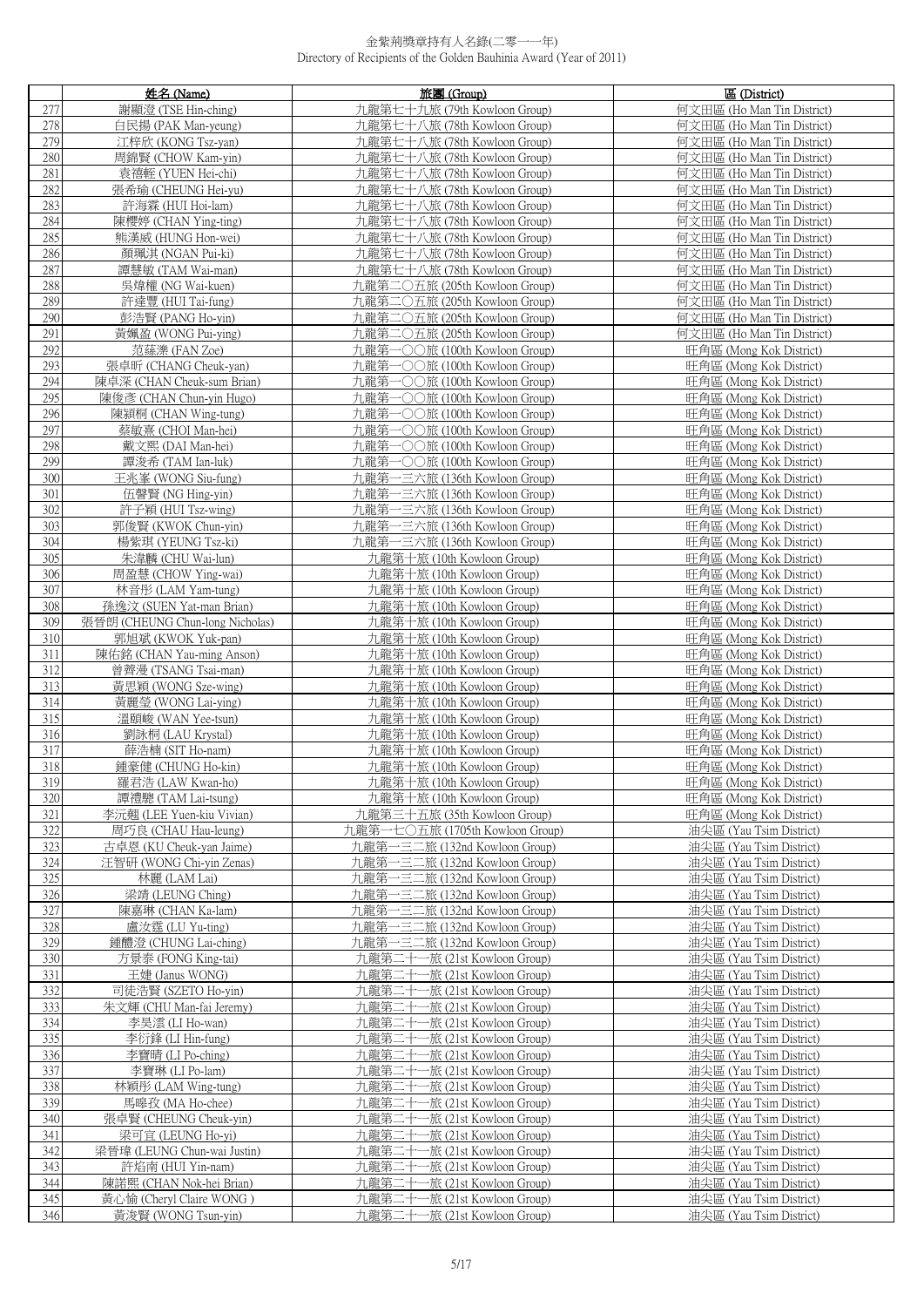|            | 姓名 (Name)                               | 旅團 (Group)                                                           | 區 (District)                                       |
|------------|-----------------------------------------|----------------------------------------------------------------------|----------------------------------------------------|
| 347        | 楊焯愉 (YEUNG Yvan)                        | 九龍第二十一旅 (21st Kowloon Group)                                         | 油尖區 (Yau Tsim District)                            |
| 348        | 董澤熹 (TUNG Chak-hei)                     | 九龍第二十一旅 (21st Kowloon Group)                                         | 油尖區 (Yau Tsim District)                            |
| 349        | 鄧卓瑤 (TANG Cheuk-yiu)                    | 九龍第二十一旅 (21st Kowloon Group)                                         | 油尖區 (Yau Tsim District)                            |
| 350        | 關雋熙 (KWAN Chun-hei Michael)             | 九龍第二十一旅 (21st Kowloon Group)                                         | 油尖區 (Yau Tsim District)                            |
| 351        | 王子臻 (WONG Tsz-chun)                     | 九龍第十九旅 (19th Kowloon Group)                                          | 油尖區 (Yau Tsim District)                            |
| 352        | 何博恆 (HO Pak-hang)                       | 九龍第十九旅 (19th Kowloon Group)                                          | 油尖區 (Yau Tsim District)                            |
| 353        | 張浩賢 (CHEUNG Ho-yin)                     | 九龍第十九旅 (19th Kowloon Group)                                          | 油尖區 (Yau Tsim District)                            |
| 354        | 張慧玲 (CHEUNG Wai-ling)                   | 九龍第十九旅 (19th Kowloon Group)                                          | 油尖區 (Yau Tsim District)                            |
| 355        | 梁之程 (LEUNG Chi-ching)                   | 九龍第十九旅 (19th Kowloon Group)                                          | 油尖區 (Yau Tsim District)                            |
| 356        | 陳信烽 (CHAN Shun-fung)                    | 九龍第十九旅 (19th Kowloon Group)                                          | 油尖區 (Yau Tsim District)                            |
| 357        | 馮樂軒 (FUNG Lok-hin)                      | 九龍第十九旅 (19th Kowloon Group)                                          | 油尖區 (Yau Tsim District)                            |
| 358        | 周震波 (CHAU Chun-po)                      | 九龍第十八旅 (18th Kowloon Group)                                          | 油尖區 (Yau Tsim District)                            |
| 359        | 袁天瑋 (YUEN Tin-wai)                      | 九龍第十八旅 (18th Kowloon Group)                                          | 油尖區 (Yau Tsim District)                            |
| 360        | 區晉傑 (AU Chun-kit)                       | 九龍第十八旅 (18th Kowloon Group)                                          | 油尖區 (Yau Tsim District)                            |
| 361        | 黃俊儒 (WONG Hison)                        | 九龍第十八旅 (18th Kowloon Group)                                          | 油尖區 (Yau Tsim District)                            |
| 362        | 潘嘉浩 (POON Ka-ho)                        | 九龍第十八旅 (18th Kowloon Group)                                          | 油尖區 (Yau Tsim District)                            |
| 363        | 黎家浩 (LAI Keith)                         | 九龍第十八旅 (18th Kowloon Group)                                          | 油尖區 (Yau Tsim District)                            |
| 364        | 龔信穎 (KUNG Shun-wing Carson)             | 九龍第十八旅 (18th Kowloon Group)                                          | 油尖區 (Yau Tsim District)                            |
| 365        | 馮上瑋 (FUNG Sheung-wai Martin)            | 九龍第十三海童軍旅 (13th Kowloon Sea Scout Group)                             | 油尖區 (Yau Tsim District)                            |
| 366        | 黃凱琳 (Wong Hoi-lam)                      | 九龍第十三海童軍旅 (13th Kowloon Sea Scout Group)                             | 油尖區 (Yau Tsim District)                            |
| 367        | 翟凱瑩 (CHAK Hoi-ying)                     | 九龍第十三海童軍旅 (13th Kowloon Sea Scout Group)                             | 油尖區 (Yau Tsim District)                            |
| 368        | 劉采晴 (LAU Tsoi-ching)                    | 九龍第十三海童軍旅 (13th Kowloon Sea Scout Group)                             | 油尖區 (Yau Tsim District)                            |
| 369        | 潘保匡 (POON Po-hong)                      | 九龍第十三海童軍旅 (13th Kowloon Sea Scout Group)                             | 油尖區 (Yau Tsim District)                            |
| 370        | 梁穎彤 (LEUNG Wing-tung)                   | 九龍第四十七旅 (47th Kowloon Group)                                         | 油尖區 (Yau Tsim District)                            |
| 371        | 陸俊文 (LUK Chun-man)                      | 九龍第四十七旅 (47th Kowloon Group)                                         | 油尖區 (Yau Tsim District)                            |
| 372        | 盧子峰 (LO Tsz-fung)                       | 九龍第四十七旅 (47th Kowloon Group)                                         | 油尖區 (Yau Tsim District)                            |
| 373        | 白曉晴 (PAK Hiu-ching)                     | 九龍第一二七二旅 (1272th Kowloon Group)                                      | 紅磡區 (Hung Hom District)                            |
| 374        | 張昕煒 (CHEUNG Yan-wai)                    | 九龍第一二七二旅 (1272th Kowloon Group)                                      | 紅磡區 (Hung Hom District)                            |
| 375        | 梁凱琳 (LIANG Hoi-lam)                     | 九龍第一二七二旅 (1272th Kowloon Group)                                      | 紅磡區 (Hung Hom District)                            |
| 376        | 陳巧桐 (CHAN Hau-tung)                     | ー二七二旅 (1272th Kowloon Group)<br>九龍第                                  | 紅磡區 (Hung Hom District)                            |
| 377        | 曾曉如 (TSANG Hiu-yu)                      | 九龍第一二七二旅 (1272th Kowloon Group)                                      | 紅磡區 (Hung Hom District)                            |
| 378        | 劉以軒 (LAU Yee-hin)                       | 一二七二旅 (1272th Kowloon Group)<br>九龍第                                  | 紅磡區 (Hung Hom District)                            |
| 379        | 鄧傳豐 (TANG Chuen-fung)                   | 九龍第一二七二旅 (1272th Kowloon Group)                                      | 紅磡區 (Hung Hom District)                            |
| 380        | 譚詠諭 (TAM Wing-yu)                       | 九龍第一二七二旅 (1272th Kowloon Group)                                      | 紅磡區 (Hung Hom District)                            |
| 381        | 王詠欣 (WONG Wing-yan)                     | 九龍第一二八八旅 (1288th Kowloon Group)                                      | 紅磡區 (Hung Hom District)                            |
| 382        | 宋韋霆 (SUNG Wai-ting)                     | 九龍第一二八八旅 (1288th Kowloon Group)                                      | 紅磡區 (Hung Hom District)                            |
| 383        | 張紋僖 (CHEUNG Man-hei)                    | 九龍第一二八八旅 (1288th Kowloon Group)                                      | 紅磡區 (Hung Hom District)                            |
| 384        | 許晉瑋 (HUI Chun-wai)                      | 九龍第一二八八旅 (1288th Kowloon Group)                                      | 紅磡區 (Hung Hom District)                            |
| 385        | 陳梓晴 (CHAN Chi-ching)                    | 九龍第一二八八旅 (1288th Kowloon Group)                                      | 紅磡區 (Hung Hom District)                            |
| 386        | 鄧敬霖 (DANG King-lam)                     | 九龍第一二八八旅 (1288th Kowloon Group)                                      | 紅磡區 (Hung Hom District)                            |
| 387        | 鍾思毅 (CHUNG Felix)                       | 九龍第一二八八旅 (1288th Kowloon Group)                                      | 紅磡區 (Hung Hom District)                            |
| 388        | 何國恒 (HO Kwok-hang Cyril)                | 九龍第一三五八旅 (1358th Kowloon Group)                                      | 紅磡區 (Hung Hom District)                            |
| 389        | 何滔 (HO Tao)                             | 九龍第一三五八旅 (1358th Kowloon Group)                                      | 紅磡區 (Hung Hom District)                            |
| 390        | 余翊希 (YU Yi-xi)                          | 九龍第一三五八旅 (1358th Kowloon Group)                                      | 紅磡區 (Hung Hom District)                            |
| 391        | 金正熙 (KAM Ching-hei Bill)                | 九龍第一三五八旅 (1358th Kowloon Group)                                      | 紅磡區 (Hung Hom District)                            |
| 392        | 莊正浩 (CHONG Ching-ho)                    | 九龍第一三五八旅 (1358th Kowloon Group)                                      | 紅磡區 (Hung Hom District)                            |
| 393<br>394 | 陳盈智 (CHAN Ying-chi Wesley)              | 九龍第一三五八旅 (1358th Kowloon Group)                                      | 紅磡區 (Hung Hom District)                            |
| 395        | 溫智楠 (WAN Chi-nam)                       | 一三五八旅 (1358th Kowloon Group)<br>九龍第·<br>一三五八旅 (1358th Kowloon Group) | 紅磡區 (Hung Hom District)                            |
| 396        | 鄭琮熹 (TSENG Gordon)<br>呂逸衡 (LU Yat-hang) | 九龍第<br>九龍第一六三〇旅 (1630th Kowloon Group)                               | 紅磡區 (Hung Hom District)<br>紅磡區 (Hung Hom District) |
| 397        | 李芷悅 (LI Ysz-yuet)                       | 九龍第一六三〇旅 (1630th Kowloon Group)                                      | 紅磡區 (Hung Hom District)                            |
| 398        | 邱傳德 (YAU Chuen-tak)                     | 九龍第一六三〇旅 (1630th Kowloon Group)                                      | 紅磡區 (Hung Hom District)                            |
| 399        | 施嘉霖 (SHI Ka-lam)                        | 九龍第一六三〇旅 (1630th Kowloon Group)                                      | 紅磡區 (Hung Hom District)                            |
| 400        | 黃煒絜 (WONG Wai-kit)                      | 九龍第一六三〇旅 (1630th Kowloon Group)                                      | 紅磡區 (Hung Hom District)                            |
| 401        | 黃嘉雯 (WONG Ka-man)                       | 九龍第一六三〇旅 (1630th Kowloon Group)                                      | 紅磡區 (Hung Hom District)                            |
| 402        | 黃懿汶 (WONG Yi-man)                       | 九龍第一六三〇旅 (1630th Kowloon Group)                                      | 紅磡區 (Hung Hom District)                            |
| 403        | 楊蔚藍 (YEUNG Wai-lam)                     | 九龍第一六三〇旅 (1630th Kowloon Group)                                      | 紅磡區 (Hung Hom District)                            |
| 404        | 劉芷蔚 (LAU Tsz-wai)                       | 九龍第一六三〇旅 (1630th Kowloon Group)                                      | 紅磡區 (Hung Hom District)                            |
| 405        | 蔡曉嵐 (TSOI Hiu-laam)                     | 九龍第一六三〇旅 (1630th Kowloon Group)                                      | 紅磡區 (Hung Hom District)                            |
| 406        | 羅天銳 (LAW Tin-yui Jordan)                | 九龍第一六三〇旅 (1630th Kowloon Group)                                      | 紅磡區 (Hung Hom District)                            |
| 407        | 林佳頤 (LAM Chia-yi)                       | 九龍第四十二旅 (42nd Kowloon Group)                                         | 紅磡區 (Hung Hom District)                            |
| 408        | 徐凱蕎 (TSUI Hoi-kiu)                      | 九龍第四十二旅 (42nd Kowloon Group)                                         | 紅磡區 (Hung Hom District)                            |
| 409        | 鄭峪深 (CHENG Yu-sun)                      | 九龍第四十二旅 (42nd Kowloon Group)                                         | 紅磡區 (Hung Hom District)                            |
| 410        | 鄭熙正 (CHEUNG Hei-ching Navin)            | 九龍第四十三旅 (43rd Kowloon Group)                                         | 紅磡區 (Hung Hom District)                            |
| 411        | 姚鎧欣 (YIU Hoi-yan)                       | 九龍第一〇二旅 (102nd Kowloon Group)                                        | 深水埗西區 (Sham Shui Po West District)                 |
| 412        | 陳文志 (CHAN Man-chi)                      | 九龍第一〇二旅 (102nd Kowloon Group)                                        | 深水埗西區 (Sham Shui Po West District)                 |
| 413        | 何秋螢 (HO Chau-ying)                      | 九龍第一八七旅 (187th Kowloon Group)                                        | 深水埗西區 (Sham Shui Po West District)                 |
| 414        | 胡韋延 (WU Wai-yin)                        | 九龍第一八七旅 (187th Kowloon Group)                                        | 深水埗西區 (Sham Shui Po West District)                 |
| 415        | 張志鋒 (CHEUNG Chi-fung)                   | 九龍第一八七旅 (187th Kowloon Group)                                        | 深水埗西區 (Sham Shui Po West District)                 |
| 416        | 梁慧珊 (LEUNG Wai-shan)                    | 九龍第一八七旅 (187th Kowloon Group)                                        | 深水埗西區 (Sham Shui Po West District)                 |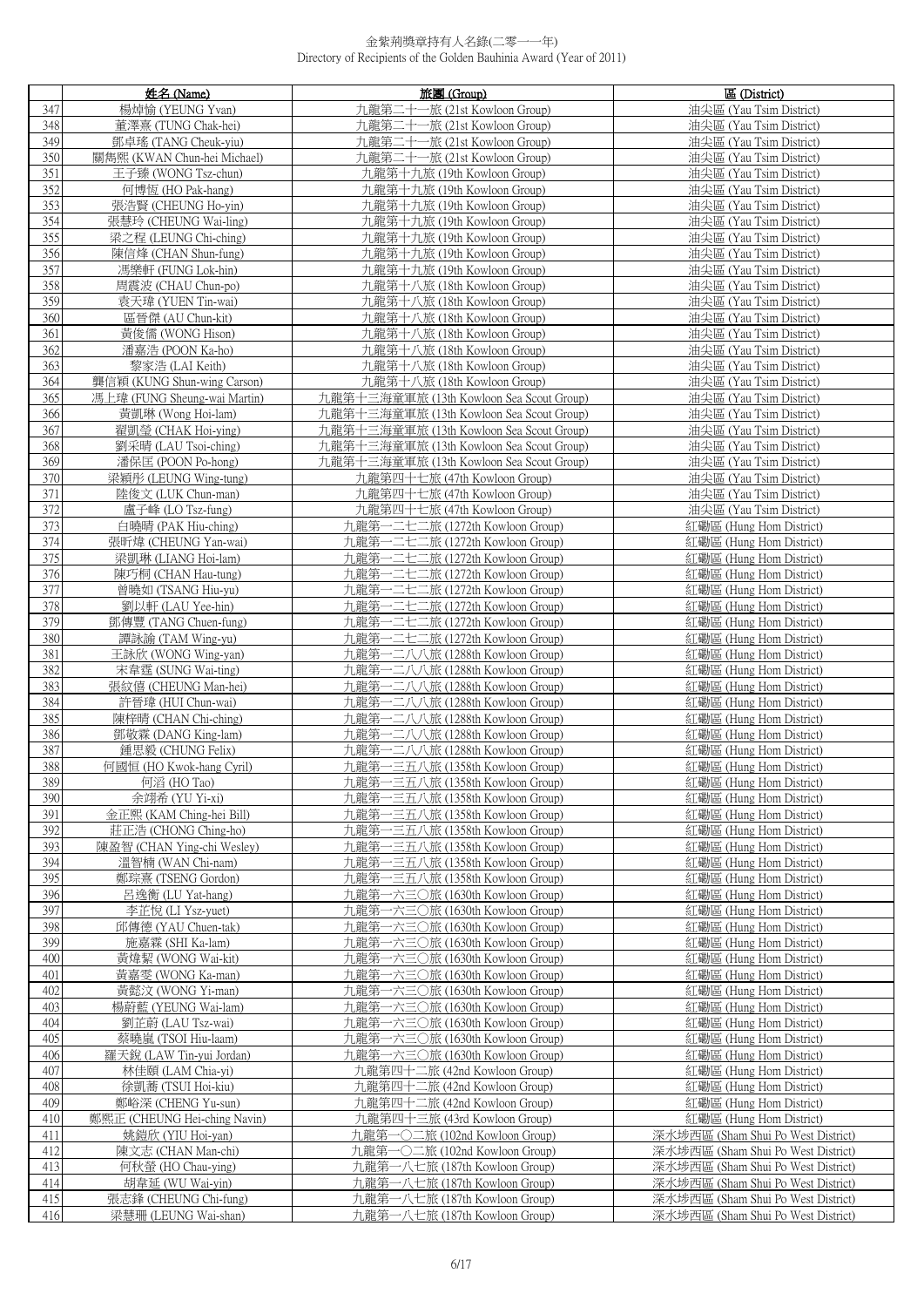|     | 姓名 (Name)                  | 旅團 (Group)                             | 區 (District)                       |
|-----|----------------------------|----------------------------------------|------------------------------------|
| 417 | 陸展鋒 (LUK Chin-fung)        | 九龍第·<br>一八七旅 (187th Kowloon Group)     | 深水埗西區 (Sham Shui Po West District) |
| 418 | 叶偉杰 (YIP Wai-kit)          | 九龍第一三〇四旅 (1304th Kowloon Group)        | 深水埗西區 (Sham Shui Po West District) |
| 419 | 冼晶婷 (SIN Ching-ting)       | 九龍第一三〇四旅 (1304th Kowloon Group)        | 深水埗西區 (Sham Shui Po West District) |
| 420 | 冼嘉儀 (SIN Ka-yee)           | 九龍第一三〇四旅 (1304th Kowloon Group)        | 深水埗西區 (Sham Shui Po West District) |
| 421 | 林美慧 (LAM Mei-wai)          | 九龍第一三〇四旅 (1304th Kowloon Group)        | 深水埗西區 (Sham Shui Po West District) |
| 422 | 關頌輝 (KWAN Chung-fai)       | 九龍第一三〇四旅 (1304th Kowloon Group)        | 深水埗西區 (Sham Shui Po West District) |
| 423 | 王亦臨 (WANG Yi-lin)          | 九龍第一六〇二旅 (1602nd Kowloon Group)        | 深水埗西區 (Sham Shui Po West District) |
| 424 | 何翊祺 (HO Yic-ki)            | 九龍第一六〇二旅 (1602nd Kowloon Group)        | 深水埗西區 (Sham Shui Po West District) |
| 425 | 李俊杰 (LI Chun-kit)          | 九龍第一六〇二旅 (1602nd Kowloon Group)        | 深水埗西區 (Sham Shui Po West District) |
| 426 | 李嘉聰 (LEE Ka-chung)         | 九龍第一六〇二旅 (1602nd Kowloon Group)        | 深水埗西區 (Sham Shui Po West District) |
| 427 | 甘晉榮 (KUM Chun-wing)        | 九龍第三十三旅 (33rd Kowloon Group)           | 深水埗西區 (Sham Shui Po West District) |
| 428 | 陳明聰 (CHAN Ming-chung)      | 九龍第三十三旅 (33rd Kowloon Group)           | 深水埗西區 (Sham Shui Po West District) |
| 429 | 李文傑 (LEE Man-kit)          | 九龍第三海童軍旅 (3rd Kowloon Sea Scout Group) | 深水埗西區 (Sham Shui Po West District) |
| 430 | 劉海盈 (LAU Hoi-ying)         | 九龍第三海童軍旅 (3rd Kowloon Sea Scout Group) | 深水埗西區 (Sham Shui Po West District) |
| 431 | 何俊達 (HO Chun-tat)          | 九龍第五十四旅 (54th Kowloon Group)           | 深水埗西區 (Sham Shui Po West District) |
| 432 | 曾長權 (TSANG Jiang-kuen)     | 九龍第五十四旅 (54th Kowloon Group)           | 深水埗西區 (Sham Shui Po West District) |
| 433 | 楊晧軒 (YEUNG Ho-hin)         | 九龍第五十四旅 (54th Kowloon Group)           | 深水埗西區 (Sham Shui Po West District) |
| 434 | 陳天心 (CHAN Tin-sum)         | 九龍第一八八旅 (188th Kowloon Group)          | 深水埗東區 (Sham Shui Po East District) |
| 435 | 韋欣怡 (WEI Xin-vi)           | 九龍第一五八○旅 (1580th Kowloon Group)        | 深水埗東區 (Sham Shui Po East District) |
| 436 | 何正賢 (HO Ching-yin)         | 九龍第一二〇一旅 (1201st Kowloon Group)        | 深旺區 (Sham Mong District)           |
| 437 | 何致賢 (HO Chi-vin)           | 九龍第一二〇一旅 (1201st Kowloon Group)        | 深旺區 (Sham Mong District)           |
| 438 | 洪昊鎣 (HUNG Ho-ying Carina)  | 九龍第一二〇一旅 (1201st Kowloon Group)        | 深旺區 (Sham Mong District)           |
| 439 | 凌智康 (LING Chi-hong)        | 九龍第一二〇一旅 (1201st Kowloon Group)        | 深旺區 (Sham Mong District)           |
| 440 | 陳雅詩 (TAN Ya-shi Joyce)     | 九龍第一二〇一旅 (1201st Kowloon Group)        | 深旺區 (Sham Mong District)           |
| 441 | 陳頌熙 (CHAN Chung-hei)       | 九龍第·<br>−二○一旅 (1201st Kowloon Group)   | 深旺區 (Sham Mong District)           |
| 442 | 黃俊羲 (Wong Chun-hei Martin) | 九龍第-<br>一二○一旅 (1201st Kowloon Group)   | 深旺區 (Sham Mong District)           |
| 443 | 羅穎熙 (LAW Wing-hei Ada)     | 九龍第一二〇一旅 (1201st Kowloon Group)        | 深旺區 (Sham Mong District)           |
| 444 | 王灝軒 (WONG Ho-hin)          | 九龍第一四一七旅 (1417th Kowloon Group)        | 深旺區 (Sham Mong District)           |
| 445 | 伍雪瑤 (NG Suet-yiu Yoyo)     | 九龍第一四一七旅 (1417th Kowloon Group)        | 深旺區 (Sham Mong District)           |
| 446 | 陳紀琳 (CHAN Kei-lam)         | 九龍第一四一七旅 (1417th Kowloon Group)        | 深旺區 (Sham Mong District)           |
| 447 | 黃卓瑤 (WONG Cheuk-yiu)       | 九龍第一四一七旅 (1417th Kowloon Group)        | 深旺區 (Sham Mong District)           |
| 448 | 歐芷盈 (AU Tsz-ying)          | 九龍第一四一七旅 (1417th Kowloon Group)        | 深旺區 (Sham Mong District)           |
| 449 | 關天正 (KWAN Tin-ching)       | 九龍第一四一七旅 (1417th Kowloon Group)        | 深旺區 (Sham Mong District)           |
| 450 | 何銘康 (HO Ming-hong)         | 九龍第七十五旅 (75th Kowloon Group)           | 深旺區 (Sham Mong District)           |
| 451 | 林志澄 (LAM Chi-ching)        | 九龍第七十五旅 (75th Kowloon Group)           | 深旺區 (Sham Mong District)           |
| 452 | 崔淩傑 (CHUI Ling-kit)        | 九龍第七十五旅 (75th Kowloon Group)           | 深旺區 (Sham Mong District)           |
| 453 | 梁卓軒 (LEUNG Cheuk-hin)      | 九龍第七十五旅 (75th Kowloon Group)           | 深旺區 (Sham Mong District)           |
| 454 | 陳湋駿 (CHAN Wai-chun)        | 九龍第七十五旅 (75th Kowloon Group)           | 深旺區 (Sham Mong District)           |
| 455 | 黃灝賢 (WONG Ho-yin)          | 九龍第七十五旅 (75th Kowloon Group)           | 深旺區 (Sham Mong District)           |
| 456 | 楊天澄 (YEUNG Tin-ching)      | 九龍第七十五旅 (75th Kowloon Group)           | 深旺區 (Sham Mong District)           |
| 457 | 劉政男 (LAU Ching-nam Ryan)   | 九龍第七十五旅 (75th Kowloon Group)           | 深旺區 (Sham Mong District)           |
| 458 | 楊展喬 (YEUNG Chin-kiu)       | 九龍第二四九旅 (249th Kowloon Group)          | 深旺區 (Sham Mong District)           |
| 459 | 潘柏高 (POON Paco)            | 九龍第二四九旅 (249th Kowloon Group)          | 深旺區 (Sham Mong District)           |
| 460 | 呂羿誼 (LUI Ngai-yi)          | 九龍第六十五旅 (65th Kowloon Group)           | 深旺區 (Sham Mong District)           |
| 461 | 呂慧珊 (LUI Wai-shan Angela)  | 九龍第六十五旅 (65th Kowloon Group)           | 深旺區 (Sham Mong District)           |
| 462 | 梁雅詠 (LEUNG Irene)          | 九龍第六十五旅 (65th Kowloon Group)           | 深旺區 (Sham Mong District)           |
| 463 | 許銘賢 (HUI Ming-yin)         | 九龍第六十五旅 (65th Kowloon Group)           | 深旺區 (Sham Mong District)           |

|     | 東九龍地域 (Kowloon East Region) |                                       |                             |  |
|-----|-----------------------------|---------------------------------------|-----------------------------|--|
|     | 姓名 (Name)                   | 旅團 (Group)                            | 區 (District)                |  |
| 464 | 余祖輝 (YU Cho-fai)            | 東九龍第一三二四旅 (1324th East Kowloon Group) | 九龍灣區 (Kowloon Bay District) |  |
| 465 | 吳家瑋 (NG Ka-wai)             | 東九龍第一三二四旅 (1324th East Kowloon Group) | 九龍灣區 (Kowloon Bay District) |  |
| 466 | 周厚鈞 (CHOW Hau-kwan)         | 東九龍第一三二四旅 (1324th East Kowloon Group) | 九龍灣區 (Kowloon Bay District) |  |
| 467 | 梁敬汶 (LEUNG King-man)        | 東九龍第一三二四旅 (1324th East Kowloon Group) | 九龍灣區 (Kowloon Bay District) |  |
| 468 | 鄺健昌 (KWONG Kin-cheong)      | 東九龍第一三二四旅 (1324th East Kowloon Group) | 九龍灣區 (Kowloon Bay District) |  |
| 469 | 何樂韻 (HO Lok-wan)            | 東九龍第一三八旅 (138th East Kowloon Group)   | 九龍灣區 (Kowloon Bay District) |  |
| 470 | 李宇君 (LI Yu-kwan)            | 東九龍第一三八旅 (138th East Kowloon Group)   | 九龍灣區 (Kowloon Bay District) |  |
| 471 | 林劭澄 (LAM Shiu-ching)        | 東九龍第一三八旅 (138th East Kowloon Group)   | 九龍灣區 (Kowloon Bay District) |  |
| 472 | 陳凱妮 (CHAN Hoi-ni)           | 東九龍第一三八旅 (138th East Kowloon Group)   | 九龍灣區 (Kowloon Bay District) |  |
| 473 | 陳頌淇 (CHAN Chung-ki)         | 東九龍第一三八旅 (138th East Kowloon Group)   | 九龍灣區 (Kowloon Bay District) |  |
| 474 | 陳麒安 (CHAN Ki-on, Kenny)     | 東九龍第一三八旅 (138th East Kowloon Group)   | 九龍灣區 (Kowloon Bay District) |  |
| 475 | 黃煒信 (WONG Wai-shun)         | 東九龍第一三八旅 (138th East Kowloon Group)   | 九龍灣區 (Kowloon Bay District) |  |
| 476 | 黎倩彤 (LAI Sin-tung)          | 東九龍第一三八旅 (138th East Kowloon Group)   | 九龍灣區 (Kowloon Bay District) |  |
| 477 | 王津椋 (WONG Tsun-leung)       | 東九龍第一六五旅 (165th East Kowloon Group)   | 九龍灣區 (Kowloon Bay District) |  |
| 478 | 吳海俊 (NG Hoi-chun)           | 東九龍第一六五旅 (165th East Kowloon Group)   | 九龍灣區 (Kowloon Bay District) |  |
| 479 | 李穎欣 (LEE Wing-yan)          | 東九龍第一六五旅 (165th East Kowloon Group)   | 九龍灣區 (Kowloon Bay District) |  |
| 480 | 徐宛靖 (TSUI Uen-ching)        | 東九龍第一六五旅 (165th East Kowloon Group)   | 九龍灣區 (Kowloon Bay District) |  |
| 481 | 趙盈雪 (CHIU Ying-suet)        | 東九龍第一六五旅 (165th East Kowloon Group)   | 九龍灣區 (Kowloon Bay District) |  |
| 482 | 謝文軒 (TSE Man-hin)           | 東九龍第一六五旅 (165th East Kowloon Group)   | 九龍灣區 (Kowloon Bay District) |  |
| 483 | 譚若瑜 (TAM Yeuk-yu)           | 東九龍第一六五旅 (165th East Kowloon Group)   | 九龍灣區 (Kowloon Bay District) |  |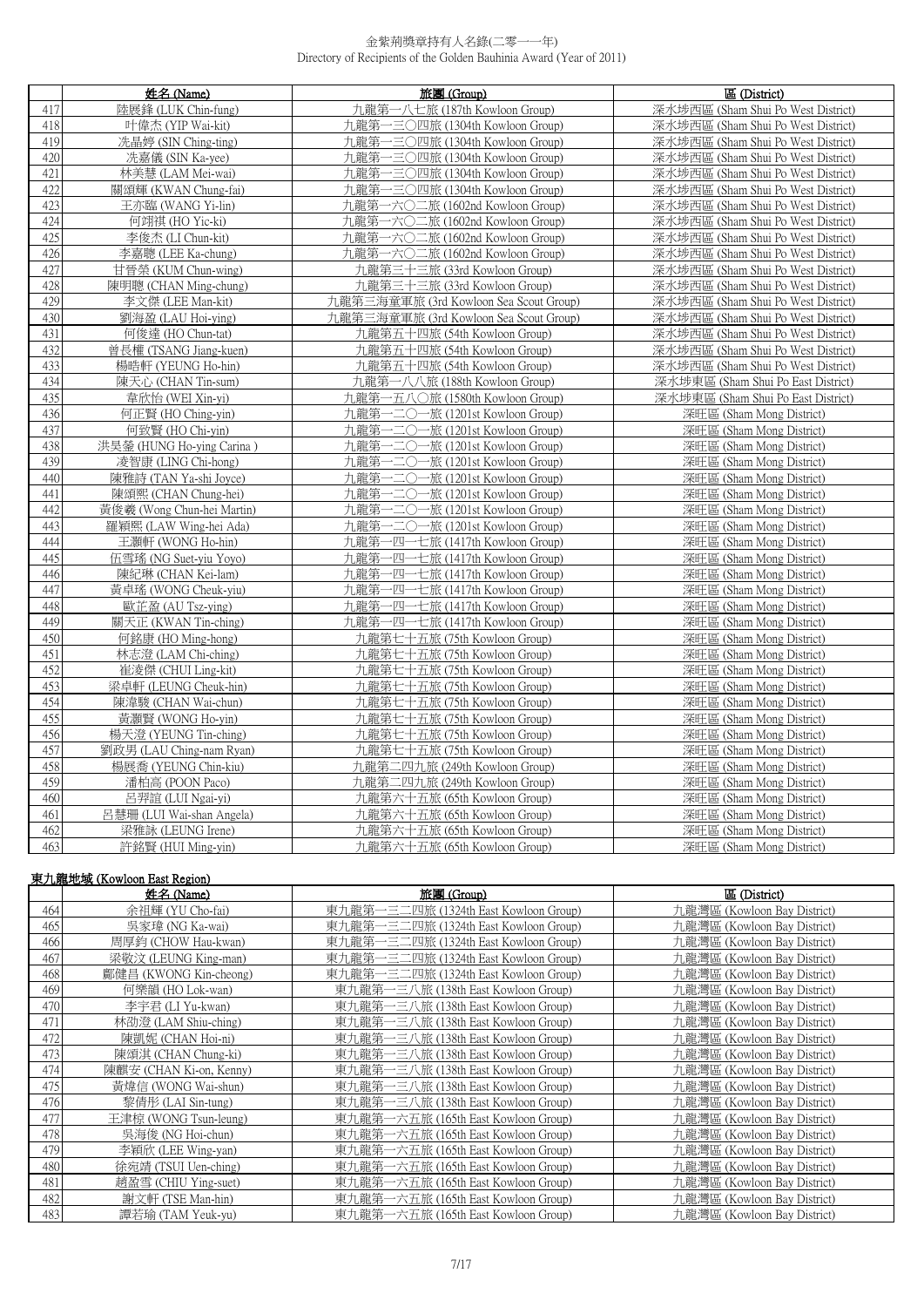|            | 姓名 (Name)                                                          | 旅團 (Group)                                                                             | 區 (District)                                                   |
|------------|--------------------------------------------------------------------|----------------------------------------------------------------------------------------|----------------------------------------------------------------|
| 484        | 余靜婷 (YU Ching-ting)                                                | 東九龍第二三八旅 (238th East Kowloon Group)                                                    | 九龍灣區 (Kowloon Bay District)                                    |
| 485        | 阮煒杰 (YUEN Wai-kit)                                                 | 東九龍第二三八旅 (238th East Kowloon Group)                                                    | 九龍灣區 (Kowloon Bay District)                                    |
| 486        | 陳天樂 (CHAN Tin-lok)                                                 | 東九龍第二三八旅 (238th East Kowloon Group)                                                    | 九龍灣區 (Kowloon Bay District)                                    |
| 487        | 譚思琪 (TAN Sze-ki)                                                   | 東九龍第二三八旅 (238th East Kowloon Group)                                                    | 九龍灣區 (Kowloon Bay District)                                    |
| 488        | 尹皓進 (WAN Ho-chun)                                                  | —二二一旅 (1221st East Kowloon Group)<br>東九龍第-                                             | 西貢區 (Sai Kung District)                                        |
| 489        | 李旻澤 (LI Man-chak)                                                  | 東九龍第一二二一旅 (1221st East Kowloon Group)                                                  | 西貢區 (Sai Kung District)                                        |
| 490        | 冼永康 (SIN Wing-hong)                                                | ー二二一旅 (1221st East Kowloon Group)<br>東九龍第                                              | 西貢區 (Sai Kung District)                                        |
| 491        | 周展堂 (CHOW Chin-tong)                                               | 一旅 (1221st East Kowloon Group)<br>東九龍第                                                 | 西貢區 (Sai Kung District)                                        |
| 492<br>493 | 梁婉芝 (LEUNG Yuen-chi)                                               | -二二---旅 (1221st East Kowloon Group)<br>東九龍第                                            | 西貢區 (Sai Kung District)                                        |
| 494        | 楊正樂 (YEUNG Ching-lok)<br>蔡芷昀 (TSOI Tsz-kwan)                       | -二二一旅 (1221st East Kowloon Group)<br>東九龍第<br>-二二一旅 (1221st East Kowloon Group)<br>東九龍第 | 西貢區 (Sai Kung District)<br>西貢區 (Sai Kung District)             |
| 495        | 鄧朗廷 (TANG Long-ting)                                               | -二二一旅 (1221st East Kowloon Group)<br>東九龍第                                              | 西貢區 (Sai Kung District)                                        |
| 496        | 黎允升 (LAI Wan-sing)                                                 | —二二一旅 (1221st East Kowloon Group)<br>東九龍第-                                             | 西貢區 (Sai Kung District)                                        |
| 497        | 羅穎琪 (LAW Wing-ki)                                                  | ー二二一旅 (1221st East Kowloon Group)<br>東九龍第                                              | 西貢區 (Sai Kung District)                                        |
| 498        | 方浩龍 (FONG Ho-lung)                                                 | 東九龍第二八一旅 (281st East Kowloon Group)                                                    | 西貢區 (Sai Kung District)                                        |
| 499        | 吳承軒 (NG Shing-hin)                                                 | 東九龍第二八一旅 (281st East Kowloon Group)                                                    | 西貢區 (Sai Kung District)                                        |
| 500        | 彭智朗 (PANG Chi-long)                                                | 東九龍第二八一旅 (281st East Kowloon Group)                                                    | 西貢區 (Sai Kung District)                                        |
| 501        | 謝濬謙 (TSE Chun-him)                                                 | 東九龍第二八一旅 (281st East Kowloon Group)                                                    | 西貢區 (Sai Kung District)                                        |
| 502        | 江皓瑋 (KONG Ho-wai)                                                  | 東九龍第四十四旅 (44th East Kowloon Group)                                                     | 西貢區 (Sai Kung District)                                        |
| 503        | 林匯迅 (LAM Wui-shun)                                                 | 東九龍第四十四旅 (44th East Kowloon Group)                                                     | 西貢區 (Sai Kung District)                                        |
| 504        | 許穎茵 (HUI Wing-yan)                                                 | 東九龍第四十四旅 (44th East Kowloon Group)                                                     | 西貢區 (Sai Kung District)                                        |
| 505<br>506 | 蔡家瑩 (CHOI Ka-ying)                                                 | 東九龍第四十四旅 (44th East Kowloon Group)                                                     | 西貢區 (Sai Kung District)                                        |
| 507        | 許丞祐 (HUI Shing-yau)<br>黃灝鑾 (WONG Ho-luen)                          | 東九龍第二七八旅 (278th East Kowloon Group)<br>東九龍第二七八旅 (278th East Kowloon Group)             | 秀茂坪區 (Sau Mau Ping District)<br>秀茂坪區 (Sau Mau Ping District)   |
| 508        | 蔡曉晴 (CHOI Hiu-ching)                                               | 東九龍第二七八旅 (278th East Kowloon Group)                                                    | 秀茂坪區 (Sau Mau Ping District)                                   |
| 509        | 徐銘聲 (TSUI Ming-sing)                                               | 東九龍第三十五旅 (35th East Kowloon Group)                                                     | 秀茂坪區 (Sau Mau Ping District)                                   |
| 510        | 郭梓峰 (KWOK Tsz-fung)                                                | 東九龍第三十五旅 (35th East Kowloon Group)                                                     | 秀茂坪區 (Sau Mau Ping District)                                   |
| 511        | 陶瑞泓 (TO Sui-wang)                                                  | 東九龍第三十五旅 (35th East Kowloon Group)                                                     | 秀茂坪區 (Sau Mau Ping District)                                   |
| 512        | 黎善衡 (LAI Sin-hang)                                                 | 東九龍第三十五旅 (35th East Kowloon Group)                                                     | 秀茂坪區 (Sau Mau Ping District)                                   |
| 513        | 羅靜宇 (LAW Ching-yu)                                                 | 東九龍第三十五旅 (35th East Kowloon Group)                                                     | 秀茂坪區 (Sau Mau Ping District)                                   |
| 514        | 關偉舜 (KWAN Wai-shun)                                                | 東九龍第三十五旅 (35th East Kowloon Group)                                                     | 秀茂坪區 (Sau Mau Ping District)                                   |
| 515        | 王樂衡 (WONG Lok-heng)                                                | 東九龍第一一七八旅 (1178th East Kowloon Group)                                                  | 將軍澳區 (Tseung Kwan O District)                                  |
| 516        | 吳愷蕎 (NG Hoi-kiu)                                                   | 東九龍第<br>一七八旅 (1178th East Kowloon Group)                                               | 將軍澳區 (Tseung Kwan O District)                                  |
| 517        | 李兆翀 (LEE Siu-chung, Sam)                                           | 東九龍第<br>-七八旅 (1178th East Kowloon Group)                                               | 將軍澳區 (Tseung Kwan O District)                                  |
| 518<br>519 | 李珮芝 (LEE Pui-chi, Esther)<br>李添偉 (Lie Ken Jie, Gabriel Thiam Woei) | ·七八旅 (1178th East Kowloon Group)<br>東九龍第<br>東九龍第<br>·七八旅 (1178th East Kowloon Group)   | 將軍澳區 (Tseung Kwan O District)<br>將軍澳區 (Tseung Kwan O District) |
| 520        | 杜瓊詩 (TO King-see, Tracy)                                           | 東九龍第<br>一七八旅 (1178th East Kowloon Group)                                               | 將軍澳區 (Tseung Kwan O District)                                  |
| 521        | 馬苡 (Ekata MA)                                                      | 東九龍第<br>·七八旅 (1178th East Kowloon Group)                                               | 將軍澳區 (Tseung Kwan O District)                                  |
| 522        | 梁栢熙 (LEUNG Pak-hei)                                                | 東九龍第<br>-七八旅 (1178th East Kowloon Group)                                               | 將軍澳區 (Tseung Kwan O District)                                  |
| 523        | 郭浚銘 (KWOK Tsun-ming)                                               | 東九龍第-<br>·七八旅 (1178th East Kowloon Group)                                              | 將軍澳區 (Tseung Kwan O District)                                  |
| 524        | 陳芊泓 (CHAN Chin-wang, Karen)                                        | -七八旅 (1178th East Kowloon Group)<br>東九龍第                                               | 將軍澳區 (Tseung Kwan O District)                                  |
| 525        | 黃瀞瑤 (WONG Ching-viu)                                               | 東九龍第-<br>一一七八旅 (1178th East Kowloon Group)                                             | 將軍澳區 (Tseung Kwan O District)                                  |
| 526        | 趙梓彤 (CHIU Tsz-tung, Angel)                                         | 東九龍第·<br>七八旅 (1178th East Kowloon Group)                                               | 將車澳區 (Tseung Kwan O District)                                  |
| 527        | 鄧淩丰 (TANG Ling-fung, Anson)                                        | ・七八旅 (1178th East Kowloon Group)<br>東九龍第-                                              | 將軍澳區 (Tseung Kwan O District)                                  |
| 528        | 龍欣 (LUNG Yan)                                                      | 七八旅 (1178th East Kowloon Group)<br>東九龍第-                                               | 將軍澳區 (Tseung Kwan O District)                                  |
| 529        | 謝灝燊 (TSE Ho-san)                                                   | 東九龍第-<br>--七八旅 (1178th East Kowloon Group)                                             | 將軍澳區 (Tseung Kwan O District)                                  |
| 530<br>531 | 文曉澄 (MAN Hiu-ching)<br>朱祐德 (CHU Yau-tak)                           | -五八五旅 (1585th East Kowloon Group)<br>東九龍第<br>東九龍第<br>一五八五旅 (1585th East Kowloon Group) | 將軍澳區 (Tseung Kwan O District)<br>將軍澳區 (Tseung Kwan O District) |
| 532        | 阮怡 (YUEN Yi)                                                       | 東九龍第一五八五旅 (1585th East Kowloon Group)                                                  | 將軍澳區 (Tseung Kwan O District)                                  |
| 533        | 藍慧婷 (NAM Wai-ting)                                                 | 東九龍第一五八五旅 (1585th East Kowloon Group)                                                  | 將軍澳區 (Tseung Kwan O District)                                  |
| 534        | 梁樂筠 (LEUNG Lok-kwan)                                               | 東九龍第五旅 (5th East Kowloon Group)                                                        | 將軍澳區 (Tseung Kwan O District)                                  |
| 535        | 陳沚僑 (CHAN Chi-kiu)                                                 | 東九龍第五旅 (5th East Kowloon Group)                                                        | 將軍澳區 (Tseung Kwan O District)                                  |
| 536        | 黃天洛 (WONG Tin-lok)                                                 | 東九龍第五旅 (5th East Kowloon Group)                                                        | 將軍澳區 (Tseung Kwan O District)                                  |
| 537        | 吳倬慧 (NG Cheuk-wai)                                                 | 東九龍第<br>-七旅 (117th East Kowloon Group)                                                 | 黃大仙區 (Wong Tai Sin District)                                   |
| 538        | 馬志城 (MA Chi-shing, Marco)                                          | 東九龍第<br>-七旅 (117th East Kowloon Group)                                                 | 黃大仙區 (Wong Tai Sin District)                                   |
| 539        | 馬芷晴 (MA Chi-ching, Maggie)                                         | 東九龍第-<br>-七旅 (117th East Kowloon Group)                                                | 黃大仙區 (Wong Tai Sin District)                                   |
| 540<br>541 | 莊兆傑 (CHONG Siu-kit)                                                | 東九龍第-<br>-七旅 (117th East Kowloon Group)<br>東九龍第-                                       | 黃大仙區 (Wong Tai Sin District)<br>黃大仙區 (Wong Tai Sin District)   |
| 542        | 麥紫芊 (MAK Tsz-chin)<br>黃隽妍 (WONG Chun-yin)                          | -七旅 (117th East Kowloon Group)<br>東九龍第-<br>-七旅 (117th East Kowloon Group)              | 黃大仙區 (Wong Tai Sin District)                                   |
| 543        | 文芷瑩 (MAN Tsz-ying)                                                 | 二六旅 (126th East Kowloon Group)<br>東九龍第                                                 | 黃大仙區 (Wong Tai Sin District)                                   |
| 544        | 王得滺 (WONG Tak-yau)                                                 | ·二六旅 (126th East Kowloon Group)<br>東九龍第                                                | 黃大仙區 (Wong Tai Sin District)                                   |
| 545        | 朱茵婷 (CHU Yan-ting)                                                 | 東九龍第<br>-二六旅 (126th East Kowloon Group)                                                | 黃大仙區 (Wong Tai Sin District)                                   |
| 546        | 李嘉茵 (LI Ka-yan)                                                    | 東九龍第<br>·二六旅 (126th East Kowloon Group)                                                | 黃大仙區 (Wong Tai Sin District)                                   |
| 547        | 周潤慈 (CHOW Yun-chi)                                                 | -二六旅 (126th East Kowloon Group)<br>東九龍第-                                               | 黃大仙區 (Wong Tai Sin District)                                   |
| 548        | 林曉清 (LAM Hiu-ching)                                                | -二六旅 (126th East Kowloon Group)<br>東九龍第-                                               | 黃大仙區 (Wong Tai Sin District)                                   |
| 549        | 梁浩雲 (LEUNG Ho-wen)                                                 | 東九龍第-<br>-二六旅 (126th East Kowloon Group)                                               | 黃大仙區 (Wong Tai Sin District)                                   |
| 550        | 游俊傑 (YAU Chun-kit)                                                 | - 二六旅 (126th East Kowloon Group)<br>東九龍第-                                              | 黃大仙區 (Wong Tai Sin District)                                   |
| 551        | 黃智瑩 (WONG Chi-ying)                                                | - 二六旅 (126th East Kowloon Group)<br>東九龍第                                               | 黃大仙區 (Wong Tai Sin District)                                   |
| 552<br>553 | 蕭旻樂 (SIU Man-lok)<br>顏紀元 (NGAN Kei-yuen)                           | -二六旅 (126th East Kowloon Group)<br>東九龍第-<br>東九龍第一二六旅 (126th East Kowloon Group)        | 黃大仙區 (Wong Tai Sin District)<br>黃大仙區 (Wong Tai Sin District)   |
|            |                                                                    |                                                                                        |                                                                |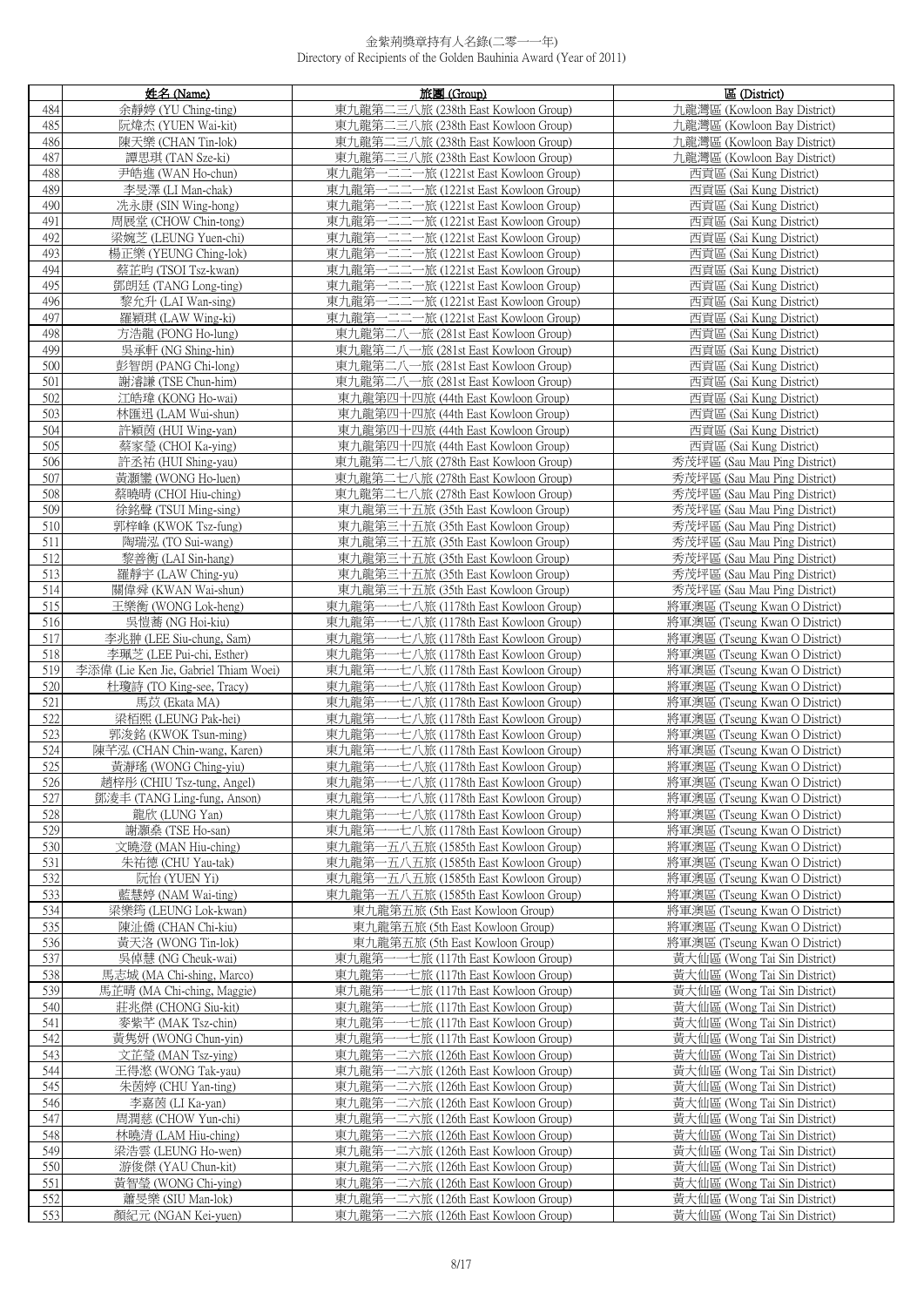|            | 姓名 (Name)                                  | 旅團 (Group)                                                                 | 區 (District)                                                 |
|------------|--------------------------------------------|----------------------------------------------------------------------------|--------------------------------------------------------------|
| 554        | 蘇子淇 (SO Chi-ki)                            | 東九龍第一二六旅 (126th East Kowloon Group)                                        | 黃大仙區 (Wong Tai Sin District)                                 |
| 555        | 李嘉鏗 (LEE Ka-hang)                          | 東九龍第一八五旅 (185th East Kowloon Group)                                        | 黃大仙區 (Wong Tai Sin District)                                 |
| 556        | 馬子軒 (MA Tsz-hin)                           | 東九龍第一八五旅 (185th East Kowloon Group)                                        | 黃大仙區 (Wong Tai Sin District)                                 |
| 557        | 何泳 (HO Wing)                               | 東九龍第九十六旅 (96th East Kowloon Group)                                         | 黃大仙區 (Wong Tai Sin District)                                 |
| 558        | 梁廣中 (LEUNG Kwong-chung)                    | 東九龍第九十六旅 (96th East Kowloon Group)                                         | 黃大仙區 (Wong Tai Sin District)                                 |
| 559        | 梁穎軒 (LEUNG Wing-hin)                       | 東九龍第九十六旅 (96th East Kowloon Group)                                         | 黃大仙區 (Wong Tai Sin District)                                 |
| 560        | 謝浩彥 (TSE Ho-yin, Johnson)                  | 東九龍第九十六旅 (96th East Kowloon Group)                                         | 黃大仙區 (Wong Tai Sin District)                                 |
| 561<br>562 | 邱雋暉 (YAU Chun-fai)<br>何龍莎 (HO Lung-sar)    | 東九龍第二十旅 (20th East Kowloon Group)<br>東九龍第十八旅 (18th East Kowloon Group)     | 黃大仙區 (Wong Tai Sin District)<br>黃大仙區 (Wong Tai Sin District) |
| 563        | 林金威 (LAM Kam-wai)                          | 東九龍第十八旅 (18th East Kowloon Group)                                          | 黃大仙區 (Wong Tai Sin District)                                 |
| 564        | 張健男 (CHEUNG Kin-nam)                       | 東九龍第十八旅 (18th East Kowloon Group)                                          | 黃大仙區 (Wong Tai Sin District)                                 |
| 565        | 曾芷笙 (TSANG Tsz-sang)                       | 東九龍第十八旅 (18th East Kowloon Group)                                          | 黃大仙區 (Wong Tai Sin District)                                 |
| 566        | 楊智安 (YEUNG Chi-on)                         | 東九龍第十八旅 (18th East Kowloon Group)                                          | 黃大仙區 (Wong Tai Sin District)                                 |
| 567        | 鄭弘業 (CHENG Wang-ip)                        | 東九龍第十八旅 (18th East Kowloon Group)                                          | 黃大仙區 (Wong Tai Sin District)                                 |
| 568        | 羅頌雅 (LAW Chung-nga)                        | 東九龍第十八旅 (18th East Kowloon Group)                                          | 黃大仙區 (Wong Tai Sin District)                                 |
| 569        | 司徒偉聰 (SZETO Wai-chung)                     | 東九龍第六十七旅 (67th East Kowloon Group)                                         | 黃大仙區 (Wong Tai Sin District)                                 |
| 570        | 吳允淳 (NG Wan-shun)                          | 東九龍第六十七旅 (67th East Kowloon Group)                                         | 黃大仙區 (Wong Tai Sin District)                                 |
| 571        | 梁嘉暉 (LEUNG Ka-fai)                         | 東九龍第六十七旅 (67th East Kowloon Group)                                         | 黃大仙區 (Wong Tai Sin District)                                 |
| 572        | 梁曉瑜 (LEUNG Hiu-yu)                         | 東九龍第六十七旅 (67th East Kowloon Group)                                         | 黃大仙區 (Wong Tai Sin District)                                 |
| 573        | 黃寳霖 (WONG Po-lam)                          | 東九龍第六十七旅 (67th East Kowloon Group)                                         | 黃大仙區 (Wong Tai Sin District)                                 |
| 574        | 潘曉悠 (POON Hiu-yau)                         | 東九龍第六十七旅 (67th East Kowloon Group)                                         | 黃大仙區 (Wong Tai Sin District)                                 |
| 575        | 何采螢 (HO Tsoi-ving)                         | 東九龍第四十三旅 (43rd East Kowloon Group)                                         | 黃大仙區 (Wong Tai Sin District)                                 |
| 576<br>577 | 易采盈 (YIK Tsoi-ying)<br>劉冠鋒 (LAU Kwun-fung) | 東九龍第四十三旅 (43rd East Kowloon Group)<br>東九龍第四十三旅 (43rd East Kowloon Group)   | 黃大仙區 (Wong Tai Sin District)<br>黃大仙區 (Wong Tai Sin District) |
| 578        | 李浩熙 (LI Ho-hei)                            | 東九龍第九十八旅 (98th East Kowloon Group)                                         | 慈雲山區 (Tsz Wan Shan District)                                 |
| 579        | 胡健為 (WU Kin-wai)                           | 東九龍第九十八旅 (98th East Kowloon Group)                                         | 慈雲山區 (Tsz Wan Shan District)                                 |
| 580        | 崔浩鋒 (CHUI Ho-fung)                         | 東九龍第九十八旅 (98th East Kowloon Group)                                         | 慈雲山區 (Tsz Wan Shan District)                                 |
| 581        | 鄭萃希 (CHENG Sui-hei)                        | 東九龍第九十八旅 (98th East Kowloon Group)                                         | 慈雲山區 (Tsz Wan Shan District)                                 |
| 582        | 龍子煇 (LUNG Tsz-fei)                         | 東九龍第九十八旅 (98th East Kowloon Group)                                         | 慈雲山區 (Tsz Wan Shan District)                                 |
| 583        | 戴梓洋 (TAI Tsz-yeung)                        | 東九龍第九十八旅 (98th East Kowloon Group)                                         | 慈雲山區 (Tsz Wan Shan District)                                 |
| 584        | 謝沛然 (TSE Pui-yin)                          | 東九龍第九十八旅 (98th East Kowloon Group)                                         | 慈雲山區 (Tsz Wan Shan District)                                 |
| 585        | 李浩進 (LEE Ho-chun)                          | 東九龍第九十三旅 (93rd East Kowloon Group)                                         | 慈雲山區 (Tsz Wan Shan District)                                 |
| 586        | 李澤鋒 (LI Chak-fung)                         | 東九龍第九十三旅 (93rd East Kowloon Group)                                         | 慈雲山區 (Tsz Wan Shan District)                                 |
| 587        | 林瑋峻 (LAM Wai-tsun)                         | 東九龍第九十三旅 (93rd East Kowloon Group)                                         | 慈雲山區 (Tsz Wan Shan District)                                 |
| 588        | 林諾延 (LAM Nok-yin)                          | 東九龍第九十三旅 (93rd East Kowloon Group)                                         | 慈雲山區 (Tsz Wan Shan District)                                 |
| 589<br>590 | 張展瑋 (CHEUNG Chin-wai)                      | 東九龍第九十三旅 (93rd East Kowloon Group)                                         | 慈雲山區 (Tsz Wan Shan District)                                 |
| 591        | 謝晴熺 (TSE Ching-hei)<br>譚蕙玉 (TAM Wai-yuk)   | 東九龍第九十三旅 (93rd East Kowloon Group)<br>東九龍第九十三旅 (93rd East Kowloon Group)   | 慈雲山區 (Tsz Wan Shan District)<br>慈雲山區 (Tsz Wan Shan District) |
| 592        | 周紫淇 (CHOW Tsz-ki)                          | 東九龍第二六〇旅 (260th East Kowloon Group)                                        | 慈雲山區 (Tsz Wan Shan District)                                 |
| 593        | 梁巧兒 (LEUNG Hau-yi)                         | 東九龍第二六〇旅 (260th East Kowloon Group)                                        | 慈雲山區 (Tsz Wan Shan District)                                 |
| 594        | 吳浣怡 (NG Wan-yi)                            | 東九龍第二六四旅 (264th East Kowloon Group)                                        | 慈雲山區 (Tsz Wan Shan District)                                 |
| 595        | 杜穎軒 (TO Wing-hia)                          | 東九龍第二六四旅 (264th East Kowloon Group)                                        | 慈雲山區 (Tsz Wan Shan District)                                 |
| 596        | 徐煒埼 (TAUI Wai-kei)                         | <u>東九龍第二六四旅 (264th East Kowloon Group)</u>                                 | 慈雲山區 (Tsz Wan Shan District)                                 |
| 597        | 張欣詠 (CHEUNG Yan-wing)                      | 東九龍第二六四旅 (264th East Kowloon Group)                                        | 慈雲山區 (Tsz Wan Shan District)                                 |
| 598        | 黃筱悠 (WONG Siu-yau)                         | 東九龍第二六四旅 (264th East Kowloon Group)                                        | 慈雲山區 (Tsz Wan Shan District)                                 |
| 599        | 劉子瑢 (LAU Tsz-yung)                         | 東九龍第二六四旅 (264th East Kowloon Group)                                        | 慈雲山區 (Tsz Wan Shan District)                                 |
| 600        | 劉臻顥 (LAU Chung-ho)                         | 東九龍第二六四旅 (264th East Kowloon Group)                                        | 慈雲山區 (Tsz Wan Shan District)                                 |
| 601        | 黎梓杰 (LAI Tsz-kit)                          | 東九龍第二六四旅 (264th East Kowloon Group)                                        | 慈雲山區 (Tsz Wan Shan District)                                 |
| 602        | 鍾曉晴 (CHUNG Hiu-ching)                      | 東九龍第二六四旅 (264th East Kowloon Group)                                        | 慈雲山區 (Tsz Wan Shan District)                                 |
| 603<br>604 | 施彤彤 (SZE Tung-tung)<br>袁崇智 (YUEN Sung-chi) | 東九龍第一九五旅 (195th East Kowloon Group)<br>東九龍第一九五旅 (195th East Kowloon Group) | 鯉魚門區 (Lei Yue Mun District)<br>鯉魚門區 (Lei Yue Mun District)   |
| 605        | 許韻彤 (HUI Wan-tung)                         | 東九龍第一九五旅 (195th East Kowloon Group)                                        | 鯉魚門區 (Lei Yue Mun District)                                  |
| 606        | 郭文曦 (KWOK Man-hei)                         | 東九龍第一九五旅 (195th East Kowloon Group)                                        | 鯉魚門區 (Lei Yue Mun District)                                  |
| 607        | 楊嘉怡 (YEUNG Ka-yi)                          | 東九龍第一九五旅 (195th East Kowloon Group)                                        | 鯉魚門區 (Lei Yue Mun District)                                  |
| 608        | 劉楷皓 (LAU Kai-ho)                           | 東九龍第一九五旅 (195th East Kowloon Group)                                        | 鯉魚門區 (Lei Yue Mun District)                                  |
| 609        | 賴曉珊 (LAI Hiu-shan)                         | 東九龍第一九五旅 (195th East Kowloon Group)                                        | 鯉魚門區 (Lei Yue Mun District)                                  |
| 610        | 張沅 (CHEUNG Yuen)                           | 東九龍第七十二旅 (72nd East Kowloon Group)                                         | 鯉魚門區 (Lei Yue Mun District)                                  |
| 611        | 劉仁傑 (LAU Yan-kit)                          | 東九龍第七十二旅 (72nd East Kowloon Group)                                         | 鯉魚門區 (Lei Yue Mun District)                                  |
| 612        | 何欣蔚 (HO Yan-wai)                           | 東九龍第十旅 (10th East Kowloon Group)                                           | 鯉魚門區 (Lei Yue Mun District)                                  |
| 613        | 林奕伶 (LAM Yik-ling)                         | 東九龍第十旅 (10th East Kowloon Group)                                           | 鯉魚門區 (Lei Yue Mun District)                                  |
| 614        | 郭翹臻 (KWOK Kiu-jun)                         | 東九龍第十旅 (10th East Kowloon Group)                                           | 鯉魚門區 (Lei Yue Mun District)                                  |
| 615        | 陳盈翠 (CHAN Ying-chui)                       | 東九龍第十旅 (10th East Kowloon Group)                                           | 鯉魚門區 (Lei Yue Mun District)                                  |
| 616        | 陳衍瑋 (CHAN Hin-wai)                         | 東九龍第十旅 (10th East Kowloon Group)                                           | 鯉魚門區 (Lei Yue Mun District)                                  |
| 617<br>618 | 陳晉耀 (CHAN Chun-yiu)<br>蘇子軒 (SO Tsz-hin)    | 東九龍第十旅 (10th East Kowloon Group)<br>東九龍第十旅 (10th East Kowloon Group)       | 鯉魚門區 (Lei Yue Mun District)<br>鯉魚門區 (Lei Yue Mun District)   |
| 619        | 李錦瑭 (LI Kam-tong)                          | 東九龍第四十旅 (40th East Kowloon Group)                                          | 鯉魚門區 (Lei Yue Mun District)                                  |
| 620        | 陳凱文 (CHAN Hoi-man)                         | 東九龍第四十旅 (40th East Kowloon Group)                                          | 鯉魚門區 (Lei Yue Mun District)                                  |
| 621        | 羅鴻 (LAW Hung)                              | 東九龍第四十旅 (40th East Kowloon Group)                                          | 鯉魚門區 (Lei Yue Mun District)                                  |
| 622        | 白穎彤 (PAK Wing-tung)                        | 東九龍第一五九旅 (159th East Kowloon Group)                                        | 觀塘區 (Kwun Tong District)                                     |
| 623        | 葉欣彤 (YIP Yan-tung)                         | 東九龍第一五九旅 (159th East Kowloon Group)                                        | 觀塘區 (Kwun Tong District)                                     |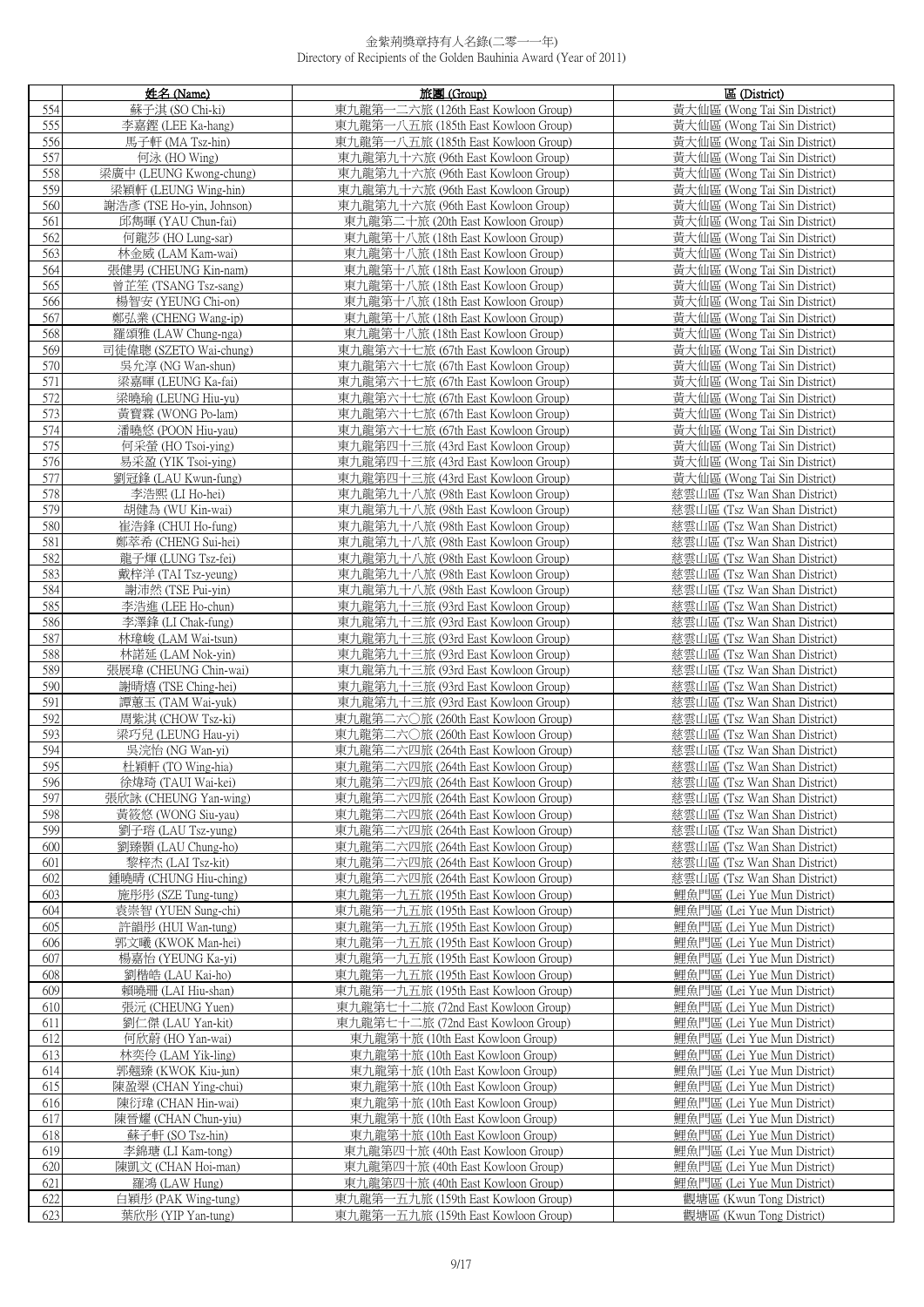|     | 姓名 (Name)            | 旅團 (Group)                          | 區 (District)             |
|-----|----------------------|-------------------------------------|--------------------------|
| 624 | 鄧致權 (TANG Chi-kuen)  | 東九龍第一五九旅 (159th East Kowloon Group) | 觀塘區 (Kwun Tong District) |
| 625 | 蕭景豪 (SHIU King-ho)   | 東九龍第一五九旅 (159th East Kowloon Group) | 觀塘區 (Kwun Tong District) |
| 626 | 李卓嵐 (LEE Cheuk-laam) | 東九龍第二三〇旅 (230th East Kowloon Group) | 觀塘區 (Kwun Tong District) |
| 627 | 李穎豪 (LEE Wing-ho)    | 東九龍第二三〇旅 (230th East Kowloon Group) | 觀塘區 (Kwun Tong District) |
| 628 | 陳同安 (CHAN Tong-on)   | 東九龍第二三〇旅 (230th East Kowloon Group) | 觀塘區 (Kwun Tong District) |
| 629 | 陳同熙 (CHAN Tong-hei)  | 東九龍第二三〇旅 (230th East Kowloon Group) | 觀塘區 (Kwun Tong District) |
| 630 | 黎柏幃 (LAI Pak-wai)    | 東九龍第二三〇旅 (230th East Kowloon Group) | 觀塘區 (Kwun Tong District) |
| 631 | 盧俊軒 (LO Chun-hin)    | 東九龍第二三〇旅 (230th East Kowloon Group) | 觀塘區 (Kwun Tong District) |
| 632 | 黃芷晴 (WONG Tsz-ching) | 東九龍第二三一旅 (231st East Kowloon Group) | 觀塘區 (Kwun Tong District) |
| 633 | 蒲億囍 (PO Yik-hee)     | 東九龍第二三一旅 (231st East Kowloon Group) | 觀塘區 (Kwun Tong District) |
| 634 | 王文杰 (WONG Man-kit)   | 東九龍第十二旅 (12th East Kowloon Group)   | 觀塘區 (Kwun Tong District) |
| 635 | 莫家維 (MOK Ka-wai)     | 東九龍第十二旅 (12th East Kowloon Group)   | 觀塘區 (Kwun Tong District) |
| 636 | 謝潔薇 (TSE Kit-mei)    | 東九龍第十二旅 (12th East Kowloon Group)   | 觀塘區 (Kwun Tong District) |
| 637 | 沈樂進 (SHUM Lok-chun)  | 東九龍第十五旅 (15th East Kowloon Group)   | 觀塘區 (Kwun Tong District) |
| 638 | 林達超 (LAM Tat-chiu)   | 東九龍第十五旅 (15th East Kowloon Group)   | 觀塘區 (Kwun Tong District) |
| 639 | 胡汶鍁 (WU Man-yan)     | 東九龍第十五旅 (15th East Kowloon Group)   | 觀塘區 (Kwun Tong District) |
| 640 | 倪智恒 (NGAI Chi-hang)  | 東九龍第十五旅 (15th East Kowloon Group)   | 觀塘區 (Kwun Tong District) |
| 641 | 張浩輝 (CHEUNG Ho-fai)  | 東九龍第十五旅 (15th East Kowloon Group)   | 觀塘區 (Kwun Tong District) |
| 642 | 曾可彤 (TSUN Ho-tung)   | 東九龍第十五旅 (15th East Kowloon Group)   | 觀塘區 (Kwun Tong District) |
| 643 | 甄旻蔚 (YAN Man-wai)    | 東九龍第十五旅 (15th East Kowloon Group)   | 觀塘區 (Kwun Tong District) |
| 644 | 鄧詠琪 (TANG Wing-ki)   | 東九龍第十五旅 (15th East Kowloon Group)   | 觀塘區 (Kwun Tong District) |

| 新界地域 (New Territories Region) |                           |                                         |                                |
|-------------------------------|---------------------------|-----------------------------------------|--------------------------------|
|                               | 姓名 (Name)                 | 旅團(Group)                               | 區 (District)                   |
| 645                           | 何朗霆 (HO Long-ting)        | 十八鄉第九旅 (9th Shap Pat Heung Group)       | 十八鄉區 (Shap Pat Heung District) |
| 646                           | 冼偉龍 (SIN Wai-lung)        | 十八鄉第九旅 (9th Shap Pat Heung Group)       | 十八鄉區 (Shap Pat Heung District) |
| 647                           | 周家輝 (CHAU Ka-fai)         | 十八鄉第九旅 (9th Shap Pat Heung Group)       | 十八鄉區 (Shap Pat Heung District) |
| 648                           | 彭浩然 (PANG Ho-yin)         | 十八鄉第九旅 (9th Shap Pat Heung Group)       | 十八鄉區 (Shap Pat Heung District) |
| 649                           | 馮俊暉 (FUNG Chun-fai)       | 十八鄉第九旅 (9th Shap Pat Heung Group)       | 十八鄉區 (Shap Pat Heung District) |
| 650                           | 鄒穎琳 (CHAU Wing-lam)       | 十八鄉第九旅 (9th Shap Pat Heung Group)       | 十八鄉區 (Shap Pat Heung District) |
| 651                           | 鄧志鴻 (TANG Chi-hung)       | 十八鄉第九旅 (9th Shap Pat Heung Group)       | 十八鄉區 (Shap Pat Heung District) |
| 652                           | 鍾鈞朗 (CHUNG Kwan-long)     | 十八鄉第九旅 (9th Shap Pat Heung Group)       | 十八鄉區 (Shap Pat Heung District) |
| 653                           | 李法澄 (LEE Fat-ching)       | 十八鄉第二十二旅 (22nd Shap Pat Heung Group)    | 十八鄉區 (Shap Pat Heung District) |
| 654                           | 李銘灝 (LEE Ming-ho)         | 十八鄉第二十二旅 (22nd Shap Pat Heung Group)    | 十八鄉區 (Shap Pat Heung District) |
| 655                           | 周文進 (CHOW Man-chun)       | 十八鄉第二十二旅 (22nd Shap Pat Heung Group)    | 十八鄉區 (Shap Pat Heung District) |
| 656                           | 梁廣健 (LEUNG Kwong-kin)     | 十八鄉第二十二旅 (22nd Shap Pat Heung Group)    | 十八鄉區 (Shap Pat Heung District) |
| 657                           | 陳天卓 (CHAN Tin-cheuk)      | 十八鄉第二十二旅 (22nd Shap Pat Heung Group)    | 十八鄉區 (Shap Pat Heung District) |
| 658                           | 陳倩怡 (CHAN Sin-vi)         | 十八鄉第二十二旅 (22nd Shap Pat Heung Group)    | 十八鄉區 (Shap Pat Heung District) |
| 659                           | 尹希文 (WAN Hei-man)         | 十八鄉第二旅 (2nd Shap Pat Heung Group)       | 十八鄉區 (Shap Pat Heung District) |
| 660                           | 徐溢桐 (TSUI Yat-tung)       | 十八鄉第二旅 (2nd Shap Pat Heung Group)       | 十八鄉區 (Shap Pat Heung District) |
| 661                           | 梁子琪 (LEUNG Tsz-ki)        | 十八鄉第二旅 (2nd Shap Pat Heung Group)       | 十八鄉區 (Shap Pat Heung District) |
| 662                           | 吳嘉倫 (NG Ka-lun)           | 新界第一三六四旅 (1364th New Territories Group) | 十八鄉區 (Shap Pat Heung District) |
| 663                           | 林進榮 (LAM Chun-wing)       | 新界第一三六四旅 (1364th New Territories Group) | 十八鄉區 (Shap Pat Heung District) |
| 664                           | 胡澤霖 (WU Chak-lam, Jerome) | 新界第一三六四旅 (1364th New Territories Group) | 十八鄉區 (Shap Pat Heung District) |
| 665                           | 莫家瑜 (MOK Ka-yu)           | 新界第一三六四旅 (1364th New Territories Group) | 十八鄉區 (Shap Pat Heung District) |
| 666                           | 廖灝明 (LIU Ho-ming)         | 新界第一三六四旅 (1364th New Territories Group) | 十八鄉區 (Shap Pat Heung District) |
| 667                           | 黎浠泓 (LAI Hei-wang)        | 新界第一三六四旅 (1364th New Territories Group) | 十八鄉區 (Shap Pat Heung District) |
| 668                           | 缪宗昊 (MAO Chung-ho)        | 新界第一三六四旅 (1364th New Territories Group) | 十八鄉區 (Shap Pat Heung District) |
| 669                           | 謝進一 (TSE Chun-yat)        | 新界第一三六四旅 (1364th New Territories Group) | 十八鄉區 (Shap Pat Heung District) |
| 670                           | 羅振東 (LAW Chun-tung)       | 新界第一三六四旅 (1364th New Territories Group) | 十八鄉區 (Shap Pat Heung District) |
| 671                           | 李承謙 (LEE Shing-him)       | 元朗西第七旅 (7th Yuen Long West Group)       | 元朗西區 (Yuen Long West District) |
| 672                           | 李智耀 (LEE Chi-yiu)         | 元朗西第七旅 (7th Yuen Long West Group)       | 元朗西區 (Yuen Long West District) |
| 673                           | 林雋傑 (LAM Chun-kit)        | 元朗西第七旅 (7th Yuen Long West Group)       | 元朗西區 (Yuen Long West District) |
| 674                           | 張梓淇 (CHEUNG Tsz-ki)       | 元朗西第七旅 (7th Yuen Long West Group)       | 元朗西區 (Yuen Long West District) |
| 675                           | 梁韋晴 (LEUNG Wai-ching)     | 元朗西第七旅 (7th Yuen Long West Group)       | 元朗西區 (Yuen Long West District) |
| 676                           | 梁凱喬 (LEUNG Hoi-kiu)       | 元朗西第七旅 (7th Yuen Long West Group)       | 元朗西區 (Yuen Long West District) |
| 677                           | 郭文嘉 (KWOK Man-ka)         | 元朗西第七旅 (7th Yuen Long West Group)       | 元朗西區 (Yuen Long West District) |
| 678                           | 麥澄岍 (MAK Ching-hin)       | 元朗西第七旅 (7th Yuen Long West Group)       | 元朗西區 (Yuen Long West District) |
| 679                           | 黃政森 (WONG Ching-sum)      | 元朗西第七旅 (7th Yuen Long West Group)       | 元朗西區 (Yuen Long West District) |
| 680                           | 鄧正杰 (TANG Ching-kit)      | 元朗西第七旅 (7th Yuen Long West Group)       | 元朗西區 (Yuen Long West District) |
| 681                           | 鄧詩嵐 (TANG Sze-laam)       | 元朗西第七旅 (7th Yuen Long West Group)       | 元朗西區 (Yuen Long West District) |
| 682                           | 吳俊賢 (NG Chun-vin)         | 元朗西第九旅 (9th Yuen Long West Group)       | 元朗西區 (Yuen Long West District) |
| 683                           | 錢卓熙 (CHIN Cheuk-hei)      | 元朗西第九旅 (9th Yuen Long West Group)       | 元朗西區 (Yuen Long West District) |
| 684                           | 王焯穎 (WONG Cheuk-wing)     | 元朗西第二十四旅 (24th Yuen Long West Group)    | 元朗西區 (Yuen Long West District) |
| 685                           | 周穎緣 (CHOW Wing-yuen)      | 元朗西第二十四旅 (24th Yuen Long West Group)    | 元朗西區 (Yuen Long West District) |
| 686                           | 洪思卉 (HUNG Sze-wai)        | 元朗西第二十四旅 (24th Yuen Long West Group)    | 元朗西區 (Yuen Long West District) |
| 687                           | 唐世洋 (TONG Sai-yeung)      | 元朗西第二十四旅 (24th Yuen Long West Group)    | 元朗西區 (Yuen Long West District) |
| 688                           | 張子穎 (CHEUNG Chi-wing)     | 元朗西第二十四旅 (24th Yuen Long West Group)    | 元朗西區 (Yuen Long West District) |
| 689                           | 梁卓楠 (LEUNG Cheuk-nam)     | 元朗西第二十四旅 (24th Yuen Long West Group)    | 元朗西區 (Yuen Long West District) |
| 690                           | 曾紀政 (TSANG Kei-ching)     | 元朗西第二十四旅 (24th Yuen Long West Group)    | 元朗西區 (Yuen Long West District) |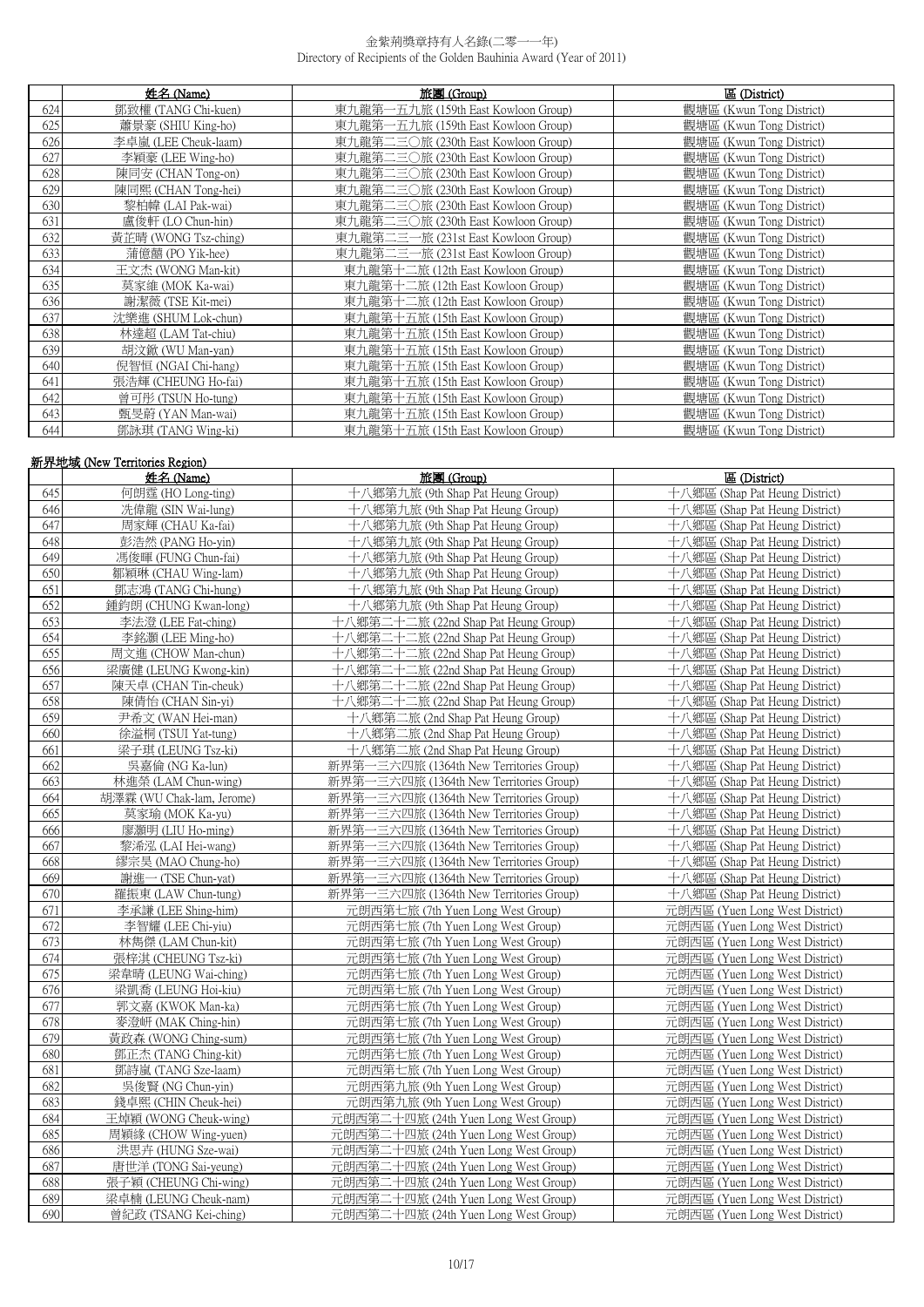|            | 姓名 (Name)                                   | 旅團(Group)                                                                          | 區 (District)                                                     |
|------------|---------------------------------------------|------------------------------------------------------------------------------------|------------------------------------------------------------------|
| 691        | 楊筠婷 (YEUNG Kwan-ting)                       | 元朗西第二十四旅 (24th Yuen Long West Group)                                               | 元朗西區 (Yuen Long West District)                                   |
| 692        | 蔡梓盈 (CHOI Tsz-ying)                         | 元朗西第二十四旅 (24th Yuen Long West Group)                                               | 元朗西區 (Yuen Long West District)                                   |
| 693        | 鄭頌謙 (CHENG Chung-him)                       | 元朗西第二十四旅 (24th Yuen Long West Group)                                               | 元朗西區 (Yuen Long West District)                                   |
| 694        | 嚴傑豪 (YIM Kit-ho)                            | 元朗西第二十四旅 (24th Yuen Long West Group)                                               | 元朗西區 (Yuen Long West District)                                   |
| 695        | 王胤軒 (WONG Yan-hin)                          | 元朗西第十四旅 (14th Yuen Long West Group)                                                | 元朗西區 (Yuen Long West District)                                   |
| 696        | 林海朗 (LAM Hoi-long)                          | 元朗西第十四旅 (14th Yuen Long West Group)                                                | 元朗西區 (Yuen Long West District)                                   |
| 697        | 許均勵 (HUI Kwan-lai)                          | 元朗西第十四旅 (14th Yuen Long West Group)                                                | 元朗西區 (Yuen Long West District)                                   |
| 698        | 陳諾賢 (CHAN Nok-yin)                          | 元朗西第十四旅 (14th Yuen Long West Group)                                                | 元朗西區 (Yuen Long West District)                                   |
| 699        | 王子浚 (WONG Tsz-tsun)                         | 元朗西第四十二旅 (42nd Yuen Long West Group)                                               | 元朗西區 (Yuen Long West District)                                   |
| 700        | 吳卓謙 (NG Cheuk-him)                          | 元朗西第四十二旅 (42nd Yuen Long West Group)                                               | 元朗西區 (Yuen Long West District)                                   |
| 701        | 李卓賢 (LI Cheuk-yin)                          | 元朗西第四十二旅 (42nd Yuen Long West Group)                                               | 元朗西區 (Yuen Long West District)                                   |
| 702        | 李泳桐 (LEE Wing-tung)                         | 元朗西第四十二旅 (42nd Yuen Long West Group)                                               | 元朗西區 (Yuen Long West District)                                   |
| 703        | 陸綽衡 (LUK Cheuk-hang)                        | 元朗西第四十二旅 (42nd Yuen Long West Group)                                               | 元朗西區 (Yuen Long West District)                                   |
| 704        | 馮浩然 (FUNG Ho-yin, Nathan)                   | 元朗西第四十二旅 (42nd Yuen Long West Group)                                               | 元朗西區 (Yuen Long West District)                                   |
| 705        | 黃嘉鳴 (WONG Ka-ming)                          | 新界第一二四零旅 (1240th New Territories Group)                                            | 元朗西區 (Yuen Long West District)                                   |
| 706        | 趙澄茵 (CHIU Ching-yan)                        | 新界第一二四零旅 (1240th New Territories Group)                                            | 元朗西區 (Yuen Long West District)                                   |
| 707        | 鄭禮賢 (CHENG Lai-vin)                         | 新界第一二四零旅 (1240th New Territories Group)                                            | 元朗西區 (Yuen Long West District)                                   |
| 708        | 王沛弘 (WONG Pui-wang)                         | 新界第一三七一旅 (1371st New Territories Group)                                            | 元朗西區 (Yuen Long West District)                                   |
| 709        | 江詠嫦 (KWONG Wing-sheung)                     | 新界第一三七一旅 (1371st New Territories Group)                                            | 元朗西區 (Yuen Long West District)                                   |
| 710<br>711 | 鄭樂晴 (CHANG Lok-ching)                       | 新界第一三七一旅 (1371st New Territories Group)                                            | 元朗西區 (Yuen Long West District)                                   |
| 712        | 布煒基 (PO Wai-kei)<br>何盼揚 (HO Pan-yeung)      | 元朗東第五十二旅 (52nd Yuen Long East Group)<br>元朗東第五十二旅 (52nd Yuen Long East Group)       | 元朗東區 (Yuen Long East District)<br>元朗東區 (Yuen Long East District) |
| 713        | 吳嘉灝 (NG Ka-ho)                              | 元朗東第五十二旅 (52nd Yuen Long East Group)                                               | 元朗東區 (Yuen Long East District)                                   |
| 714        | 張聞軒 (CHEUNG Man-hin)                        | 元朗東第五十二旅 (52nd Yuen Long East Group)                                               | 元朗東區 (Yuen Long East District)                                   |
| 715        | 梁愷殷 (LEUNG Hoi-yan)                         | 元朗東第五十二旅 (52nd Yuen Long East Group)                                               | 元朗東區 (Yuen Long East District)                                   |
| 716        | 符國軒 (FU Kwok-hin)                           | 元朗東第五十二旅 (52nd Yuen Long East Group)                                               | 元朗東區 (Yuen Long East District)                                   |
| 717        | 郭芷瑤 (KWOK Tsz-yiu)                          | 元朗東第五十二旅 (52nd Yuen Long East Group)                                               | 元朗東區 (Yuen Long East District)                                   |
| 718        | 葉駿聰 (YIP Chun-chung)                        | 元朗東第五十二旅 (52nd Yuen Long East Group)                                               | 元朗東區 (Yuen Long East District)                                   |
| 719        | 劉芷君 (LAU Tsz-kwan)                          | 元朗東第五十二旅 (52nd Yuen Long East Group)                                               | 元朗東區 (Yuen Long East District)                                   |
| 720        | 蔡汝陽 (CHOI Yu-yeung)                         | 元朗東第五十二旅 (52nd Yuen Long East Group)                                               | 元朗東區 (Yuen Long East District)                                   |
| 721        | 鄧皓銘 (TANG Ho-ming)                          | 元朗東第五十二旅 (52nd Yuen Long East Group)                                               | 元朗東區 (Yuen Long East District)                                   |
| 722        | 鄧毅朗 (TANG Ngai-long)                        | 元朗東第五十二旅 (52nd Yuen Long East Group)                                               | 元朗東區 (Yuen Long East District)                                   |
| 723        | 蕭希霖 (SIU Hay-lam)                           | 元朗東第五十二旅 (52nd Yuen Long East Group)                                               | 元朗東區 (Yuen Long East District)                                   |
| 724        | 方競聰 (FONG King-chung)                       | 新界第一三二七旅 (1327th New Territories Group)                                            | 元朗東區 (Yuen Long East District)                                   |
| 725        | 王諾瑤 (WONG Nok-yiu)                          | 新界第一三二七旅 (1327th New Territories Group)                                            | 元朗東區 (Yuen Long East District)                                   |
| 726        | 王顥天 (WONG Ho-tin)<br>李家保 (LI Ka-po)         | 一三二七旅 (1327th New Territories Group)<br>新界第-                                       | 元朗東區 (Yuen Long East District)<br>元朗東區 (Yuen Long East District) |
| 727<br>728 | 馬海笙 (MA Hoi-sang)                           | 新界第一三二七旅 (1327th New Territories Group)<br>新界第一三二七旅 (1327th New Territories Group) | 元朗東區 (Yuen Long East District)                                   |
| 729        | 區鈞堯 (AU Kwan-yiu)                           | 新界第一三二七旅 (1327th New Territories Group)                                            | 元朗東區 (Yuen Long East District)                                   |
| 730        | 黃梓峰 (WONG Tsz-fung)                         | 新界第一三二七旅 (1327th New Territories Group)                                            | 元朗東區 (Yuen Long East District)                                   |
| 731        | 葉天寶 (YIP Tin-po)                            | 新界第一三二七旅 (1327th New Territories Group)                                            | 元朗東區 (Yuen Long East District)                                   |
| 732        | 趙昊嵐 (CHIU Ho-nam)                           | 新界第一三二七旅 (1327th New Territories Group)                                            | 元朗東區 (Yuen Long East District)                                   |
| 733        | 李佩玲 (LEE Pui-ling)                          | 新界第一三四九旅 (1349th New Territories Group)                                            | 元朗東區 (Yuen Long East District)                                   |
| 734        | 林伊汶 (LAM Yi-man)                            | 新界第一三四九旅 (1349th New Territories Group)                                            | 元朗東區 (Yuen Long East District)                                   |
| 735        | 林栢豪 (LAM Pak-ho)                            | 新界第一三四九旅 (1349th New Territories Group)                                            | 元朗東區 (Yuen Long East District)                                   |
| 736        | 張詠斯 (CHEUNG Wing-sze)                       | 新界第一三四九旅 (1349th New Territories Group)                                            | 元朗東區 (Yuen Long East District)                                   |
| 737        | 陳子鍵 (CHAN Tsz-kin)                          | 新界第一三四九旅 (1349th New Territories Group)                                            | 元朗東區 (Yuen Long East District)                                   |
| 738        | 陳皓謙 (CHAN Heddwyn)                          | 新界第一三四九旅 (1349th New Territories Group)                                            | 元朗東區 (Yuen Long East District)                                   |
| 739        | 馮施雅 (FUNG Sze-nga)                          | 新界第一三四九旅 (1349th New Territories Group)<br>新界第一三四九旅 (1349th New Territories Group) | 元朗東區 (Yuen Long East District)                                   |
| 740<br>741 | 黃鎮雄 (WONG Chun-hung)<br>趙日彤 (CHIU Yat-tung) | 新界第一三四九旅 (1349th New Territories Group)                                            | 元朗東區 (Yuen Long East District)<br>元朗東區 (Yuen Long East District) |
| 742        | 鄧軼舜 (TANG Yat-shun)                         | 新界第一三四九旅 (1349th New Territories Group)                                            | 元朗東區 (Yuen Long East District)                                   |
| 743        | 高禧彤 (KO Hei-tung)                           | 新界第一四二七旅 (1427th New Territories Group)                                            | 元朗東區 (Yuen Long East District)                                   |
| 744        | 盛琬桐 (SHING Yuen-tung)                       | 新界第一四二七旅 (1427th New Territories Group)                                            | 元朗東區 (Yuen Long East District)                                   |
| 745        | 吳凱晴 (NG Hoi-ching)                          | 屯門西第十八旅 (18th Tsuen Mun West Group)                                                | 屯門西區 (Tuen Mun West District)                                    |
| 746        | 張汶堯 (CHEUNG Man-yiu)                        | 屯門西第十八旅 (18th Tsuen Mun West Group)                                                | 屯門西區 (Tuen Mun West District)                                    |
| 747        | 黃樂然 (WONG Lok-yin)                          | 屯門西第十八旅 (18th Tsuen Mun West Group)                                                | 屯門西區 (Tuen Mun West District)                                    |
| 748        | 溫俊榆 (WAN Chun-yu)                           | 屯門西第十八旅 (18th Tsuen Mun West Group)                                                | 屯門西區 (Tuen Mun West District)                                    |
| 749        | 劉梓俊 (LAU Tsz-chun)                          | 屯門西第十八旅 (18th Tsuen Mun West Group)                                                | 屯門西區 (Tuen Mun West District)                                    |
| 750        | 戴卓男 (TAI Cheuk-nam)                         | 屯門西第十八旅 (18th Tsuen Mun West Group)                                                | 屯門西區 (Tuen Mun West District)                                    |
| 751        | 羅宇珩 (LAW Yue-hang)                          | 屯門西第十八旅 (18th Tsuen Mun West Group)                                                | 屯門西區 (Tuen Mun West District)                                    |
| 752        | 林汝鈞 (LIM Yu-kwan)                           | 屯門西第三十一旅 (31st Tuen Mun West Group)                                                | 屯門西區 (Tuen Mun West District)                                    |
| 753<br>754 | 高天朗 (KO Tin-long)<br>梁慧珊 (LEUNG Wai-shan)   | 屯門西第三十一旅 (31st Tuen Mun West Group)<br>屯門西第三十一旅 (31st Tuen Mun West Group)         | 屯門西區 (Tuen Mun West District)<br>屯門西區 (Tuen Mun West District)   |
| 755        | 莫詠然 (MOK Wing-yin)                          | 屯門西第三十一旅 (31st Tuen Mun West Group)                                                | 屯門西區 (Tuen Mun West District)                                    |
| 756        | 劉澄鋒 (LAU Ching-fung)                        | 屯門西第三十一旅 (31st Tuen Mun West Group)                                                | 屯門西區 (Tuen Mun West District)                                    |
| 757        | 黎仲恒 (LAI Chung-hang)                        | 屯門西第三十一旅 (31st Tuen Mun West Group)                                                | 屯門西區 (Tuen Mun West District)                                    |
| 758        | 顏婧華 (YAN Jing-wah)                          | 屯門西第三十一旅 (31st Tuen Mun West Group)                                                | 屯門西區 (Tuen Mun West District)                                    |
| 759        | 吳肇樺 (NG Siu-wah)                            | 屯門西第三十三旅 (33rd Tsuen Mun West Group)                                               | 屯門西區 (Tuen Mun West District)                                    |
| 760        | 周洭澤 (CHOW Hong-chak)                        | 屯門西第三十三旅 (33rd Tsuen Mun West Group)                                               | 屯門西區 (Tuen Mun West District)                                    |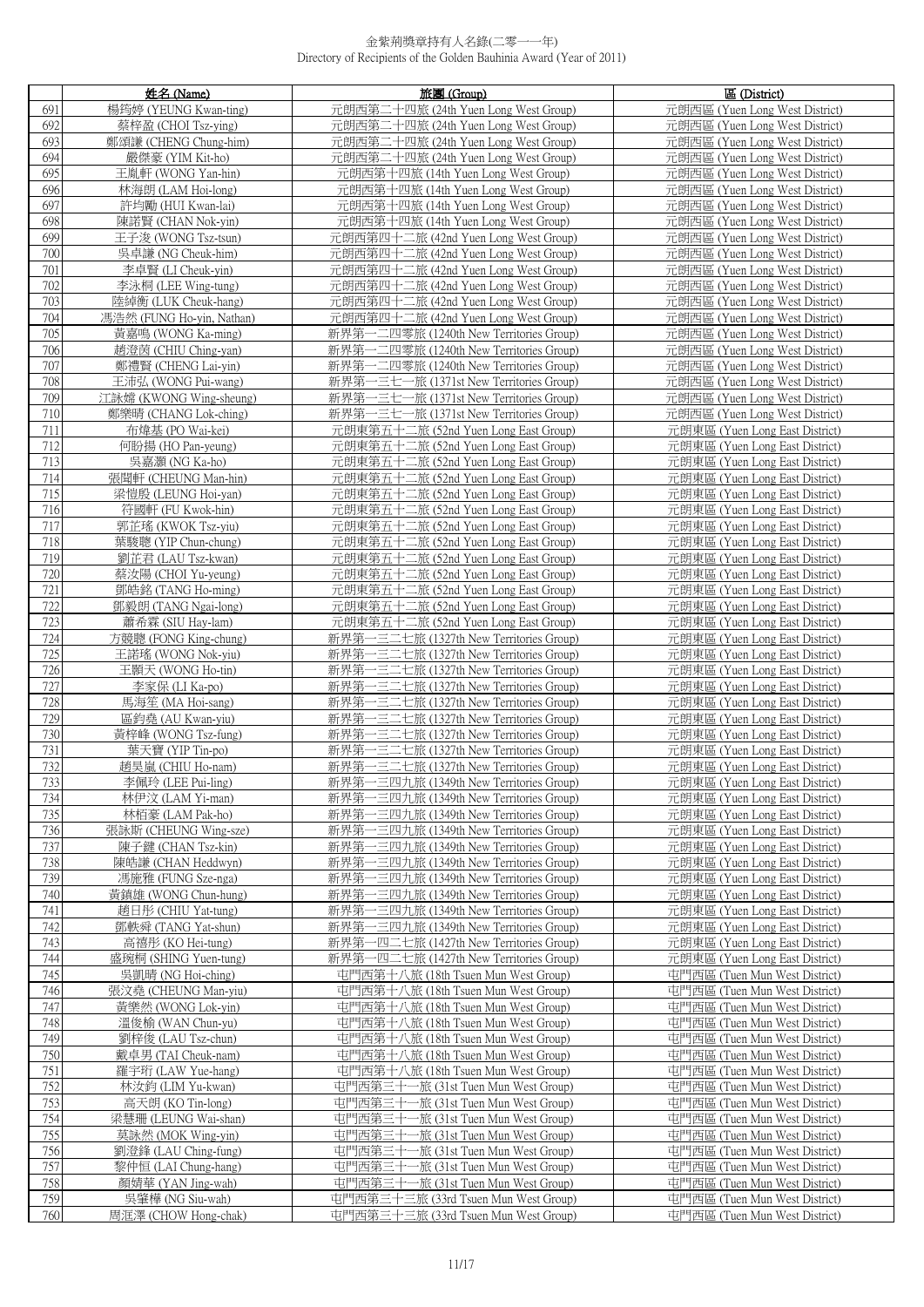|            | 姓名 (Name)                                     | 旅團 (Group)                                                                                 | 區 (District)                                                         |
|------------|-----------------------------------------------|--------------------------------------------------------------------------------------------|----------------------------------------------------------------------|
| 761        | 范家傑 (FAN Ka-kit)                              | 屯門西第三十三旅 (33rd Tsuen Mun West Group)                                                       | 屯門西區 (Tuen Mun West District)                                        |
| 762        | 梁依琪 (LEUNG Yee-ki)                            | 屯門西第三十三旅 (33rd Tsuen Mun West Group)                                                       | 屯門西區 (Tuen Mun West District)                                        |
| 763        | 梁家樂 (LEUNG Ka-lok)                            | 屯門西第三十三旅 (33rd Tsuen Mun West Group)                                                       | 屯門西區 (Tuen Mun West District)                                        |
| 764        | 樊肇天 (FAN Siu-tin)                             | 屯門西第三十三旅 (33rd Tsuen Mun West Group)                                                       | 屯門西區 (Tuen Mun West District)                                        |
| 765        | 鄧焌賢 (TANG Tsun-yin)                           | 屯門西第三十三旅 (33rd Tsuen Mun West Group)                                                       | 屯門西區 (Tuen Mun West District)                                        |
| 766        | 韓弘楷 (HON Wang-kai)                            | 屯門西第三十三旅 (33rd Tsuen Mun West Group)                                                       | 屯門西區 (Tuen Mun West District)                                        |
| 767        | 關晰蕎 (KWAN Sik-kiu)                            | 屯門西第三十三旅 (33rd Tsuen Mun West Group)                                                       | 屯門西區 (Tuen Mun West District)                                        |
| 768        | 王頌琪 (WONG Chung-ki)                           | 屯門西第四十一旅 (41st Tsuen Mun West Group)                                                       | 屯門西區 (Tuen Mun West District)                                        |
| 769        | 彭嘉儀 (PANG Ka-yee)                             | 屯門西第四十一旅 (41st Tsuen Mun West Group)                                                       | 屯門西區 (Tuen Mun West District)                                        |
| 770        | 劉晉傑 (LAU Chun-kit, Edward)                    | 屯門西第四十一旅 (41st Tsuen Mun West Group)                                                       | 屯門西區 (Tuen Mun West District)                                        |
| 771        | 鄭嘉慧 (CHENG Ka-wai)                            | 屯門西第四十一旅 (41st Tsuen Mun West Group)                                                       | 屯門西區 (Tuen Mun West District)                                        |
| 772        | 宋卓杰 (SUNG Cheuk-kit)                          | 屯門西第四十九旅 (49th Tsuen Mun West Group)                                                       | 屯門西區 (Tuen Mun West District)                                        |
| 773        | 陳祖貽 (CHAN Cho-yi, Marco)                      | 屯門西第四十九旅 (49th Tsuen Mun West Group)                                                       | 屯門西區 (Tuen Mun West District)                                        |
| 774        | 陳慧妍 (CHAN Wai-yin)                            | 屯門西第四十九旅 (49th Tsuen Mun West Group)                                                       | 屯門西區 (Tuen Mun West District)                                        |
| 775        | 陳曉嵐 (CHAN Hiu-laam)                           | 屯門西第四十九旅 (49th Tsuen Mun West Group)                                                       | 屯門西區 (Tuen Mun West District)                                        |
| 776        | 甄頌軒 (YAN Chung-hin)                           | 屯門西第四十九旅 (49th Tsuen Mun West Group)                                                       | 屯門西區 (Tuen Mun West District)                                        |
| 777<br>778 | 劉筱茗 (LAU Siu-ming)<br>顏穎彤 (NGAN Wing-tung)    | 屯門西第四十九旅 (49th Tsuen Mun West Group)<br>屯門西第四十九旅 (49th Tsuen Mun West Group)               | 屯門西區 (Tuen Mun West District)<br>屯門西區 (Tuen Mun West District)       |
| 779        | 林卓昇 (LAM Cheuk-sing)                          | 屯門東第三十五旅 (35th Teun Mun East Group)                                                        | 屯門東區 (Tuen Mun East District)                                        |
| 780        | 蕭始晉 (SIU Chi-chun)                            | 屯門東第三十五旅 (35th Teun Mun East Group)                                                        | 屯門東區 (Tuen Mun East District)                                        |
| 781        | 梁文達 (LEUNG Man-tat)                           | 屯門東第五十七旅 (57th Teun Mun East Group)                                                        | 屯門東區 (Tuen Mun East District)                                        |
| 782        | 許宏軒 (HUI Wang-hin)                            | 屯門東第五十七旅 (57th Teun Mun East Group)                                                        | 屯門東區 (Tuen Mun East District)                                        |
| 783        | 陳嘉誼 (CHAN Ka-yee)                             | 屯門東第五十七旅 (57th Teun Mun East Group)                                                        | 屯門東區 (Tuen Mun East District)                                        |
| 784        | 楊浩廷 (YEUNG Ho-ting)                           | 屯門東第五十七旅 (57th Teun Mun East Group)                                                        | 屯門東區 (Tuen Mun East District)                                        |
| 785        | 嚴韋晴 (YIM Wai-ching)                           | 屯門東第五十七旅 (57th Teun Mun East Group)                                                        | 屯門東區 (Tuen Mun East District)                                        |
| 786        | 吳思漫 (NG Sze-mau)                              | 新界第一五三八旅 (1538th New Territories Group)                                                    | 屯門東區 (Tuen Mun East District)                                        |
| 787        | 吳思瑩 (NG Sze-ying)                             | 新界第一五三八旅 (1538th New Territories Group)                                                    | 屯門東區 (Tuen Mun East District)                                        |
| 788        | 吳懷諄 (NG Wai-chun)                             | 新界第一五三八旅 (1538th New Territories Group)                                                    | 屯門東區 (Tuen Mun East District)                                        |
| 789        | 邱子灝 (YAU Tsz-ho)                              | 新界第一五三八旅 (1538th New Territories Group)                                                    | 屯門東區 (Tuen Mun East District)                                        |
| 790        | 徐文淅 (TSUI Man-sik)                            | 新界第一五三八旅 (1538th New Territories Group)                                                    | 屯門東區 (Tuen Mun East District)                                        |
| 791        | 梁碩庭 (LEUNG Shek-ting)                         | 新界第一五三八旅 (1538th New Territories Group)                                                    | 屯門東區 (Tuen Mun East District)                                        |
| 792        | 梅皓賢 (MUI Ho-yin)                              | 新界第一五三八旅 (1538th New Territories Group)                                                    | 屯門東區 (Tuen Mun East District)                                        |
| 793        | 歐陽海迪 (AU YEUNG Hoi-dik)                       | 新界第一五三八旅 (1538th New Territories Group)                                                    | 屯門東區 (Tuen Mun East District)                                        |
| 794<br>795 | 李芷欣 (LEE Tsz-yan)<br>李道揚 (LEE To-yuang)       | 新界第<br>-四三一旅 (1431st New Territories Group)<br>新界第<br>-四三一旅 (1431st New Territories Group) | 北葵涌區 (North Kwai Chung District)<br>北葵涌區 (North Kwai Chung District) |
| 796        | 胡海晴 (WU Hoi-ching)                            | 新界第<br>-四三一旅 (1431st New Territories Group)                                                | 北葵涌區 (North Kwai Chung District)                                     |
| 797        | 梁嘉晉 (LEUNG Kar-chun)                          | 新界第一四三一旅 (1431st New Territories Group)                                                    | 北葵涌區 (North Kwai Chung District)                                     |
| 798        | 陳志賢 (CHAN Chi-yin)                            | 新界第一四三一旅 (1431st New Territories Group)                                                    | 北葵涌區 (North Kwai Chung District)                                     |
| 799        | 麥曉東 (MAK Hiu-tung)                            | 新界第一四三一旅 (1431st New Territories Group)                                                    | 北葵涌區 (North Kwai Chung District)                                     |
| 800        | 吳倬榮 (NG Cheuk-wing)                           | 青衣第三十旅 (30th Tsing Yi Group)                                                               | 青衣區 (Tsing Yi District)                                              |
| 801        | 梁子朗 (LEUNG Tsz-long)                          | 青衣第三十旅 (30th Tsing Yi Group)                                                               | 青衣區 (Tsing Yi District)                                              |
| 802        | 陳裕樺 (CHAN Yue-wah)                            | 青衣第三十旅 (30th Tsing Yi Group)                                                               | 青衣區 (Tsing Yi District)                                              |
| 803        | 沅韻怡 (YUEN Wan-yi)                             | 新界第<br>-七三旅 (1173rd New Territories Group)                                                 | 青衣區 (Tsing Yi District)                                              |
| 804        | 梁日朗 (LEUNG Yat-long)                          | 新界第·<br>一七三旅 (1173rd New Territories Group)                                                | 青衣區 (Tsing Yi District)                                              |
| 805        | 黎家晴 (LAI Ka-ching)                            | 新界第·<br>-七三旅 (1173rd New Territories Group)                                                | 青衣區 (Tsing Yi District)                                              |
| 806<br>807 | 李俊鴻 (LI Chun-hung, Alex)<br>林倩甄 (LAM Sin-yan) | 新界第一一九九旅 (1199th New Territories Group)<br>新界第<br>-九九旅 (1199th New Territories Group)      | 青衣區 (Tsing Yi District)<br>青衣區 (Tsing Yi District)                   |
| 808        | 陳俊亨 (CHAN Chun-hang)                          | 新界第<br>一九九旅 (1199th New Territories Group)                                                 | 青衣區 (Tsing Yi District)                                              |
| 809        | 陳涂泉 (CHAN Kam-chuen)                          | 新界第<br>-九九旅 (1199th New Territories Group)                                                 | 青衣區 (Tsing Yi District)                                              |
| 810        | 黃煥晴 (WONG Wun-ching)                          | 新界第<br>-九九旅 (1199th New Territories Group)                                                 | 青衣區 (Tsing Yi District)                                              |
| 811        | 葉子龍 (YIP Tsz-lung)                            | 新界第<br>-一九九旅 (1199th New Territories Group)                                                | 青衣區 (Tsing Yi District)                                              |
| 812        | 鄧嘉怡 (TANG Ka-yi)                              | 一九九旅 (1199th New Territories Group)<br>新界第                                                 | 青衣區 (Tsing Yi District)                                              |
| 813        | 謝文昕 (TSE Man-yan)                             | 一一九九旅 (1199th New Territories Group)<br>新界第·                                               | 青衣區 (Tsing Yi District)                                              |
| 814        | 林棹然 (LAM Cheuk-yin)                           | -二三七旅 (1237th New Territories Group)<br>新界第                                                | 青衣區 (Tsing Yi District)                                              |
| 815        | 黎凱鋒 (LAI Hoi-fung)                            | 新界第<br>-二三七旅 (1237th New Territories Group)                                                | 青衣區 (Tsing Yi District)                                              |
| 816        | 麥詠茹 (MAK Wing-yu)                             | 新界第一二三六旅 (1236th New Territories Group)                                                    | 青衣區 (Tsing Yi District)                                              |
| 817        | 嚴家欣 (YIM Ka-yan)                              | 新界第一二三六旅 (1236th New Territories Group)                                                    | 青衣區 (Tsing Yi District)                                              |
| 818<br>819 | 蔡灝賢 (TSOI Ho-yin)<br>倪潤麒 (NGAI Yun-ki)        | 南葵涌第一旅 (1st South Kwai Chung Group)<br>南葵涌第二十四旅 (24th South Kwai Chung Group)              | 南葵涌區 (South Kwai Chung District)<br>南葵涌區 (South Kwai Chung District) |
| 820        | 翁曉晴 (YUNG Hiu-ching)                          | ——— 二旅 (1112nd New Territories Group)<br>新界第-                                              | 南葵涌區 (South Kwai Chung District)                                     |
| 821        | 趙志軒 (CHIU Chi-hin)                            | -- 二旅 (1112nd New Territories Group)<br>新界第                                                | 南葵涌區 (South Kwai Chung District)                                     |
| 822        | 李雅婷 (LI Nga-ting)                             | -- 八九旅 (1189th New Territories Group)<br>新界第                                               | 南葵涌區 (South Kwai Chung District)                                     |
| 823        | 林華新 (LAM Wa-san)                              | 新界第<br>一八九旅 (1189th New Territories Group)                                                 | 南葵涌區 (South Kwai Chung District)                                     |
| 824        | 梁芷晴 (LEUNG Tsz-ching)                         | -- 八九旅 (1189th New Territories Group)<br>新界第·                                              | 南葵涌區 (South Kwai Chung District)                                     |
| 825        | 陳佩楹 (CHAN Pui-ying)                           | 一八九旅 (1189th New Territories Group)<br>新界第                                                 | 南葵涌區 (South Kwai Chung District)                                     |
| 826        | 高綽彤 (KO Cheuk-tung)                           | 新界第一六零五旅 (1605th New Territories Group)                                                    | 南葵涌區 (South Kwai Chung District)                                     |
| 827        | 區芷瑜 (AU Tsz-yu)                               | 新界第一六零五旅 (1605th New Territories Group)                                                    | 南葵涌區 (South Kwai Chung District)                                     |
| 828        | 莫曉欣 (MOK Hiu-yan)                             | 一六零五旅 (1605th New Territories Group)<br>新界第                                                | 南葵涌區 (South Kwai Chung District)                                     |
| 829        | 黃煒森 (WONG Wai-sum)                            | 新界第一六零五旅 (1605th New Territories Group)                                                    | 南葵涌區 (South Kwai Chung District)                                     |
| 830        | 趙宛瑩 (CHIU Yuen-ying)                          | 新界第一六零五旅 (1605th New Territories Group)                                                    | 南葵涌區 (South Kwai Chung District)                                     |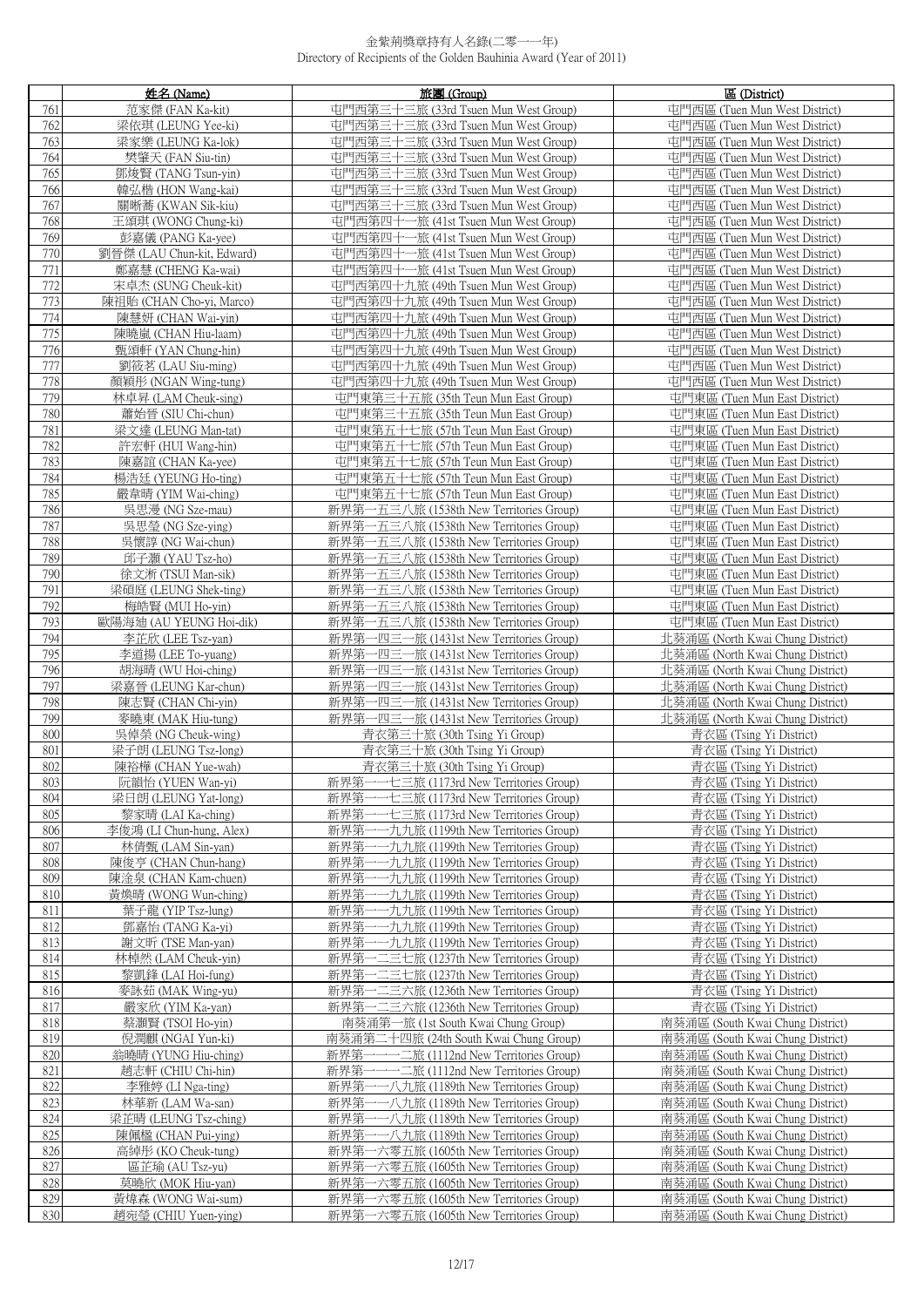|            | 姓名 (Name)                                 | 旅團 (Group)                                                     | 區 (District)                                         |
|------------|-------------------------------------------|----------------------------------------------------------------|------------------------------------------------------|
| 831        | 霍進烯 (FOK Chun-hee)                        | 新界第-<br>一六零五旅 (1605th New Territories Group)                   | 南葵涌區 (South Kwai Chung District)                     |
| 832        | 趙釗然 (CHIU Chiu-yin)                       | 新界第一四八零旅 (1480th New Territories Group)                        | 南葵涌區 (South Kwai Chung District)                     |
| 833        | 蘇晉熙 (SO Chun-hei, Samuel)                 | 新界第一四八零旅 (1480th New Territories Group)                        | 南葵涌區 (South Kwai Chung District)                     |
| 834        | 王佐政 (WONG Cho-ching)                      | 荃灣第九旅 (9th Tsuen Wan Group)                                    | 荃灣區 (Tsuen Wan District)                             |
| 835        | 孫汶鍵 (SUEN Man-kin)                        | 荃灣第九旅 (9th Tsuen Wan Group)                                    | 荃灣區 (Tsuen Wan District)                             |
| 836        | 梁顥熹 (LEUNG Ho-hei)                        | 荃灣第九旅 (9th Tsuen Wan Group)                                    | 荃灣區 (Tsuen Wan District)                             |
| 837        | 陳保儒 (CHAN Po-yu)                          | 荃灣第九旅 (9th Tsuen Wan Group)                                    | 荃灣區 (Tsuen Wan District)                             |
| 838        | 蘇頌楷 (SO Chung-kai)                        | 荃灣第九旅 (9th Tsuen Wan Group)                                    | 荃灣區 (Tsuen Wan District)                             |
| 839        | 方賢康 (FONG Yin-hong, Hayden)               | 荃灣第二十八旅 (28th Tsuen Wan Group)                                 | 荃灣區 (Tsuen Wan District)                             |
| 840        | 狄汶君 (DIK Man-kwan, Brittney)              | 荃灣第二十八旅 (28th Tsuen Wan Group)                                 | 荃灣區 (Tsuen Wan District)                             |
| 841        | 黃雋煒 (WONG Chun-wai, Justin)               | 荃灣第二十八旅 (28th Tsuen Wan Group)                                 | 荃灣區 (Tsuen Wan District)                             |
| 842        | 潘芷瀅 (POON Tsz-ying)                       | 荃灣第二十八旅 (28th Tsuen Wan Group)                                 | 荃灣區 (Tsuen Wan District)                             |
| 843        | 賴明思 (LAI Ming-see)                        | 荃灣第二十八旅 (28th Tsuen Wan Group)                                 | 荃灣區 (Tsuen Wan District)                             |
| 844        | 何沛瑩 (HO Pui-ying)                         | 荃灣第二十三旅 (23rd Tsuen Wan Group)                                 | 荃灣區 (Tsuen Wan District)                             |
| 845        | 吳仲珩 (NG Chung-hang)                       | 荃灣第二十三旅 (23rd Tsuen Wan Group)                                 | 荃灣區 (Tsuen Wan District)                             |
| 846        | 徐碧珺 (TSUI Pik-kwan)                       | 荃灣第二十三旅 (23rd Tsuen Wan Group)                                 | 荃灣區 (Tsuen Wan District)                             |
| 847        | 馮綽藍 (FUNG Cheuk-nam)                      | 荃灣第二十三旅 (23rd Tsuen Wan Group)                                 | 荃灣區 (Tsuen Wan District)                             |
| 848        | 蔡穎彤 (CHOI Wing-tung)                      | 荃灣第二十三旅 (23rd Tsuen Wan Group)                                 | 荃灣區 (Tsuen Wan District)                             |
| 849        | 鄭晞悅 (CHENG Hei-yuet)                      | 荃灣第二十三旅 (23rd Tsuen Wan Group)                                 | 荃灣區 (Tsuen Wan District)                             |
| 850        | 李冬官 (LEE Tung-yee)                        | 荃灣第十一旅 (11th Tsuen Wan Group)                                  | 荃灣區 (Tsuen Wan District)                             |
| 851        | 林萃盈 (LAM Sui-ying, Emily)                 | 荃灣第十一旅 (11th Tsuen Wan Group)                                  | 荃灣區 (Tsuen Wan District)                             |
| 852        | 陳芷晴 (CHAN Tsz-ching)                      | 荃灣第十一旅 (11th Tsuen Wan Group)                                  | 荃灣區 (Tsuen Wan District)                             |
| 853        | 廖維翰 (LIU Wai-hon)                         | 荃灣第十一旅 (11th Tsuen Wan Group)                                  | 荃灣區 (Tsuen Wan District)                             |
| 854        | 鍾尚正 (CHUNG Sheung-ching)                  | 荃灣第十一旅 (11th Tsuen Wan Group)                                  | 荃灣區 (Tsuen Wan District)                             |
| 855<br>856 | 羅昕童 (LO Yan-tung)<br>林芍君 (LAM Cheuk-Kwan) | 荃灣第十一旅 (11th Tsuen Wan Group)<br>荃灣第十四旅 (14th Tsuen Wan Group) | 荃灣區 (Tsuen Wan District)<br>荃灣區 (Tsuen Wan District) |
| 857        | 黃俊鴻 (UY Chun-hung)                        | 荃灣第十四旅 (14th Tsuen Wan Group)                                  | 荃灣區 (Tsuen Wan District)                             |
| 858        | 譚伊淇 (TAM Yi-ki)                           | 荃灣第十四旅 (14th Tsuen Wan Group)                                  | 荃灣區 (Tsuen Wan District)                             |
| 859        | 陳俊偉 (CHAN Chun-wai)                       | 荃灣第五旅 (5th Tsuen Wan Group)                                    | 荃灣區 (Tsuen Wan District)                             |
| 860        | 張宇豐 (CHEUNG Yu-Fung)                      | 荃灣第四十六旅 (46th Tsuen Wan Group)                                 | 荃灣區 (Tsuen Wan District)                             |
| 861        | 徐肇蔓 (TSUI Shiu-man, Rose)                 | 新界第一五六四旅 (1564th New Territories Group)                        | 荃灣區 (Tsuen Wan District)                             |
| 862        | 袁致維 (YUEN Manson)                         | 新界第一五六四旅 (1564th New Territories Group)                        | 荃灣區 (Tsuen Wan District)                             |
| 863        | 麥嘉聰 (MAK Ka-chung)                        | 新界第一五六四旅 (1564th New Territories Group)                        | 荃灣區 (Tsuen Wan District)                             |
| 864        | 謝子晉 (TSE Tsz-chun)                        | 新界第一五六四旅 (1564th New Territories Group)                        | 荃灣區 (Tsuen Wan District)                             |
| 865        | 何皓恩 (HO Ho-yan, Vanessa)                  | 新界第一六八三旅 (1683rd New Territories Group)                        | 荃灣區 (Tsuen Wan District)                             |
| 866        | 麥悅珩 (MAK Yuet-hang)                       | 新界第一六八三旅 (1683rd New Territories Group)                        | 荃灣區 (Tsuen Wan District)                             |
| 867        | 謝英傑 (TSE Ying-kit)                        | 新界第一六八三旅 (1683rd New Territories Group)                        | 荃灣區 (Tsuen Wan District)                             |
| 868        | 何穰軒 (HO Yeung-hin)                        | 離島第二十旅 (20th Island Group)                                     | 離島區 (Island District)                                |
| 869        | 高嘉希 (KO Ka-hei, Neroli)                   | 離島第二十旅 (20th Island Group)                                     | 離島區 (Island District)                                |
| 870        | 黃陶 (WONG Tao)                             | 離島第二十旅 (20th Island Group)                                     | 離島區 (Island District)                                |
| 871        | 鄧梓珊 (TANG Tsz-shan, Valerie)              | 離島第二十旅 (20th Island Group)                                     | 離島區 (Island District)                                |
| 872        | 霍衍喬 (FOK Hin-kiu, Ronia)                  | 離島第二十旅 (20th Island Group)                                     | 離島區 (Island District)                                |
| 873        | 李焯欣 (LI Cheuk-yan)                        | 離島第十八旅 (18th Island Group)                                     | 離島區 (Island District)                                |
| 874        | 郭浩然 (KWOK Ho-vin)                         | 離島第十八旅 (18th Island Group)                                     | 離島區 (Island District)                                |
| 875        | 陳論希 (CHAN Lun-hei)                        | 離島第十八旅 (18th Island Group)                                     | 離島區 (Island District)                                |
| 876        | 彭惠珊 (PANG Wai-shan)                       | 離島第十八旅 (18th Island Group)                                     | 離島區 (Island District)                                |
| 877        | 潘進勤 (PUN Chun-ken)                        | 離島第十八旅 (18th Island Group)                                     | 離島區 (Island District)                                |
| 878        | 張曉琳 (CHEUNG Hiu-lam)                      | 離島第十三旅 (13th Islands Group)                                    | 離島區 (Island District)                                |
| 879        | 郭智傑 (KWOK Chi-kit)                        | 離島第十三旅 (13th Islands Group)                                    | 離島區 (Island District)                                |
| 880        | 陳一言 (CHAN Yat-yin)                        | 離島第十三旅 (13th Islands Group)                                    | 離島區 (Island District)                                |
| 881        | 楊日熹 (YEUNG Yat-hei)                       | 離島第十三旅 (13th Islands Group)                                    | 離島區 (Island District)                                |

# **新界東地域 (New Territories East Region)**

|     | 姓名 (Name)                | 旅團 (Group)                        | 區 (District)                 |
|-----|--------------------------|-----------------------------------|------------------------------|
| 882 | 王詩詠 (WONG Sze-wing)      | 大埔北第十七旅 (17th Tai Po North Group) | 大埔北區 (Tai Po North District) |
| 883 | 江天樂 (KONG Tin-lok)       | 大埔北第十七旅 (17th Tai Po North Group) | 大埔北區 (Tai Po North District) |
| 884 | 江慧言 (KONG Wai-yin)       | 大埔北第十七旅 (17th Tai Po North Group) | 大埔北區 (Tai Po North District) |
| 885 | 何汶謙 (HO Man-him)         | 大埔北第十七旅 (17th Tai Po North Group) | 大埔北區 (Tai Po North District) |
| 886 | 何浩鋒 (HO Ho-fung)         | 大埔北第十七旅 (17th Tai Po North Group) | 大埔北區 (Tai Po North District) |
| 887 | 宋潔儀 (SUNG Kit-yee)       | 大埔北第十七旅 (17th Tai Po North Group) | 大埔北區 (Tai Po North District) |
| 888 | 林俐妤 (LAM Lee-ue Karen)   | 大埔北第十七旅 (17th Tai Po North Group) | 大埔北區 (Tai Po North District) |
| 889 | 邱澤曦 (YAU Chak-hei)       | 大埔北第十七旅 (17th Tai Po North Group) | 大埔北區 (Tai Po North District) |
| 890 | 倫司樂 (LUN Si-le Silas)    | 大埔北第十七旅 (17th Tai Po North Group) | 大埔北區 (Tai Po North District) |
| 891 | 袁嘉恆 (YUEN Ka-hang Geoff) | 大埔北第十七旅 (17th Tai Po North Group) | 大埔北區 (Tai Po North District) |
| 892 | 袁嘉謙 (YUEN Ka-him Gerry)  | 大埔北第十七旅 (17th Tai Po North Group) | 大埔北區 (Tai Po North District) |
| 893 | 張子健 (CHEUNG Tsz-kin)     | 大埔北第十七旅 (17th Tai Po North Group) | 大埔北區 (Tai Po North District) |
| 894 | 張詩朗 (CHEUNG Sze-long)    | 大埔北第十七旅 (17th Tai Po North Group) | 大埔北區 (Tai Po North District) |
| 895 | 許家俊 (HUI Ka-chun)        | 大埔北第十七旅 (17th Tai Po North Group) | 大埔北區 (Tai Po North District) |
| 896 | 陳雨甜 (CHAN Yu-tim)        | 大埔北第十七旅 (17th Tai Po North Group) | 大埔北區 (Tai Po North District) |
| 897 | 陳德禧 (CHEN Tak-hei)       | 大埔北第十七旅 (17th Tai Po North Group) | 大埔北區 (Tai Po North District) |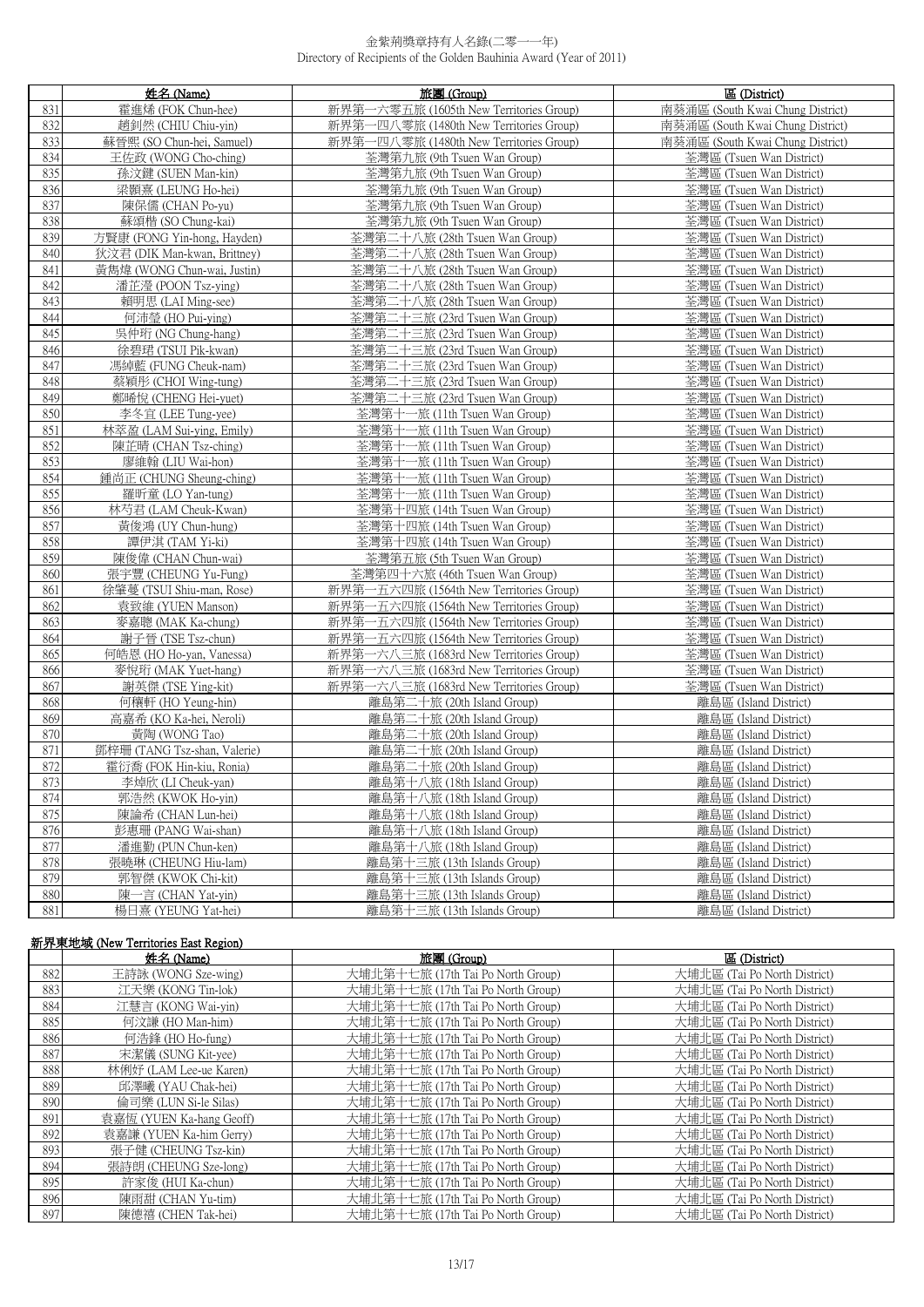|            | 姓名 (Name)                                 | 旅團 (Group)                                                               | 區 (District)                                                 |
|------------|-------------------------------------------|--------------------------------------------------------------------------|--------------------------------------------------------------|
| 898        | 黃家傑 (WONG Ka-kit)                         | 大埔北第十七旅 (17th Tai Po North Group)                                        | 大埔北區 (Tai Po North District)                                 |
| 899        | 楊珮宜 (YEUNG Pui-yi Hailey)                 | 大埔北第十七旅 (17th Tai Po North Group)                                        | 大埔北區 (Tai Po North District)                                 |
| 900        | 詹朗祺 (CHIM Long-ki)                        | 大埔北第十七旅 (17th Tai Po North Group)                                        | 大埔北區 (Tai Po North District)                                 |
| 901        | 廖啟希 (LIU Kai-hei)                         | 大埔北第十七旅 (17th Tai Po North Group)                                        | 大埔北區 (Tai Po North District)                                 |
| 902        | 甄錦晴 (YAN Kam-ching)                       | 大埔北第十七旅 (17th Tai Po North Group)                                        | 大埔北區 (Tai Po North District)                                 |
| 903        | 劉俊希 (LAU Chun-hei Cari)                   | 大埔北第十七旅 (17th Tai Po North Group)                                        | 大埔北區 (Tai Po North District)                                 |
| 904        | 劉倬傑 (LAU Cheuk-kit)                       | 大埔北第十七旅 (17th Tai Po North Group)                                        | 大埔北區 (Tai Po North District)                                 |
| 905        | 蕭詠雯 (SIU Wing-man)                        | 大埔北第十七旅 (17th Tai Po North Group)                                        | 大埔北區 (Tai Po North District)                                 |
| 906        | 鍾采迎 (CHUNG Choi-ying)                     | 大埔北第十七旅 (17th Tai Po North Group)                                        | 大埔北區 (Tai Po North District)                                 |
| 907        | 羅卓然 (LAW Cheuk-yin)                       | 大埔北第十七旅 (17th Tai Po North Group)                                        | 大埔北區 (Tai Po North District)                                 |
| 908        | 楊卓霖 (YANG Cheuk-lam Anson)                | 大埔北第十旅 (10th Tai Po North Group)                                         | 大埔北區 (Tai Po North District)                                 |
| 909        | 譚永廷 (TAM Wing-ting)                       | 大埔北第五十五旅 (55th Tai Po North Group)                                       | 大埔北區 (Tai Po North District)                                 |
| 910        | 李皓翔 (LEE Ho-choung)                       | 大埔北第六旅 (6th Tai Po North Group)                                          | 大埔北區 (Tai Po North District)                                 |
| 911        | 陳浩廣 (CHAN Ho-kwong)                       | 大埔北第六旅 (6th Tai Po North Group)                                          | 大埔北區 (Tai Po North District)                                 |
| 912        | 黃海林 (WONG Hoi-lam)                        | 大埔北第六旅 (6th Tai Po North Group)                                          | 大埔北區 (Tai Po North District)                                 |
| 913        | 廖家揚 (LIU Ka-yeung)                        | 大埔北第六旅 (6th Tai Po North Group)                                          | 大埔北區 (Tai Po North District)                                 |
| 914        | 賴文聰 (LAI Man-chung)                       | 大埔北第六旅 (6th Tai Po North Group)                                          | 大埔北區 (Tai Po North District)                                 |
| 915        | 韓霆封 (HON Ting-fung)                       | 大埔北第六旅 (6th Tai Po North Group)                                          | 大埔北區 (Tai Po North District)                                 |
| 916        | 蘇彥僖 (SO Yin-hei)                          | 大埔北第六旅 (6th Tai Po North Group)                                          | 大埔北區 (Tai Po North District)                                 |
| 917<br>918 | 周豪文 (CHOW Ho-man)                         | 大埔南第二十一旅 (21st Tai Po South Group)                                       | 大埔南區 (Tai Po South District)                                 |
| 919        | 陳沛彤 (CHAN Pui-tung)<br>陳諾謙 (CHAN Lok-him) | 大埔南第二十一旅 (21st Tai Po South Group)<br>大埔南第二十一旅 (21st Tai Po South Group) | 大埔南區 (Tai Po South District)<br>大埔南區 (Tai Po South District) |
| 920        | 勞澤軒 (LO Chak-hin)                         | 大埔南第二十一旅 (21st Tai Po South Group)                                       | 大埔南區 (Tai Po South District)                                 |
| 921        | 曾漢生 (TSANG Hon-sang)                      | 大埔南第二十一旅 (21st Tai Po South Group)                                       | 大埔南區 (Tai Po South District)                                 |
| 922        | 馮沛曦 (FUNG Pui-hei)                        | 大埔南第二十一旅 (21st Tai Po South Group)                                       | 大埔南區 (Tai Po South District)                                 |
| 923        | 黃綺晴 (WONG Yee-ching)                      | 大埔南第二十一旅 (21st Tai Po South Group)                                       | 大埔南區 (Tai Po South District)                                 |
| 924        | 鄒采恩 (CHAU Tsoi-yan)                       | 大埔南第二十一旅 (21st Tai Po South Group)                                       | 大埔南區 (Tai Po South District)                                 |
| 925        | 黎烙彤 (LAI Lok-tung)                        | 大埔南第二十一旅 (21st Tai Po South Group)                                       | 大埔南區 (Tai Po South District)                                 |
| 926        | 鍾漢堯 (Calvin CHUNG)                        | 大埔南第二十一旅 (21st Tai Po South Group)                                       | 大埔南區 (Tai Po South District)                                 |
| 927        | 羅美惠 (LAW Mei-wai)                         | 大埔南第二十一旅 (21st Tai Po South Group)                                       | 大埔南區 (Tai Po South District)                                 |
| 928        | 羅朗峰 (Alvin LAW)                           | 大埔南第二十一旅 (21st Tai Po South Group)                                       | 大埔南區 (Tai Po South District)                                 |
| 929        | 李靄萱 (LEE Oi-huen)                         | 大埔南第二十四旅 (24th Tai Po South Group)                                       | 大埔南區 (Tai Po South District)                                 |
| 930        | 黃芷瑩 (WONG Tsz-ying)                       | 大埔南第二十四旅 (24th Tai Po South Group)                                       | 大埔南區 (Tai Po South District)                                 |
| 931        | 陳展熙 (CHAN Chin-hei)                       | 大埔南第二旅 (2nd Tai Po South Group)                                          | 大埔南區 (Tai Po South District)                                 |
| 932        | 溫曉文 (WAN Hiu-man Carey)                   | 大埔南第二旅 (2nd Tai Po South Group)                                          | 大埔南區 (Tai Po South District)                                 |
| 933        | 丁梓桑 (TING Tsz-san)                        | 大埔南第十七旅 (17th Tai Po South Group)                                        | 大埔南區 (Tai Po South District)                                 |
| 934        | 方麗儀 (FONG Lai-yee)                        | 大埔南第十七旅 (17th Tai Po South Group)                                        | 大埔南區 (Tai Po South District)                                 |
| 935        | 朱文欣 (CHU Man-yan)                         | 大埔南第十七旅 (17th Tai Po South Group)                                        | 大埔南區 (Tai Po South District)<br>大埔南區 (Tai Po South District) |
| 936<br>937 | 江雨軒 (KONG Yu-hin)<br>何倬慧 (HO Cheuk-wai)   | 大埔南第十七旅 (17th Tai Po South Group)<br>大埔南第十七旅 (17th Tai Po South Group)   | 大埔南區 (Tai Po South District)                                 |
| 938        | 何穗筠 (HO Sui-kwan)                         | 大埔南第十七旅 (17th Tai Po South Group)                                        | 大埔南區 (Tai Po South District)                                 |
| 939        | 吳芷欣 (NG Tsz-yan Emma)                     | 大埔南第十七旅 (17th Tai Po South Group)                                        | 大埔南區 (Tai Po South District)                                 |
| 940        | 李梓淇 (LEE Tsz-kei)                         | 大埔南第十七旅 (17th Tai Po South Group)                                        | 大埔南區 (Tai Po South District)                                 |
| 941        | 李梓澄 (LEE Tsz-ching)                       | 大埔南第十七旅 (17th Tai Po South Group)                                        | 大埔南區 (Tai Po South District)                                 |
| 942        | 洪浩喬 (HUNG Ho-kiu)                         | 大埔南第十七旅 (17th Tai Po South Group)                                        | 大埔南區 (Tai Po South District)                                 |
| 943        | 容正匡 (YUNG Ching-hong)                     | 大埔南第十七旅 (17th Tai Po South Group)                                        | 大埔南區 (Tai Po South District)                                 |
| 944        | 張碩文 (CHEUNG Shek-man)                     | 大埔南第十七旅 (17th Tai Po South Group)                                        | 大埔南區 (Tai Po South District)                                 |
| 945        | 張曦賢 (CHEUNG Hei-yin)                      | 大埔南第十七旅 (17th Tai Po South Group)                                        | 大埔南區 (Tai Po South District)                                 |
| 946        | 梁詠然 (LEUNG Wing-yin)                      | 大埔南第十七旅 (17th Tai Po South Group)                                        | 大埔南區 (Tai Po South District)                                 |
| 947        | 梁嘉希 (LEUNG Ka-hei)                        | 大埔南第十七旅 (17th Tai Po South Group)                                        | 大埔南區 (Tai Po South District)                                 |
| 948        | 梁顥穎 (LEUNG Ho-wing)                       | 大埔南第十七旅 (17th Tai Po South Group)                                        | 大埔南區 (Tai Po South District)                                 |
| 949        | 陳昕琪 (CHAN Yan-ki)                         | 大埔南第十七旅 (17th Tai Po South Group)                                        | 大埔南區 (Tai Po South District)                                 |
| 950        | 陳曉峰 (CHAN Hiu-fung)                       | 大埔南第十七旅 (17th Tai Po South Group)                                        | 大埔南區 (Tai Po South District)                                 |
| 951        | 陳灝筵 (CHAN Ho-yin)                         | 大埔南第十七旅 (17th Tai Po South Group)                                        | 大埔南區 (Tai Po South District)                                 |
| 952        | 黃亦莊 (WONG Yik-chong Jonathan)             | 大埔南第十七旅 (17th Tai Po South Group)                                        | 大埔南區 (Tai Po South District)                                 |
| 953        | 黃思哲 (WONG Sze-chit Alexander)             | 大埔南第十七旅 (17th Tai Po South Group)                                        | 大埔南區 (Tai Po South District)                                 |
| 954        | 黃樂兒 (WONG Lok-yi)                         | 大埔南第十七旅 (17th Tai Po South Group)                                        | 大埔南區 (Tai Po South District)                                 |
| 955        | 葉澄澔 (YIP Ching-ho)                        | 大埔南第十七旅 (17th Tai Po South Group)                                        | 大埔南區 (Tai Po South District)                                 |
| 956        | 雷康業 (Edmond LUI)                          | 大埔南第十七旅 (17th Tai Po South Group)                                        | 大埔南區 (Tai Po South District)                                 |
| 957<br>958 | 劉瑋婷 (LAU Wai-ting)<br>鄧皓琳 (TANG Ho-lam)   | 大埔南第十七旅 (17th Tai Po South Group)                                        | 大埔南區 (Tai Po South District)<br>大埔南區 (Tai Po South District) |
| 959        | 鄭晏萁 (CHENG Yin-kei Ida)                   | 大埔南第十七旅 (17th Tai Po South Group)<br>大埔南第十七旅 (17th Tai Po South Group)   | 大埔南區 (Tai Po South District)                                 |
| 960        | 鍾雪聲 (CHUNG Suet-sing)                     | 大埔南第十七旅 (17th Tai Po South Group)                                        | 大埔南區 (Tai Po South District)                                 |
| 961        | 何樂妍 (HO Lok-yin Charlotte)                | 大埔南第三十七旅 (37th Tai Po South Group)                                       | 大埔南區 (Tai Po South District)                                 |
| 962        | 李政毅 (LEE Ching-ngai)                      | 大埔南第三十七旅 (37th Tai Po South Group)                                       | 大埔南區 (Tai Po South District)                                 |
| 963        | 崔焯琦 (TSUI Cheuk-kei)                      | 大埔南第三十七旅 (37th Tai Po South Group)                                       | 大埔南區 (Tai Po South District)                                 |
| 964        | 張天兒 (CHEUNG Tin-yee Illi)                 | 大埔南第三十七旅 (37th Tai Po South Group)                                       | 大埔南區 (Tai Po South District)                                 |
| 965        | 郭曉暘 (KWOK Hiu-yeung)                      | 大埔南第三十七旅 (37th Tai Po South Group)                                       | 大埔南區 (Tai Po South District)                                 |
| 966        | 葉懷風 (YIP Wai-fung Stephanie)              | 大埔南第三十七旅 (37th Tai Po South Group)                                       | 大埔南區 (Tai Po South District)                                 |
| 967        | 朱智傑 (CHU Chi-kit)                         | 大埔南第四十旅 (40th Tai Po South Group)                                        | 大埔南區 (Tai Po South District)                                 |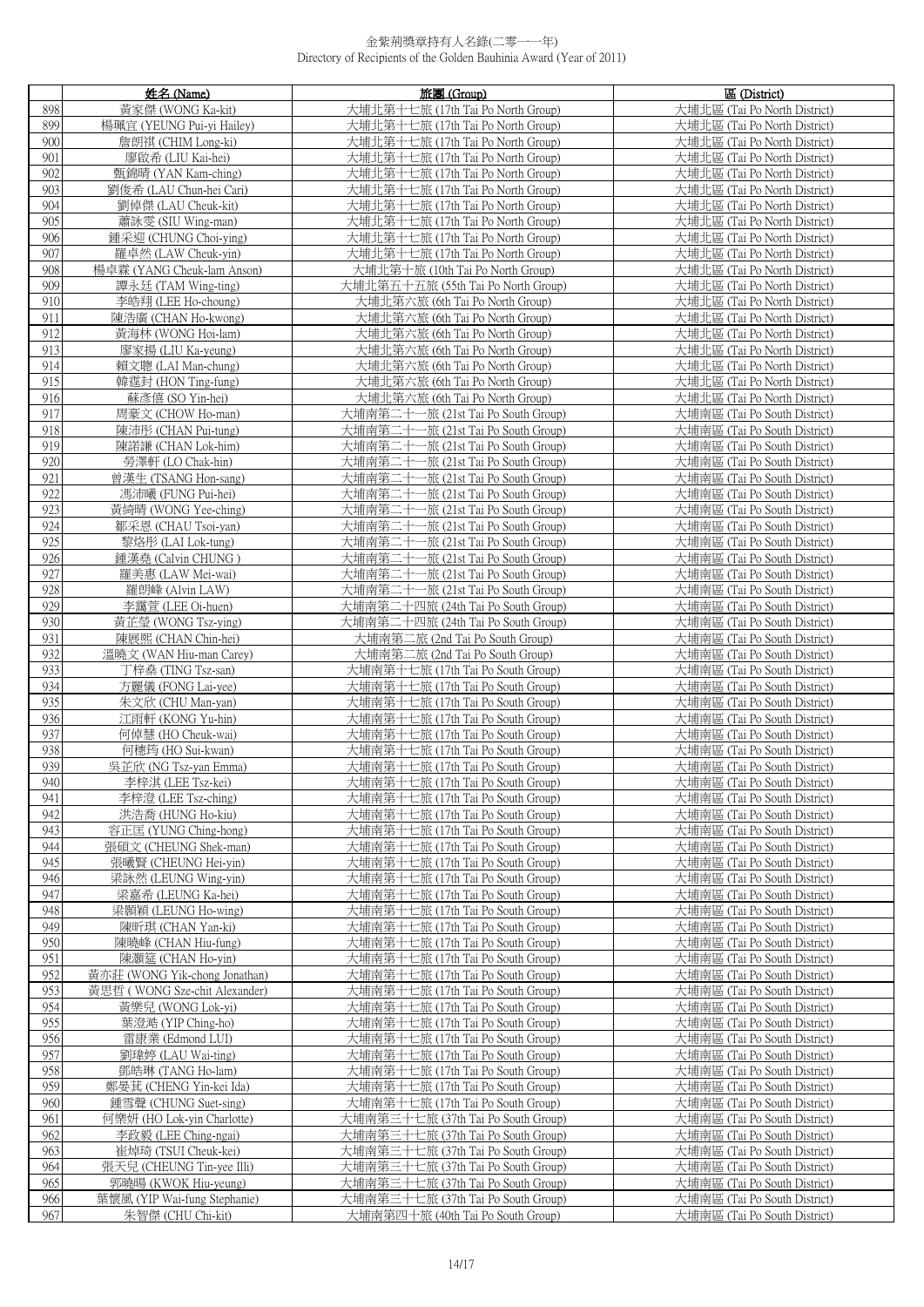|              | 姓名 (Name)                                  | 旅團 (Group)                                                                                             | 區 (District)                                                 |
|--------------|--------------------------------------------|--------------------------------------------------------------------------------------------------------|--------------------------------------------------------------|
| 968          | 吳震弘 (WU Chen-hung)                         | 大埔南第四十旅 (40th Tai Po South Group)                                                                      | 大埔南區 (Tai Po South District)                                 |
| 969          | 陳亭妤 (CHAN Ting-ue)                         | 大埔南第四十旅 (40th Tai Po South Group)                                                                      | 大埔南區 (Tai Po South District)                                 |
| 970          | 鄺文珊 (KWONG Man-shan)                       | 大埔南第四十旅 (40th Tai Po South Group)                                                                      | 大埔南區 (Tai Po South District)                                 |
| 971          | 方銘聰 (FONG Ming-chung)                      | 新界東第一〇五六旅 (1056th New Territories East Group)                                                          | 大埔南區 (Tai Po South District)                                 |
| 972          | 吳詠瑤 (NG Wing-yiu)                          | 新界東第一〇五六旅 (1056th New Territories East Group)                                                          | 大埔南區 (Tai Po South District)                                 |
| 973<br>974   | 張文杰 (CHEUNG Man-kit)<br>葉子康 (IP Chi-hong)  | 新界東第一〇五六旅 (1056th New Territories East Group)<br>新界東第一〇五六旅 (1056th New Territories East Group)         | 大埔南區 (Tai Po South District)<br>大埔南區 (Tai Po South District) |
| 975          | 詹昊然 (JIM Ho-yin)                           | 新界東第一〇五六旅 (1056th New Territories East Group)                                                          | 大埔南區 (Tai Po South District)                                 |
| 976          | 蘇銘廉 (SO Ming-lim)                          | 新界東第一〇五六旅 (1056th New Territories East Group)                                                          | 大埔南區 (Tai Po South District)                                 |
| 977          | 楊凱晴 (YEUNG Hoi-ching)                      | 沙田北第一旅 (1st Shatin North Group)                                                                        | 沙田北區 (Shatin North District)                                 |
| 978          | 楊景帆 (YEUNG King-fan)                       | 沙田北第一旅 (1st Shatin North Group)                                                                        | 沙田北區 (Shatin North District)                                 |
| 979          | 葉上熙 (IP Sheung-hei)                        | 沙田北第一旅 (1st Shatin North Group)                                                                        | 沙田北區 (Shatin North District)                                 |
| 980          | 蔡學霖 (CHOI Hok-lam)                         | 沙田北第一旅 (1st Shatin North Group)                                                                        | 沙田北區 (Shatin North District)                                 |
| 981          | 鄭可盈 (CHENG Ho-ying)                        | 沙田北第一旅 (1st Shatin North Group)                                                                        | 沙田北區 (Shatin North District)                                 |
| 982          | 朱海鵬 (CHU Hoi-pang)                         | 沙田北第十九旅 (19th Shatin North Group)                                                                      | 沙田北區 (Shatin North District)                                 |
| 983<br>984   | 姚嘉棋 (YIU Ka-ki)<br>陳漢豪 (CHAN Hon-ho)       | 沙田北第十九旅 (19th Shatin North Group)<br>沙田北第十九旅 (19th Shatin North Group)                                 | 沙田北區 (Shatin North District)<br>沙田北區 (Shatin North District) |
| 985          | 陸子俊 (LUK Tsz-chun)                         | 沙田北第十九旅 (19th Shatin North Group)                                                                      | 沙田北區 (Shatin North District)                                 |
| 986          | 單駿傑 (SIN Chun-kit)                         | 沙田北第十九旅 (19th Shatin North Group)                                                                      | 沙田北區 (Shatin North District)                                 |
| 987          | 楊卓銘 (YEUNG Cheuk-ming)                     | 沙田北第十九旅 (19th Shatin North Group)                                                                      | 沙田北區 (Shatin North District)                                 |
| 988          | 劉治鋒 (LAU Chi-fung)                         | 沙田北第十九旅 (19th Shatin North Group)                                                                      | 沙田北區 (Shatin North District)                                 |
| 989          | 潘銘耀 (POON Ming-yiu)                        | 沙田北第十九旅 (19th Shatin North Group)                                                                      | 沙田北區 (Shatin North District)                                 |
| 990          | 戴煒綸 (TAI Wai-lun)                          | 沙田北第十九旅 (19th Shatin North Group)                                                                      | 沙田北區 (Shatin North District)                                 |
| 991<br>992   | 何卓穎 (HO Cheuk-wing)                        | 沙田北第五旅 (5th Shatin North Group)<br>沙田北第五旅 (5th Shatin North Group)                                     | 沙田北區 (Shatin North District)                                 |
| 993          | 巫杏盈 (MO Hang-ying)<br>李思諾 (LEE See-lok)    | 沙田北第五旅 (5th Shatin North Group)                                                                        | 沙田北區 (Shatin North District)<br>沙田北區 (Shatin North District) |
| 994          | 李嘉朗 (LEE Ka-long)                          | 沙田北第五旅 (5th Shatin North Group)                                                                        | 沙田北區 (Shatin North District)                                 |
| 995          | 林朗儀 (Ronnie LAM)                           | 沙田北第五旅 (5th Shatin North Group)                                                                        | 沙田北區 (Shatin North District)                                 |
| 996          | 陳彧杰 (CHAN Yuk-kit)                         | 沙田北第五旅 (5th Shatin North Group)                                                                        | 沙田北區 (Shatin North District)                                 |
| 997          | 陳漢華 (CHAN Hon-wa)                          | 沙田北第五旅 (5th Shatin North Group)                                                                        | 沙田北區 (Shatin North District)                                 |
| 998          | 葉子桁 (YIP Tse-haang)                        | 沙田北第五旅 (5th Shatin North Group)                                                                        | 沙田北區 (Shatin North District)                                 |
| 999          | 劉晞澄 (LAU Hei-ching)                        | 沙田北第五旅 (5th Shatin North Group)                                                                        | 沙田北區 (Shatin North District)                                 |
| 1000         | 樊齊言 (FAN Chai-yin)                         | 沙田北第五旅 (5th Shatin North Group)                                                                        | 沙田北區 (Shatin North District)                                 |
| 1001<br>1002 | 盧詠霖 (LO Wing-lam)<br>龍玥融 (LUNG Yuet-yung)  | 沙田北第五旅 (5th Shatin North Group)<br>沙田北第五旅 (5th Shatin North Group)                                     | 沙田北區 (Shatin North District)<br>沙田北區 (Shatin North District) |
| 1003         | 簡希桐 (KAN Hei-tung)                         | 沙田北第五旅 (5th Shatin North Group)                                                                        | 沙田北區 (Shatin North District)                                 |
| 1004         | 羅珮穎 (LO Pui-wing)                          | 沙田北第五旅 (5th Shatin North Group)                                                                        | 沙田北區 (Shatin North District)                                 |
| 1005         | 林雋然 (LAM Chun-yin)                         | 新界東第一二〇九旅 (1209th New Territories East Group)                                                          | 沙田北區 (Shatin North District)                                 |
| 1006         | 袁文騫 (YUEN Man-hin)                         | 新界東第一二〇九旅 (1209th New Territories East Group)                                                          | 沙田北區 (Shatin North District)                                 |
| 1007         | 鄭芷茵 (CHENG Zhi-yin)                        | 新界東第一二〇九旅 (1209th New Territories East Group)                                                          | 沙田北區 (Shatin North District)                                 |
| 1008         | 鄭諾熙 (CHENG Nok-hei)                        | 新界東第一二〇九旅 (1209th New Territories East Group)                                                          | 沙田北區 (Shatin North District)                                 |
| 1009         | 謝昊弘 (TSE Ho-wang)                          | 新界東第一二〇九旅 (1209th New Territories East Group)<br>一四旅 (1214th New Territories East Group)               | 沙田北區 (Shatin North District)                                 |
| 1010<br>1011 | 土文誠 (WONG Man-shing)<br>何君聖 (Joseph HO)    | 新界果第一二<br>新界東第一二一四旅 (1214th New Territories East Group)                                                | 沙出北區 (Shatin North District)<br>沙田北區 (Shatin North District) |
| 1012         | 何敬禧 (HO King-hei)                          | 新界東第–<br>-四旅 (1214th New Territories East Group)                                                       | 沙田北區 (Shatin North District)                                 |
| 1013         | 李兆庭 (LEE Siu-ting)                         | 新界東第一二一四旅 (1214th New Territories East Group)                                                          | 沙田北區 (Shatin North District)                                 |
| 1014         | 明智毅 (MING Chi-ngai)                        | 新界東第-<br>一四旅 (1214th New Territories East Group)                                                       | 沙田北區 (Shatin North District)                                 |
| 1015         | 張家瑋 (CHEUNG Ka-wai)                        | 新界東第-<br>-四旅 (1214th New Territories East Group)                                                       | 沙田北區 (Shatin North District)                                 |
| 1016         | 張家耀 (CHANG Jia-yaw)                        | 新界東第一二-<br>·四旅 (1214th New Territories East Group)                                                     | 沙田北區 (Shatin North District)                                 |
| 1017<br>1018 | 梁紹輝 (Leo LEUNG)<br>梁皓然 (LEUNG Ho-yin)      | 新界東第一二-<br>-四旅 (1214th New Territories East Group)<br>新界東第-<br>-四旅 (1214th New Territories East Group) | 沙田北區 (Shatin North District)<br>沙田北區 (Shatin North District) |
| 1019         | 陳朗軒 (CHAN Long-hin)                        | 新界東第-<br>-四旅 (1214th New Territories East Group)                                                       | 沙田北區 (Shatin North District)                                 |
| 1020         | 陳頌銘 (CHAN Chung-ming)                      | ·四旅 (1214th New Territories East Group)<br>新界東第一二–                                                     | 沙田北區 (Shatin North District)                                 |
| 1021         | 麥浩陽 (MAK Ho-yeung)                         | 新界東第<br>-四旅 (1214th New Territories East Group)                                                        | 沙田北區 (Shatin North District)                                 |
| 1022         | 曾諾謙 (TSANG Nok-him)                        | 新界東第一二一四旅 (1214th New Territories East Group)                                                          | 沙田北區 (Shatin North District)                                 |
| 1023         | 馮正康 (FUNG Ching-hong)                      | 新界東第一二-<br>-四旅 (1214th New Territories East Group)                                                     | 沙田北區 (Shatin North District)                                 |
| 1024         | 馮愷綽 (FUNG Hoi-cheuk)                       | -四旅 (1214th New Territories East Group)<br>新界東第一二–                                                     | 沙田北區 (Shatin North District)                                 |
| 1025         | 黃俊杰 (WONG Chun-kit)                        | 新界東第-<br>-四旅 (1214th New Territories East Group)                                                       | 沙田北區 (Shatin North District)                                 |
| 1026<br>1027 | 黃朗翹 (WONG Long-kiu)<br>黃梓恒 (WONG Tsz-hang) | 新界東第一二-<br>-四旅 (1214th New Territories East Group)<br>·四旅 (1214th New Territories East Group)<br>新界東第一 | 沙田北區 (Shatin North District)<br>沙田北區 (Shatin North District) |
| 1028         | 劉俊耀 (LAU Chun-yiu)                         | 新界東第<br>-四旅 (1214th New Territories East Group)                                                        | 沙田北區 (Shatin North District)                                 |
| 1029         | 劉晉圖 (LAU Jing-tu James)                    | 新界東第<br>-四旅 (1214th New Territories East Group)                                                        | 沙田北區 (Shatin North District)                                 |
| 1030         | 薛喬峰 (Kelvin SIT)                           | 新界東第-<br>-四旅 (1214th New Territories East Group)                                                       | 沙田北區 (Shatin North District)                                 |
| 1031         | 簡俊軒 (KAN Chun-hin)                         | -四旅 (1214th New Territories East Group)<br>新界東第一二–                                                     | 沙田北區 (Shatin North District)                                 |
| 1032         | 羅梓軒 (LAW Tsz-hin)                          | 新界東第一二一四旅 (1214th New Territories East Group)                                                          | 沙田北區 (Shatin North District)                                 |
| 1033         | 譚文軒 (TAM Man-hin)                          | 新界東第一二一四旅 (1214th New Territories East Group)                                                          | 沙田北區 (Shatin North District)                                 |
| 1034<br>1035 | 邵紫南 (SHAO Tsz-nam)<br>陳官昊 (CHAN Kwun-ho)   | 新界東第一五一二旅 (1512th New Territories East Group)<br>新界東第一五一二旅 (1512th New Territories East Group)         | 沙田北區 (Shatin North District)<br>沙田北區 (Shatin North District) |
| 1036         | 黃希諾 (WONG Hei-lok)                         | 新界東第一五一二旅 (1512th New Territories East Group)                                                          | 沙田北區 (Shatin North District)                                 |
| 1037         | 劉殷彤 (LAU Yan-tung)                         | 新界東第一五一二旅 (1512th New Territories East Group)                                                          | 沙田北區 (Shatin North District)                                 |
|              |                                            |                                                                                                        |                                                              |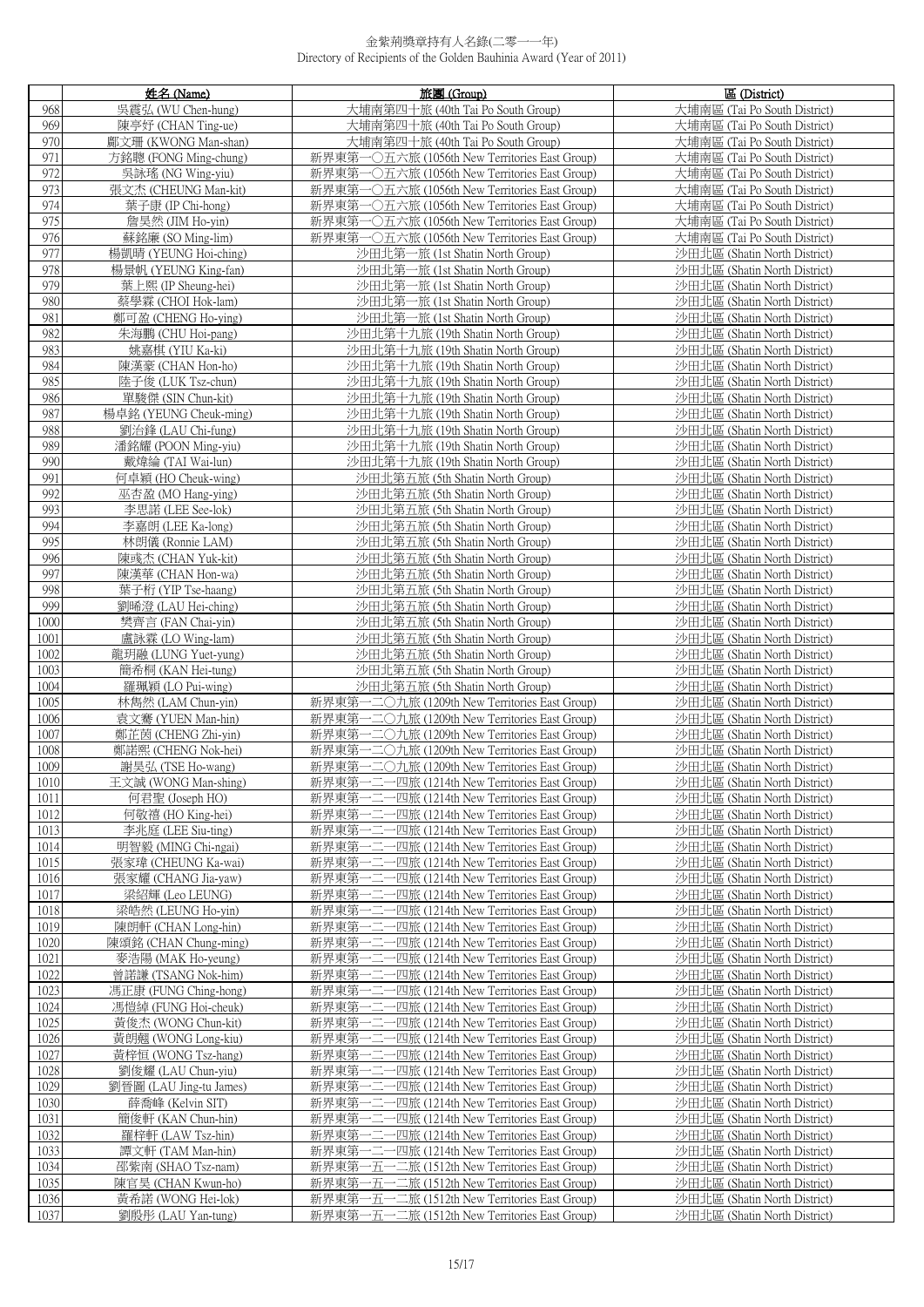|              | 姓名 (Name)                                    | 旅團 (Group)                                                                                     | 區 (District)                                                 |
|--------------|----------------------------------------------|------------------------------------------------------------------------------------------------|--------------------------------------------------------------|
| 1038         | 劉浩鑑 (LAU Ho-kam)                             | 新界東第一五一二旅 (1512th New Territories East Group)                                                  | 沙田北區 (Shatin North District)                                 |
| 1039         | 駱芷琪 (LOK Tsz-ki)                             | 新界東第一五一二旅 (1512th New Territories East Group)                                                  | 沙田北區 (Shatin North District)                                 |
| 1040         | 梁景誠 (LEUNG King-shing)                       | 沙田西第二十四旅 (24th Shatin West Group)                                                              | 沙田西區 (Shatin West District)                                  |
| 1041         | 梁舜雯 (Joyce LEUNG)                            | 沙田西第十旅 (10th Shatin West Group)                                                                | 沙田西區 (Shatin West District)                                  |
| 1042         | 楊展軒 (YEUNG Chin-hin)                         | 沙田西第十旅 (10th Shatin West Group)                                                                | 沙田西區 (Shatin West District)                                  |
| 1043<br>1044 | 何廷雋(HO Ting-chun)<br>何廷謙 (HO Ting-him)       | 沙田西第三十七旅 (37th Shatin West Group)<br>沙田西第三十七旅 (37th Shatin West Group)                         | 沙田西區 (Shatin West District)<br>沙田西區 (Shatin West District)   |
| 1045         | 吳善瑩 (NG Shin-ying Nicole)                    | 沙田西第三十七旅 (37th Shatin West Group)                                                              | 沙田西區 (Shatin West District)                                  |
| 1046         | 吳鎮南 (NG Chun-nam)                            | 沙田西第三十七旅 (37th Shatin West Group)                                                              | 沙田西區 (Shatin West District)                                  |
| 1047         | 李浩燊 (LEE Ho-san)                             | 沙田西第三十七旅 (37th Shatin West Group)                                                              | 沙田西區 (Shatin West District)                                  |
| 1048         | 黃焌熙 (WONG Chun-hei)                          | 沙田西第三十七旅 (37th Shatin West Group)                                                              | 沙田西區 (Shatin West District)                                  |
| 1049         | 簡樂民 (KAN Lok-man)                            | 沙田西第三十七旅 (37th Shatin West Group)                                                              | 沙田西區 (Shatin West District)                                  |
| 1050         | 羅適然 (LAW Sik-vin)                            | 沙田西第三十七旅 (37th Shatin West Group)                                                              | 沙田西區 (Shatin West District)                                  |
| 1051<br>1052 | 朱沛琪 (CHU Pui-ki)<br>岑焯峰 (SUM Cheuk-fung)     | 沙田東第八旅 (8th Shatin East Group)<br>沙田東第八旅 (8th Shatin East Group)                               | 沙田東區 (Shatin East District)<br>沙田東區 (Shatin East District)   |
| 1053         | 林紀延 (LAM Kei-yin)                            | 沙田東第三十六旅 (36th Shatin East Group)                                                              | 沙田東區 (Shatin East District)                                  |
| 1054         | 高芷穎 (KO Tsz-wing)                            | 沙田東第三十六旅 (36th Shatin East Group)                                                              | 沙田東區 (Shatin East District)                                  |
| 1055         | 張沅汶 (CHEUNG Yuen-man)                        | 沙田東第三十六旅 (36th Shatin East Group)                                                              | 沙田東區 (Shatin East District)                                  |
| 1056         | 梁卓穎 (Annis LEUNG)                            | 沙田東第三十六旅 (36th Shatin East Group)                                                              | 沙田東區 (Shatin East District)                                  |
| 1057         | 梁思衡 (LEUNG Sze-hang)                         | 沙田東第三十六旅 (36th Shatin East Group)                                                              | 沙田東區 (Shatin East District)                                  |
| 1058         | 鄭瑋樂 (CHENG Wai-lok)                          | 沙田東第三十六旅 (36th Shatin East Group)                                                              | 沙田東區 (Shatin East District)                                  |
| 1059         | 羅天晴 (LAW Tin-ching)                          | 沙田東第三十六旅 (36th Shatin East Group)                                                              | 沙田東區 (Shatin East District)                                  |
| 1060         | 羅霖鋒 (LAW Lam-fung)                           | 沙田東第三十六旅 (36th Shatin East Group)                                                              | 沙田東區 (Shatin East District)                                  |
| 1061<br>1062 | 蘇鈺寶 (SO Yuk-po)<br>錢希婷 (CHIN Hei-ting)       | 沙田東第三十六旅 (36th Shatin East Group)<br>新界東第一三四六旅 (1346th New Territories East Group)             | 沙田東區 (Shatin East District)<br>沙田東區 (Shatin East District)   |
| 1063         | 伍証麟 (NG Ching-lun)                           | 沙田南第十六旅 (16th Shatin South Group)                                                              | 沙田南區 (Shatin South District)                                 |
| 1064         | 吳雯惠 (NG Man-wai)                             | 沙田南第十六旅 (16th Shatin South Group)                                                              | 沙田南區 (Shatin South District)                                 |
| 1065         | 李駿熙 (LEE Chun-hei)                           | 沙田南第十六旅 (16th Shatin South Group)                                                              | 沙田南區 (Shatin South District)                                 |
| 1066         | 屈可宜 (WUT Ho-yi)                              | 沙田南第十六旅 (16th Shatin South Group)                                                              | 沙田南區 (Shatin South District)                                 |
| 1067         | 林泳潼 (LAM Wing-tung)                          | 沙田南第十六旅 (16th Shatin South Group)                                                              | 沙田南區 (Shatin South District)                                 |
| 1068         | 柯鈺誠 (KO Yuk-shing)                           | 沙田南第十六旅 (16th Shatin South Group)                                                              | 沙田南區 (Shatin South District)                                 |
| 1069         | 梁倩盈 (LEUNG Sin-ying)                         | 沙田南第十六旅 (16th Shatin South Group)                                                              | 沙田南區 (Shatin South District)                                 |
| 1070<br>1071 | 曾卓瑤 (TSANG Cheuk-yiu)<br>曾柏然 (TSANG Pak-yin) | 沙田南第十六旅 (16th Shatin South Group)<br>沙田南第十六旅 (16th Shatin South Group)                         | 沙田南區 (Shatin South District)<br>沙田南區 (Shatin South District) |
| 1072         | 馮詩媛 (FUNG Sherry)                            | 沙田南第十六旅 (16th Shatin South Group)                                                              | 沙田南區 (Shatin South District)                                 |
| 1073         | 黃婉怡 (WONG Yuen-yi)                           | 沙田南第十六旅 (16th Shatin South Group)                                                              | 沙田南區 (Shatin South District)                                 |
| 1074         | 黃荻嵐 (WONG Tik-nam)                           | 沙田南第十六旅 (16th Shatin South Group)                                                              | 沙田南區 (Shatin South District)                                 |
| 1075         | 錢卓穎 (CHIEN Cheuk-wing)                       | 沙田南第十六旅 (16th Shatin South Group)                                                              | 沙田南區 (Shatin South District)                                 |
| 1076         | 岑耀泰 (SHUN Yiu-tai)                           | 沙田南第三十六旅 (36th Shatin South Group)                                                             | 沙田南區 (Shatin South District)                                 |
| 1077         | 鄭織善 (CHENG Chik-sin)                         | 沙田南第三十六旅 (36th Shatin South Group)                                                             | 沙田南區 (Shatin South District)                                 |
| 1078<br>1079 | 古海瀛 (KOO Sophie)<br>許文傑 (HUI Man-kit)        | 沙田南第五十九旅 (59th Shatin South Group)<br>沙田南第五十九旅 (59th Shatin South Group)                       | 沙田南區 (Shatin South District)<br>沙田南區 (Shatin South District) |
| 1080         | -   郭爾韜 (KWOK Yi-to)                         | 沙出南第五十九旅 (59th Shatin South Group)                                                             | 沙出南區 (Shatin South District)                                 |
| 1081         | 黃浩賢 (WONG Ho-vin)                            | 沙田南第五十九旅 (59th Shatin South Group)                                                             | 沙田南區 (Shatin South District)                                 |
| 1082         | 黃睎渟 (WONG Hei-ting)                          | 沙田南第五十九旅 (59th Shatin South Group)                                                             | 沙田南區 (Shatin South District)                                 |
| 1083         | 廖芷欣 (LIU Tsz-yan)                            | 沙田南第五十九旅 (59th Shatin South Group)                                                             | 沙田南區 (Shatin South District)                                 |
| 1084         | 朱皓天 (CHU Ho-tin Anson)                       | 沙田南第四十五旅 (45th Shatin South Group)                                                             | 沙田南區 (Shatin South District)                                 |
| 1085         | 何樂桑 (HO Lok-san)                             | 沙田南第四十五旅 (45th Shatin South Group)                                                             | 沙田南區 (Shatin South District)                                 |
| 1086         | 李穎潼 (LEE Wing-tung)                          | 沙田南第四十五旅 (45th Shatin South Group)                                                             | 沙田南區 (Shatin South District)                                 |
| 1087<br>1088 | 陳逸朗 (CHAN Yat-long)<br>溫嘉霖 (WAN Ka-lam)      | 沙田南第四十五旅 (45th Shatin South Group)<br>沙田南第四十五旅 (45th Shatin South Group)                       | 沙田南區 (Shatin South District)<br>沙田南區 (Shatin South District) |
| 1089         | 鍾佩汶 (CHUNG Pui-man)                          | 沙田南第四十五旅 (45th Shatin South Group)                                                             | 沙田南區 (Shatin South District)                                 |
| 1090         | 譚敬衡 (TAM King-hang)                          | 沙田南第四十五旅 (45th Shatin South Group)                                                             | 沙田南區 (Shatin South District)                                 |
| 1091         | 何文瀚 (HO Man-hon Max)                         | 新界東第一六七八旅 (1678th New Territories East Group)                                                  | 沙田南區 (Shatin South District)                                 |
| 1092         | 李紫彤 (LEE Tsz-tung Cherry)                    | 新界東第一六七八旅 (1678th New Territories East Group)                                                  | 沙田南區 (Shatin South District)                                 |
| 1093         | 趙俊曦 (CHIU Chun-hei)                          | 新界東第一六七八旅 (1678th New Territories East Group)                                                  | 沙田南區 (Shatin South District)                                 |
| 1094         | 方芷瑩 (FONG Tsz-ying)                          | 新界東第一四六〇旅 (1460th New Territories East Group)                                                  | 沙田南區 (Shatin South District)                                 |
| 1095         | 李燕影 (LI Yin-ying)<br>高曉儀 (KO Hiu-yee)        | 新界東第一四六〇旅 (1460th New Territories East Group)<br>新界東第一四六〇旅 (1460th New Territories East Group) | 沙田南區 (Shatin South District)<br>沙田南區 (Shatin South District) |
| 1096<br>1097 | 陳彥君 (CHAN Yin-kwan)                          | -四六〇旅 (1460th New Territories East Group)<br>新界東第-                                             | 沙田南區 (Shatin South District)                                 |
| 1098         | 鄧梓泓 (TANG Tsz-wang)                          | 新界東第-<br>-四六〇旅 (1460th New Territories East Group)                                             | 沙田南區 (Shatin South District)                                 |
| 1099         | 嚴璟瑤 (YIM Keng-yiu Joanne)                    | 新界東第<br>−四六○旅 (1460th New Territories East Group)                                              | 沙田南區 (Shatin South District)                                 |
| 1100         | 鄧芷蕎 (TANG Tsz-kiu)                           | 新界東第-<br>——八旅 (1118th New Territories East Group)                                              | 壁峰區 (Pik Fung District)                                      |
| 1101         | 鄧蔚曦 (TANG Wai-hei)                           | ——八旅 (1118th New Territories East Group)<br>新界東第-                                              | 壁峰區 (Pik Fung District)                                      |
| 1102         | 鄭樂欣 (CHENG Lok-yan)                          | 新界東第-<br>——八旅 (1118th New Territories East Group)                                              | 壁峰區 (Pik Fung District)                                      |
| 1103         | 羅耀弘 (LO Yiu-wang)                            | 新界東第-<br>-- 八旅 (1118th New Territories East Group)                                             | 壁峰區 (Pik Fung District)                                      |
| 1104<br>1105 | 林卓海 (LAM Cheuk-hoi)<br>林嘉琦 (LAM Ka-kei)      | 璧峰第七旅 (7th Pik Fung Group)<br>璧峰第七旅 (7th Pik Fung Group)                                       | 壁峰區 (Pik Fung District)<br>壁峰區 (Pik Fung District)           |
| 1106         | 梁梓芸 (LEUNG Tsz-wan Kelsie)                   | 璧峰第七旅 (7th Pik Fung Group)                                                                     | 壁峰區 (Pik Fung District)                                      |
| 1107         | 陳家明 (CHAN Ka-ming)                           | 璧峰第七旅 (7th Pik Fung Group)                                                                     | 壁峰區 (Pik Fung District)                                      |